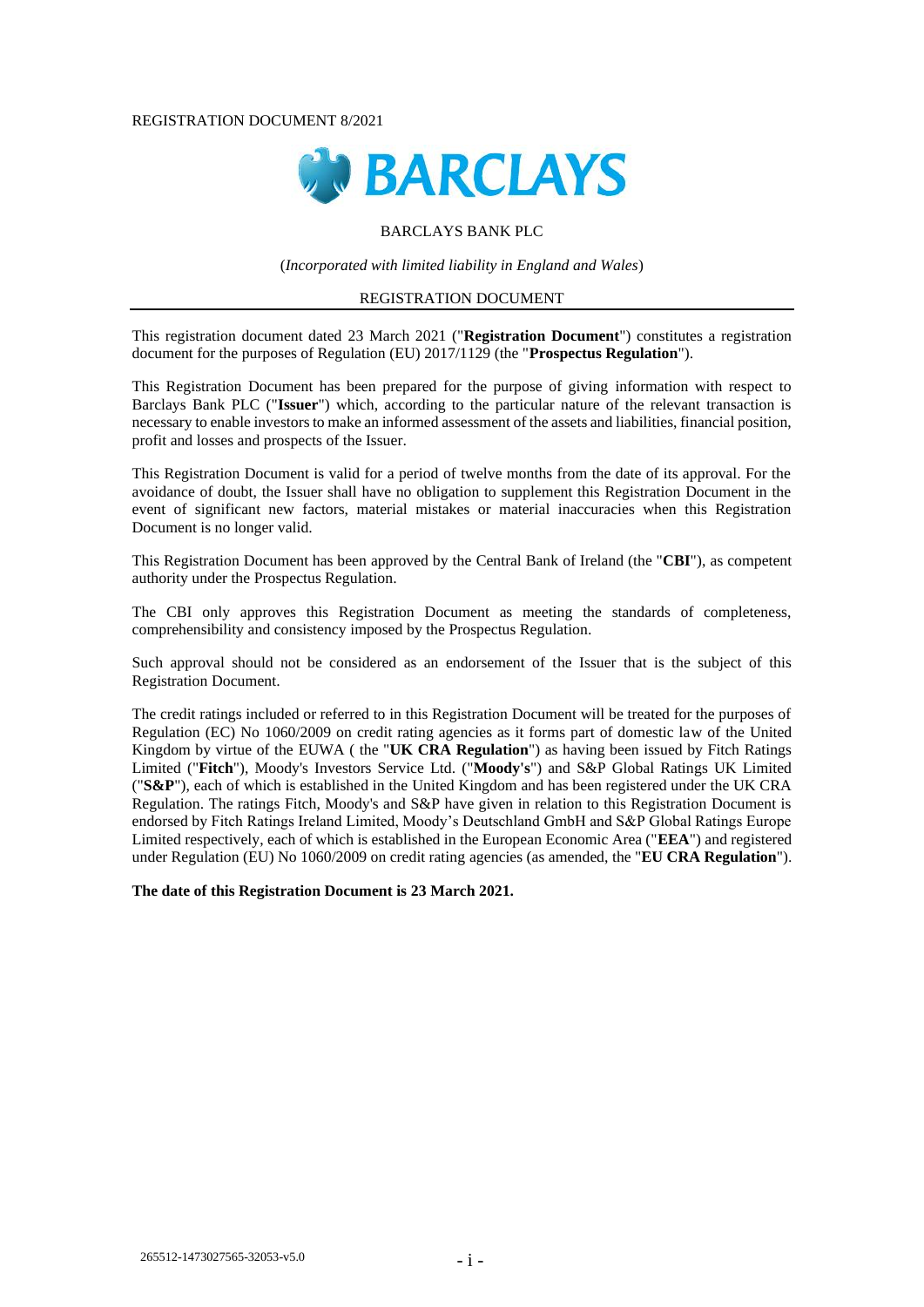#### **IMPORTANT NOTICES**

The Issuer accepts responsibility for the information contained in this Registration Document and declares that, to the best of the knowledge of the Issuer, the information contained in this Registration Document, is in accordance with the facts and that the Registration Document makes no omission likely to affect its import.

This Registration Document is to be read and construed with all documents incorporated by reference into it.

No person has been authorised to give any information or to make any representation not contained in or not consistent with this Registration Document, including any documents incorporated by reference herein, and, if given or made, such information or representation must not be relied upon as having been authorised by the Issuer, any trustee or any dealer appointed in relation to any issue of debt or derivative securities by the Issuer.

This Registration Document, including any documents incorporated by reference herein, should not be considered as a recommendation by the Issuer, any trustee or any dealer appointed in relation to any issue of debt or derivative securities by the Issuer that any recipient of this Registration Document, including any document incorporated by reference herein, should purchase any debt or derivative securities issued by the Issuer.

Each prospective investor contemplating subscribing for or purchasing debt or derivative securities issued by the Issuer should consider the terms and conditions of such debt or derivative securities, as set out in the relevant prospectus or other offering document, independently (or at the advice of its own professional advisers), in addition to making its own independent investigation of the financial condition and affairs, and its own appraisal of the creditworthiness, of the Issuer. No part of this Registration Document including any documents incorporated by reference herein constitutes an offer or invitation by or on behalf of the Issuer, any trustee or any dealer appointed in relation to any issue of debt or derivative securities by the Issuer or any of them to any person to subscribe for or to purchase any of the debt or derivative securities issued by the Issuer.

None of the delivery of this Registration Document or any documents incorporated by reference herein or any prospectus, other offering document referring to this Registration Document or any relevant Final Terms or Pricing Supplement or the offering, sale or delivery of any debt or derivative securities shall, in any circumstances, create any implication that there has been no change in the affairs of the Issuer since the date hereof, or that the information contained in this Registration Document including any documents incorporated by reference herein, is correct at any time subsequent to the date hereof or that any other written information delivered in connection herewith or therewith is correct as of any time subsequent to the date indicated in such document. Any dealer or trustee appointed in relation to any issue of debt or derivative or securities by the Issuer expressly does not undertake to review the financial condition or affairs of the Issuer or its subsidiary undertakings during the life of such securities.

The distribution of this Registration Document, including any document incorporated by reference herein, and the offer or sale of securities issued by the Issuer may be restricted by law in certain jurisdictions. Persons into whose possession this Registration Document or any document incorporated by reference herein or any securities issued by the Issuer come must inform themselves about, and observe, any such restrictions. For a description of certain restrictions on offers, sales and deliveries of securities issued by the Issuer and on the distribution of this Registration Document, including any document incorporated by reference herein, see the applicable description of arrangements relating to subscription and sale of the relevant debt or derivative securities in the relevant prospectus or other offering document.

In this Registration Document and in relation to any securities issued by the Issuer, references to the "**relevant dealers**" are to whichever of the dealers enters into an agreement for the issue of such securities issued by the Issuer as described in the applicable description of arrangements relating to subscription and sale of the relevant debt or derivative securities in the relevant prospectus or other offering document and references to the "**relevant Final Terms**" are to the Final Terms or Pricing Supplement relating to such securities.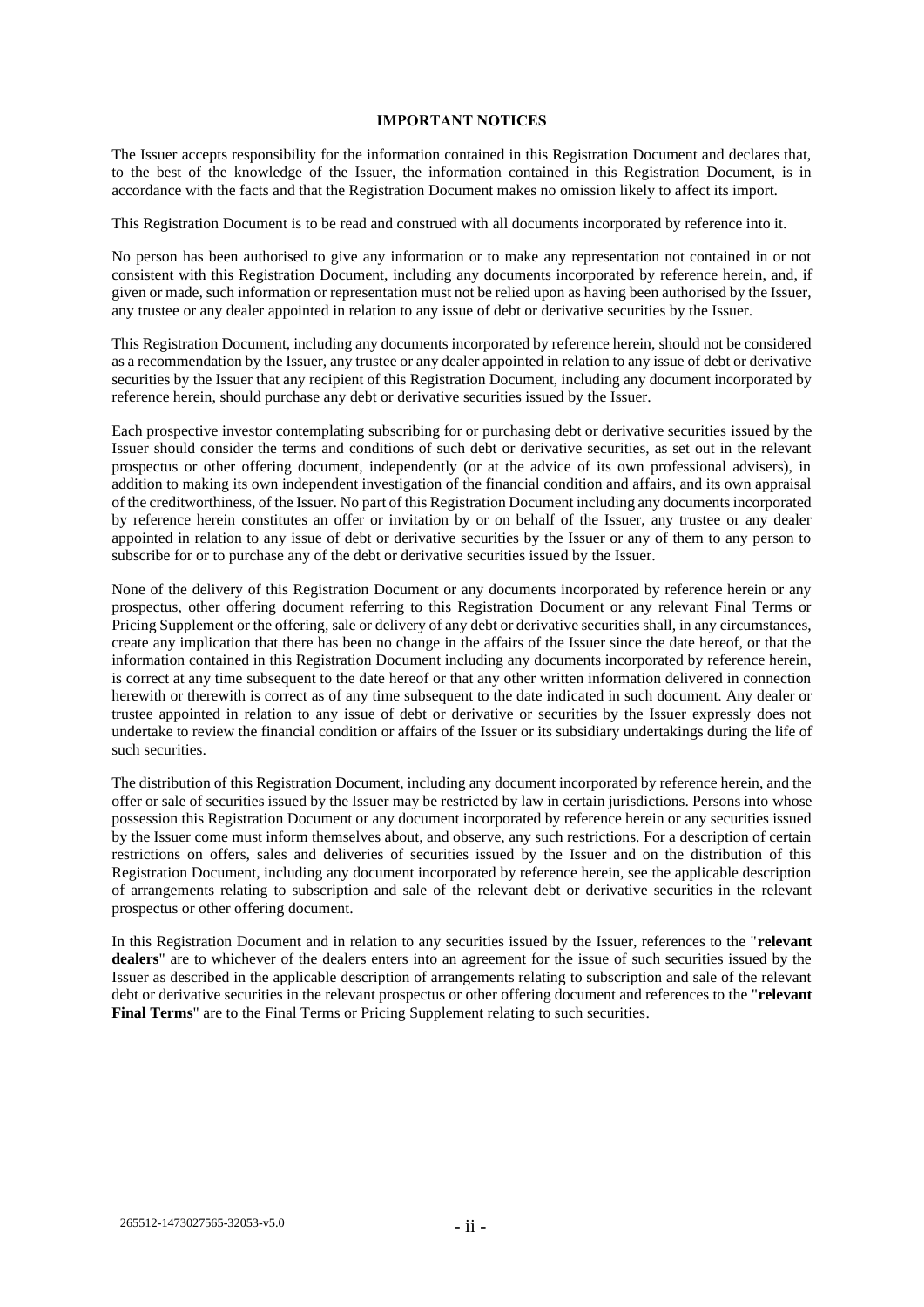## **INTRODUCTION**

### **What is this document?**

This Registration Document contains information describing the Issuer's business activities as well as certain financial information and material risks faced by the Issuer and the Barclays Bank Group, which, according to the particular nature of the Issuer and the Barclays Bank Group and the securities which the Issuer may offer to the public or apply to have admitted to trading on a regulated market, is necessary to enable you to make an informed assessment of the assets and liabilities, financial position, profit and losses and prospects of the Issuer and the Barclays Bank Group. Some of this information is incorporated by reference into this Registration Document.

### **How do I use this Registration Document?**

You should read and understand fully the contents of this Registration Document, including any documents incorporated by reference. This Registration Document contains important information about the Issuer and the Barclays Bank Group, as well as describing certain risks relating to the Issuer, the Barclays Bank Group and their business. An overview of the various sections comprising this Registration Document is set out below.

- The *Risk Factors* section describes the principal risks and uncertainties which could have a material adverse effect on the business, operations, financial condition or prospects of the Issuer and/or the Barclays Bank Group, and could have a material adverse effect on the return on the Securities.
- The *Information Incorporated by Reference* section sets out the information that is deemed to be incorporated by reference into this Registration Document. This Registration Document should be read together with all information which is deemed to be incorporated into this Registration Document by reference.
- The *Issuer, the Barclays Bank Group and the Group* section provides certain information about the Issuer, the Barclays Bank Group and the Group, as well as details of litigation, investigations and reviews that the Issuer and the Barclays Bank Group are party to and the subject of.
- The *General Information* section sets out further information on the Issuer and the Barclays Bank Group which the Issuer is required to include under applicable rules (including details of where you can inspect documents which are relevant to you in conjunction with this Registration Document).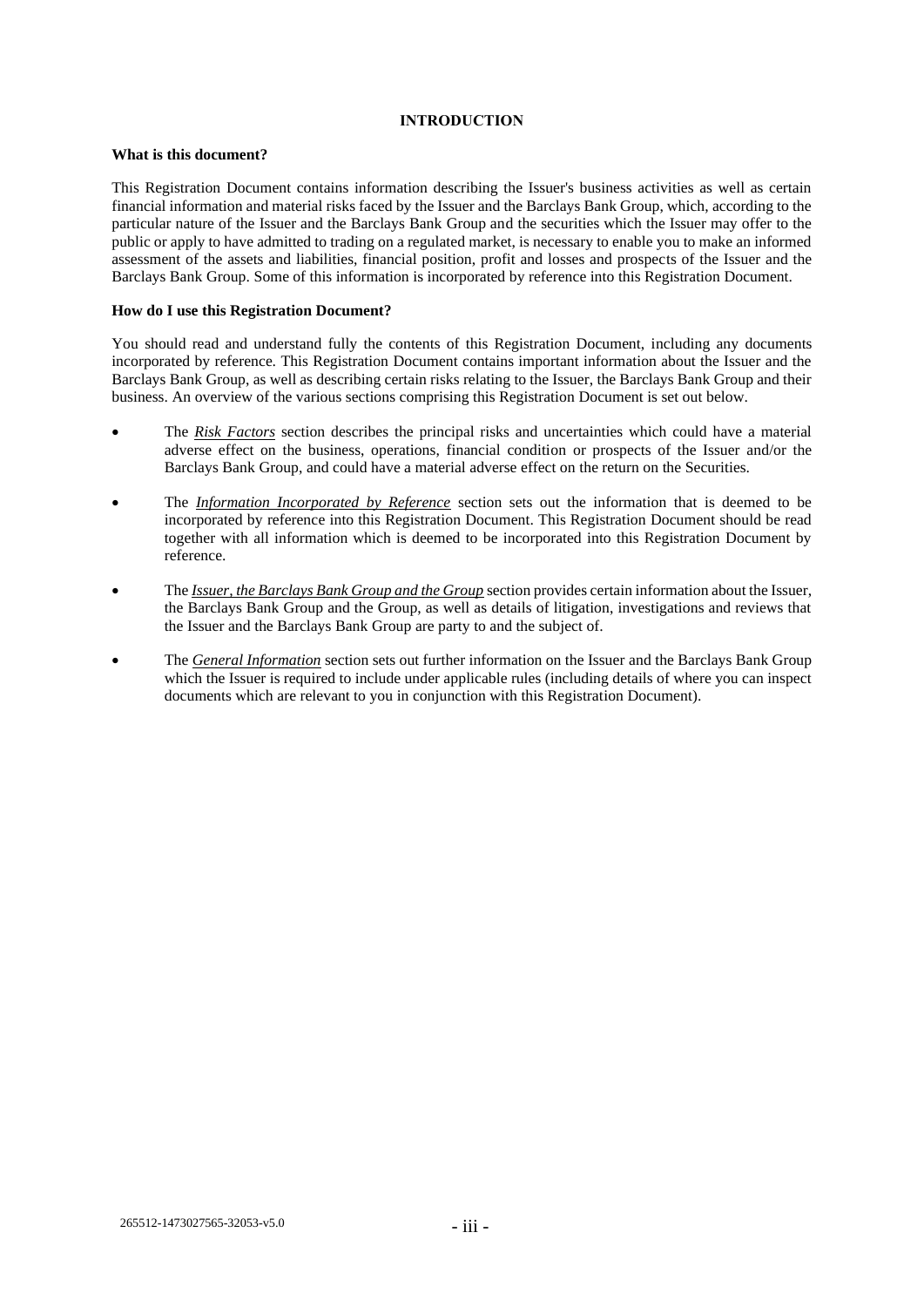### **DEFINITIONS AND INTERPRETATION**

The terms the "**Group**" or "**Barclays**" mean Barclays PLC together with its subsidiaries and the term "**Barclays Bank Group**" means Barclays Bank PLC together with its subsidiaries.

In this Registration Document, the abbreviations "**£m**" and "**£bn**" represent millions and thousands of millions of pounds sterling, respectively.

"**Securities**" means any securities issued by the Issuer described in any securities note and, if applicable, summary, which when read together with this Registration Document comprise a prospectus for the purposes of Article 6(3) of the Prospectus Regulation or in any base prospectus for the purposes of Article 8 of the Prospectus Regulation or other offering document into which this Registration Document may be incorporated by reference.

"**UK Bail-in Power**" means any write-down, conversion, transfer, modification and/or suspension power existing from time to time under any laws, regulations, rules or requirements relating to the resolution of banks, banking group companies, credit institutions and/or investment firms incorporated in the United Kingdom in effect and applicable in the United Kingdom to the Issuer or other members of the Group (as the same has been or may be amended from time to time) pursuant to which obligations of a bank, banking group company, credit institution or investment firm or any of its affiliates can be reduced, cancelled, amended, transferred and/or converted into shares or other securities or obligations of the obligor or any other person.

Where the context so requires, capitalised terms used will be defined in this Registration Document and are referenced in the Index of Abbreviations to this Registration Document.

Any reference in this Registration Document to any legislation (whether primary legislation or other subsidiary legislation made pursuant to primary legislation) shall be construed as a reference to such legislation as the same may have been, or may from time to time be, amended, superseded or re-enacted.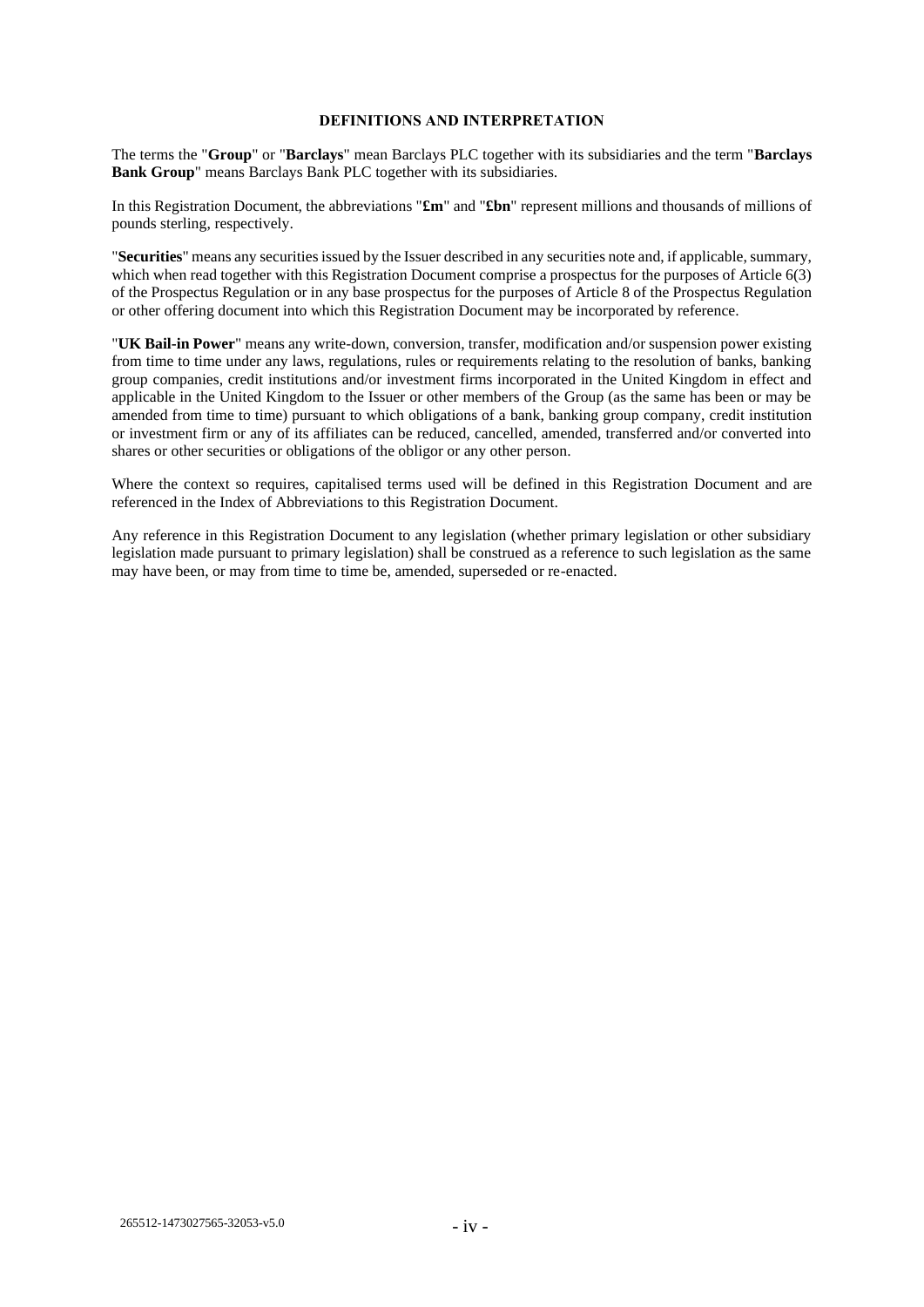# **TABLE OF CONTENTS**

# Page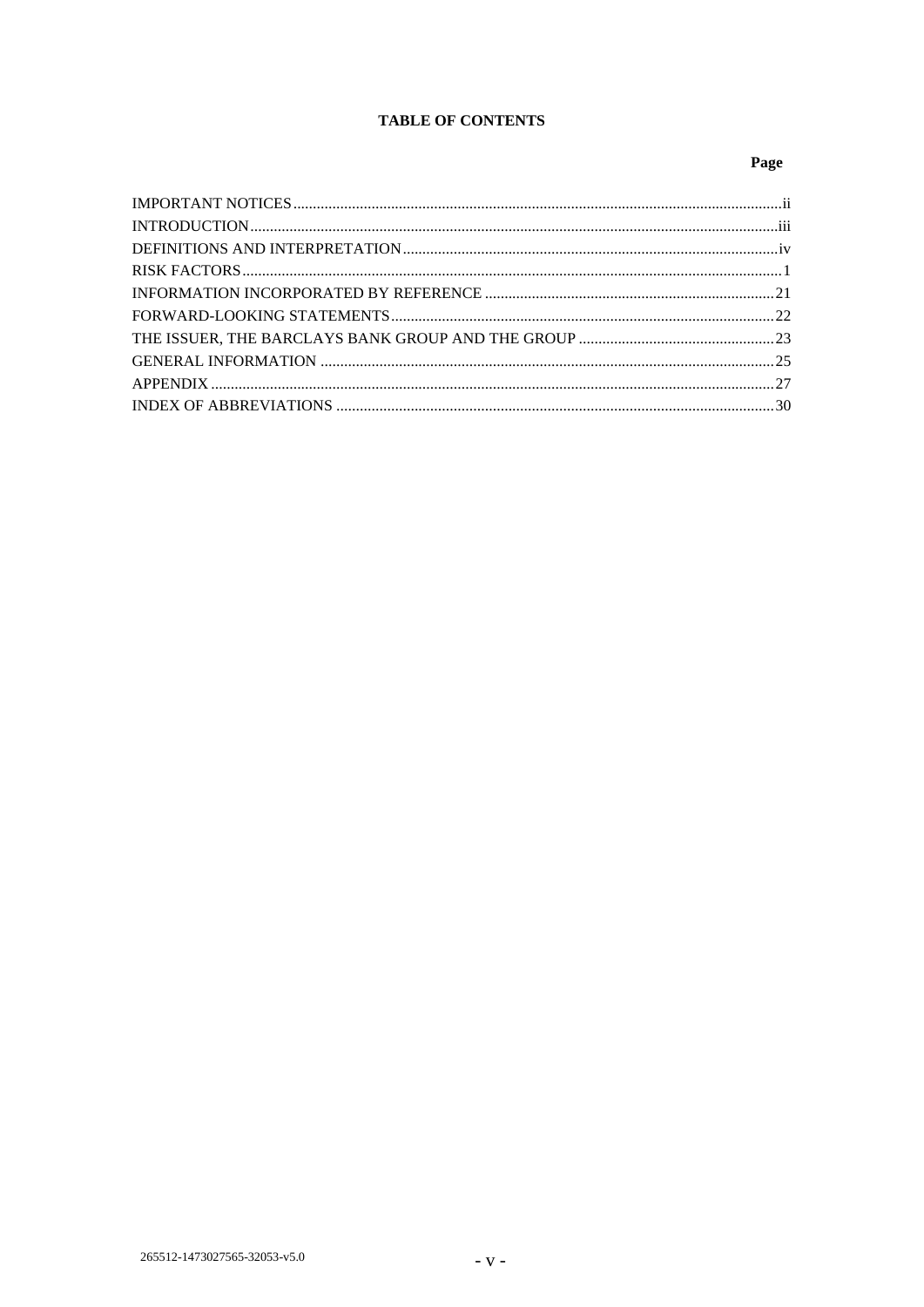#### **RISK FACTORS**

*Prospective investors should consider carefully the risks set forth and referred to below and the other information contained in this Registration Document (including any information incorporated by reference herein) prior to making any investment decision with respect to the Securities.*

*Each of the risks described below could have a material adverse effect on the Issuer's business, operations, financial condition or prospects, which, in turn, could have a material adverse effect on the return on the Securities. Prospective investors should only invest in the Securities after assessing these risks. More than one risk factor may have a simultaneous or a compounding effect which may not be predictable. No assurance can be given as to the effect that any combination of risk factors may have on the return on the Securities. The risks below are not exhaustive and there may be additional risks and uncertainties that are not presently known to the Issuer or that the Issuer currently believes to be immaterial but that could have a material impact on the business, operations, financial condition or prospects of the Issuer.*

*Prospective investors should note that the risks described below are not the only risks the Issuer faces. The Issuer has described only those risks relating to its operations that it considers to be material. There may be additional risks that the Issuer currently considers not to be material or of which it is not currently aware, and any of these risks could have the effects set forth above.*

#### **Principal Risks relating to the Issuer**

The Barclays Bank Group has identified a broad range of risks to which its businesses are exposed. Material risks are those to which senior management pay particular attention and which could cause the delivery of the Barclays Bank Group's strategy, results of operations, financial condition and/or prospects to differ materially from expectations. Emerging risks are those which have unknown components, the impact of which could crystallise over a longer time period. In addition, certain other factors beyond the Barclays Bank Group's control, including escalation of terrorism or global conflicts, natural disasters, pandemics and similar events, although not detailed below, could have a similar impact on the Barclays Bank Group.

#### **Material existing and emerging risks potentially impacting more than one principal risk**

#### 1. **Risks relating to the impact of COVID-19**

The COVID-19 pandemic has had, and continues to have, a material impact on businesses around the world and the economic environments in which they operate. There are a number of factors associated with the pandemic and its impact on global economies that could have a material adverse effect on (among other things) the profitability, capital and liquidity of financial institutions such as Barclays Bank Group.

The COVID-19 pandemic has caused disruption to the Barclays Bank Group's customers, suppliers and staff globally. Most jurisdictions in which the Barclays Bank Group operates have implemented severe restrictions on the movement of their respective populations, with a resultant significant impact on economic activity in those jurisdictions. These restrictions are being determined by the governments of individual jurisdictions (including through the implementation of emergency powers) and impacts (including the timing of implementation and any subsequent lifting or extension of restrictions) may vary from jurisdiction to jurisdiction and/or within jurisdictions. It remains unclear how the COVID-19 pandemic will evolve through 2021 (including whether there will be further waves of the COVID-19 pandemic, whether COVID-19 vaccines approved for use by regulatory authorities will be deployed successfully with desired results, whether further new strains of COVID-19 will emerge and whether, and in what manner, additional restrictions will be imposed and/or existing restrictions extended) and the Barclays Bank Group continues to monitor the situation closely. However, despite the COVID-19 contingency plans established by the Barclays Bank Group, the ability to conduct business may be adversely affected by disruptions to infrastructure, business processes and technology services, resulting from the unavailability of staff due to illness or the failure of third parties to supply services. This may cause significant customer detriment, costs to reimburse losses incurred by the Barclays Bank Group's customers, potential litigation costs (including regulatory fines, penalties and other sanctions), and reputational damage.

In many of the jurisdictions in which the Barclays Bank Group operates, schemes have been initiated by central banks, national governments and regulators to provide financial support to parts of the economy most impacted by the COVID-19 pandemic. These schemes have been designed and implemented at pace, meaning lenders (including the Issuer) continue to address operational issues which have arisen in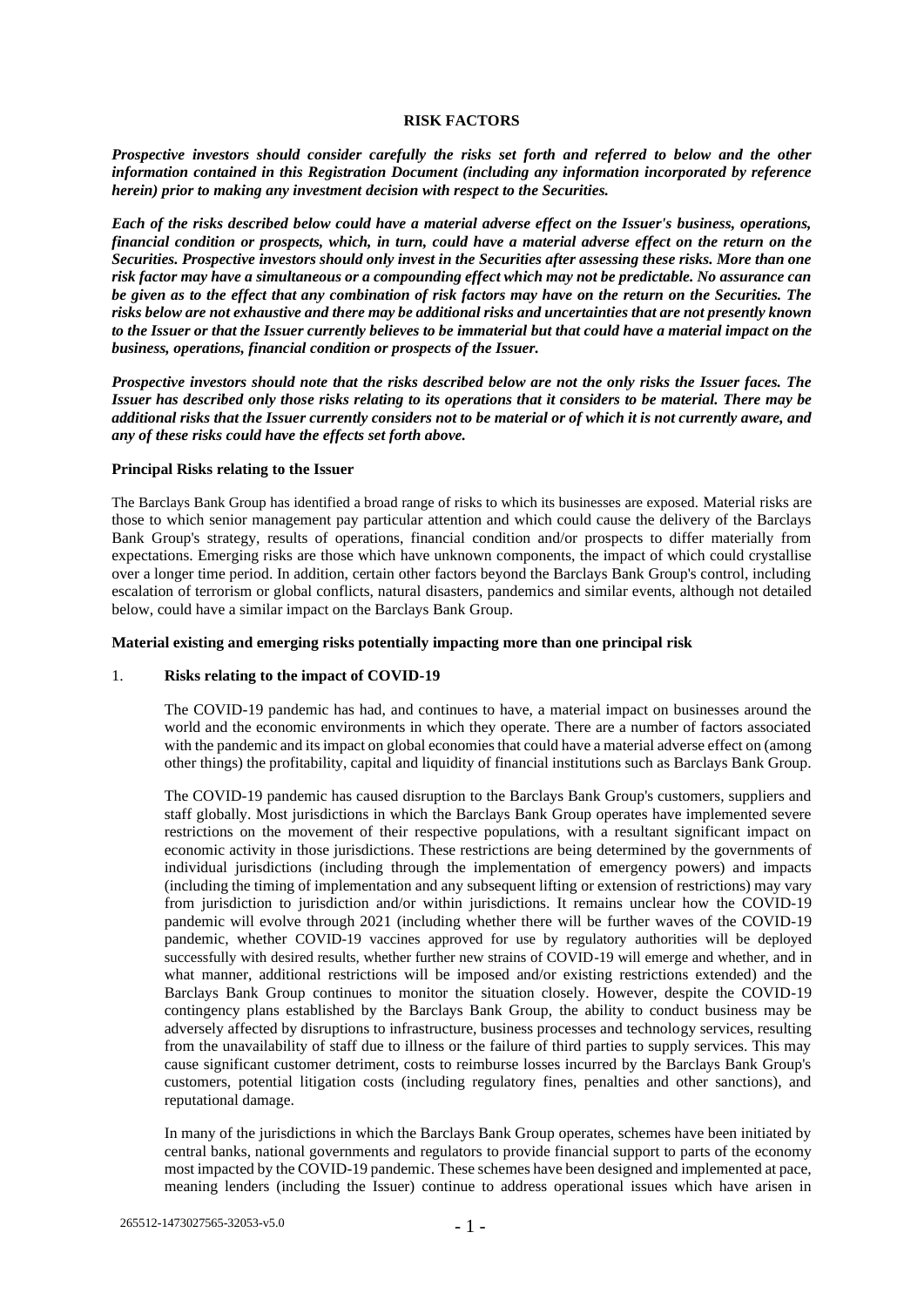connection with the implementation of the schemes, including resolving the interaction between the schemes and existing law and regulation. In addition, the full extent of how these schemes will impact the Barclays Bank Group's customers and therefore the impact on the Barclays Bank Group remains uncertain at this stage. However, certain actions (such as the introduction of payment holidays for various consumer lending products or the cancellation or waiver of fees associated with certain products) may negatively impact the effective interest rate earned on certain of the Barclays Bank Group's portfolios and may reduce fee income being earned on certain products and negatively impact the Barclays Bank Group's profitability. Furthermore, the introduction of, and participation in, central-bank supported loan and other financing schemes introduced as a result of the COVID-19 pandemic may negatively impact the Barclays Bank Group's risk weighted assets ("**RWAs**"), level of impairment and, in turn, capital position (particularly when any transitional relief applied to the calculation of RWAs and impairment expires). This may be exacerbated if the Barclays Bank Group is required by any government or regulator to offer forbearance or additional financial relief to borrowers or if the Barclays Bank Group is unable to rely on guarantees provided by governments in connection with financial support schemes as a result of the Barclays Bank Group's failure to comply with scheme requirements or otherwise.

As these schemes and other financial support schemes provided by national governments (such as job retention and furlough schemes) expire, are withdrawn or are no longer supported, economic growth may be negatively impacted which may impact the Barclays Bank Group's results of operations and profitability. In addition, the Barclays Bank Group may experience a higher volume of defaults and delinquencies in certain portfolios and may initiate collection and enforcement actions to recover defaulted debts. Where defaulting borrowers are harmed by the Barclays Bank Group's conduct, this may give rise to civil legal proceedings, including class actions, regulatory censure, potentially significant fines and other sanctions, and reputational damage. Other legal disputes may also arise between the Barclays Bank Group and defaulting borrowers relating to matters such as breaches or enforcement of legal rights or obligations arising under loan and other credit agreements. Adverse findings in any such matters may result in the Barclays Bank Group's rights not being enforced as intended. For further details, refer to "*Legal risk and legal, competition and regulatory matters"* below.

The actions taken by various governments and central banks, in particular in the United Kingdom ("**UK**") and the United States ("**US**"), may indicate a view on the potential severity of any economic downturn and post recovery environment, which from a commercial, regulatory and risk perspective could be significantly different to past crises and persist for a prolonged period. The COVID-19 pandemic has led to a weakening in gross domestic product ("**GDP**") in most jurisdictions in which the Barclays Bank Group operates and an expectation of higher unemployment in those same jurisdictions. These factors all have a significant impact on the modelling of expected credit losses ("**ECLs**") by the Barclays Bank Group. As a result, the Barclays Bank Group experienced higher ECLs in 2020 compared to prior periods and this trend may continue in 2021. The economic environment remains uncertain and future impairment charges may be subject to further volatility (including from changes to macroeconomic variable forecasts) depending on the longevity of the COVID-19 pandemic and related containment measures and the efficacy of any COVID-19 vaccines, as well as the longer term effectiveness of central bank, government and other support measures. In addition, ECLs may be adversely impacted by increased levels of default for single name exposures in certain sectors directly impacted by the COVID-19 pandemic (such as the oil and gas, retail, airline, and hospitality and leisure sectors).

Furthermore, the Barclays Bank Group relies on models to support a broad range of business and risk management activities, including informing business decisions and strategies, measuring and limiting risk, valuing exposures (including the calculation of impairment), conducting stress testing and assessing capital adequacy. Models are, by their nature, imperfect and incomplete representations of reality because they rely on assumptions and inputs, and so they may be subject to errors affecting the accuracy of their outputs and/or misused. This may be exacerbated when dealing with unprecedented scenarios, such as the COVID-19 pandemic, due to the lack of reliable historical reference points and data. For further details on model risk, refer to "*Model risk*" below.

The disruption to economic activity globally caused by the COVID-19 pandemic could adversely impact the Barclays Bank Group's other assets such as goodwill and intangibles, and the value of the Issuer's investments in subsidiaries. It could also impact the Barclays Bank Group's income due to lower lending and transaction volumes due to volatility or weakness in the capital markets. Other potential risks include credit rating migration which could negatively impact the Barclays Bank Group's RWAs and capital position, and potential liquidity stress due to (among other things) increased customer drawdowns, notwithstanding the significant initiatives that governments and central banks have put in place to support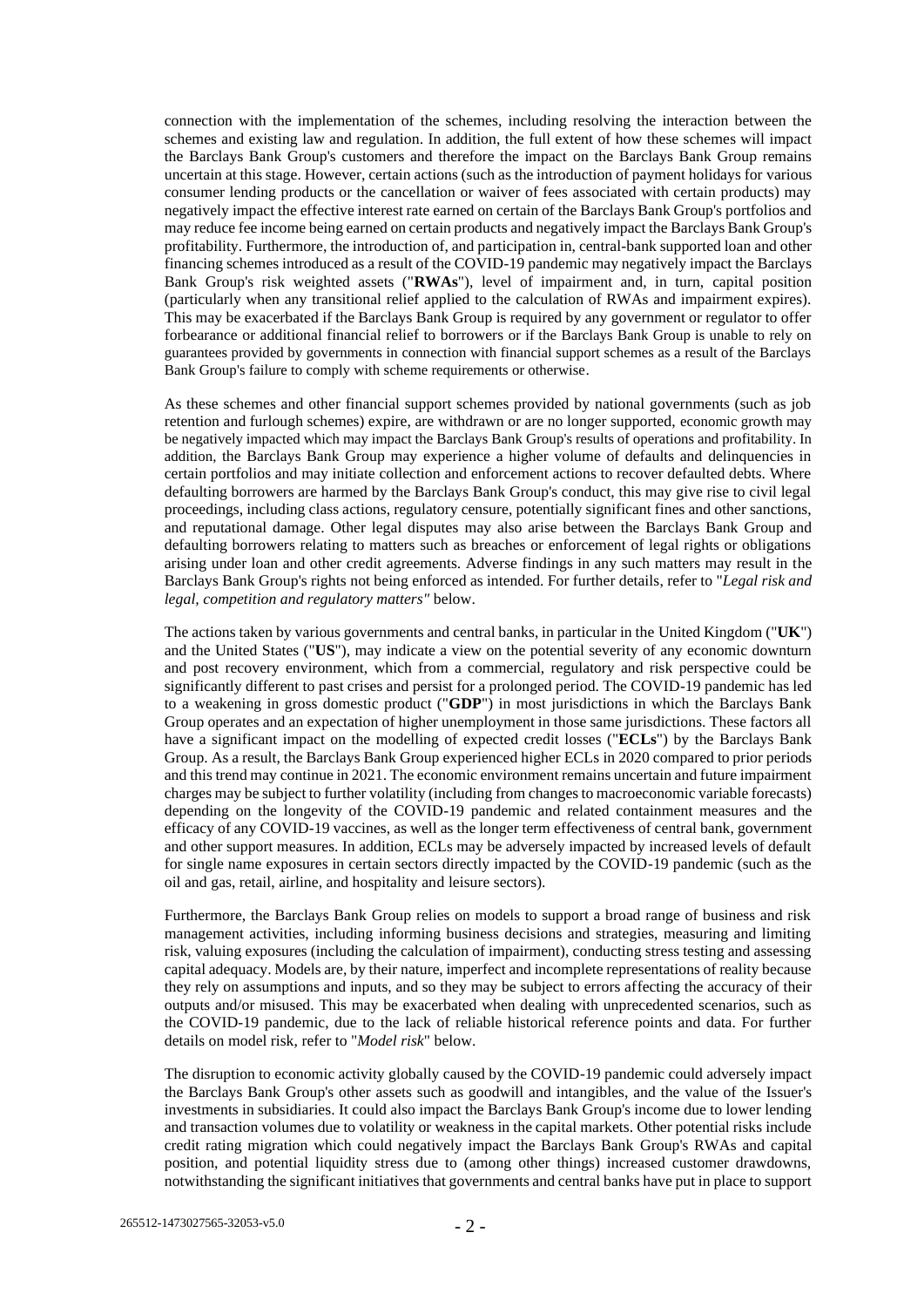funding and liquidity. Furthermore, a significant increase in the utilisation of credit cards by customers could have a negative impact on the Barclays Bank Group's RWAs and capital position.

Furthermore, in order to support lending activity to promote economic growth, governments and/or regulators may limit management's flexibility in managing its business, require the deployment of capital in particular business lines or otherwise restrict or limit capital distributions and capital allocation.

Any and all such events mentioned above could have a material adverse effect on the Barclays Bank Group's business, financial condition, results of operations, prospects, liquidity, capital position and credit ratings (including potential credit rating agency changes of outlooks or ratings), as well as on the Barclays Bank Group's customers, employees and suppliers.

#### 2. **Business conditions, general economy and geopolitical issues**

The Barclays Bank Group's operations are subject to potentially unfavourable global and local economic and market conditions, as well as geopolitical developments, which may have a material effect on the Barclays Bank Group's business, results of operations, financial condition and prospects.

A deterioration in global or local economic and market conditions may lead to (among other things): (i) deteriorating business, consumer or investor confidence and lower levels of fixed asset investment and productivity growth, which in turn may lead to lower client activity, including lower demand for borrowing from creditworthy customers; (ii) higher default rates, delinquencies, write-offs and impairment charges as borrowers struggle with the burden of additional debt; (iii) subdued asset prices and payment patterns, including the value of any collateral held by the Barclays Bank Group; (iv) markto-market losses in trading portfolios resulting from changes in factors such as credit ratings, share prices and solvency of counterparties; and (v) revisions to calculated ECLs leading to increases in impairment allowances. In addition, the Barclays Bank Group's ability to borrow from other financial institutions or raise funding from external investors may be affected by deteriorating economic conditions and market disruption.

Geopolitical events may lead to further financial instability and affect economic growth. In particular:

- Global GDP growth weakened sharply in the first half of 2020 as a result of the COVID-19 pandemic. Whilst a number of central banks and governments implemented financial stimulus packages to counter the economic impact of the pandemic, recovery has been slower than anticipated and concerns remain as to whether (a) there will be subsequent waves of the COVID-19 pandemic, (b) further financial stimulus will be required and/or (c) governments will be required to significantly increase taxation to fund these commitments. All of these factors could adversely affect economic growth, affect specific industries or countries or affect the Barclays Bank Group's employees and business operations in affected countries. See "*Risks relating to the impact of COVID-19*" above for further details.
- In the UK, the decision to leave the European Union ("**EU**") may give rise to further economic and political consequences including for investment and market confidence in the UK and the remainder of EU. See "*The UK's withdrawal from the EU*" below for further details.
- A significant proportion of the Barclays Bank Group's portfolio is located in the US, including a major credit card portfolio and a range of corporate and investment banking exposures. The possibility of significant continued changes in US policy in certain sectors (including trade, healthcare and commodities) may have an impact on the Barclays Bank Group's associated portfolios. Stress in the US economy, weakening GDP and the associated exchange rate fluctuations, heightened trade tensions (such as the current dispute between the US and China), an unexpected rise in unemployment and/or an increase in interest rates could lead to increased levels of impairment, resulting in a negative impact on the Barclays Bank Group's profitability.
- An escalation in geopolitical tensions or increased use of protectionist measures may negatively impact the Barclays Bank Group's business in the affected regions.
- In China the pace of credit growth remains a concern, given the high level of leverage and despite government and regulatory action. A stronger than expected slowdown could result if authorities fail to appropriately manage growth during the transition from manufacturing towards services and the end of the investment and credit-led boom. Deterioration in emerging markets could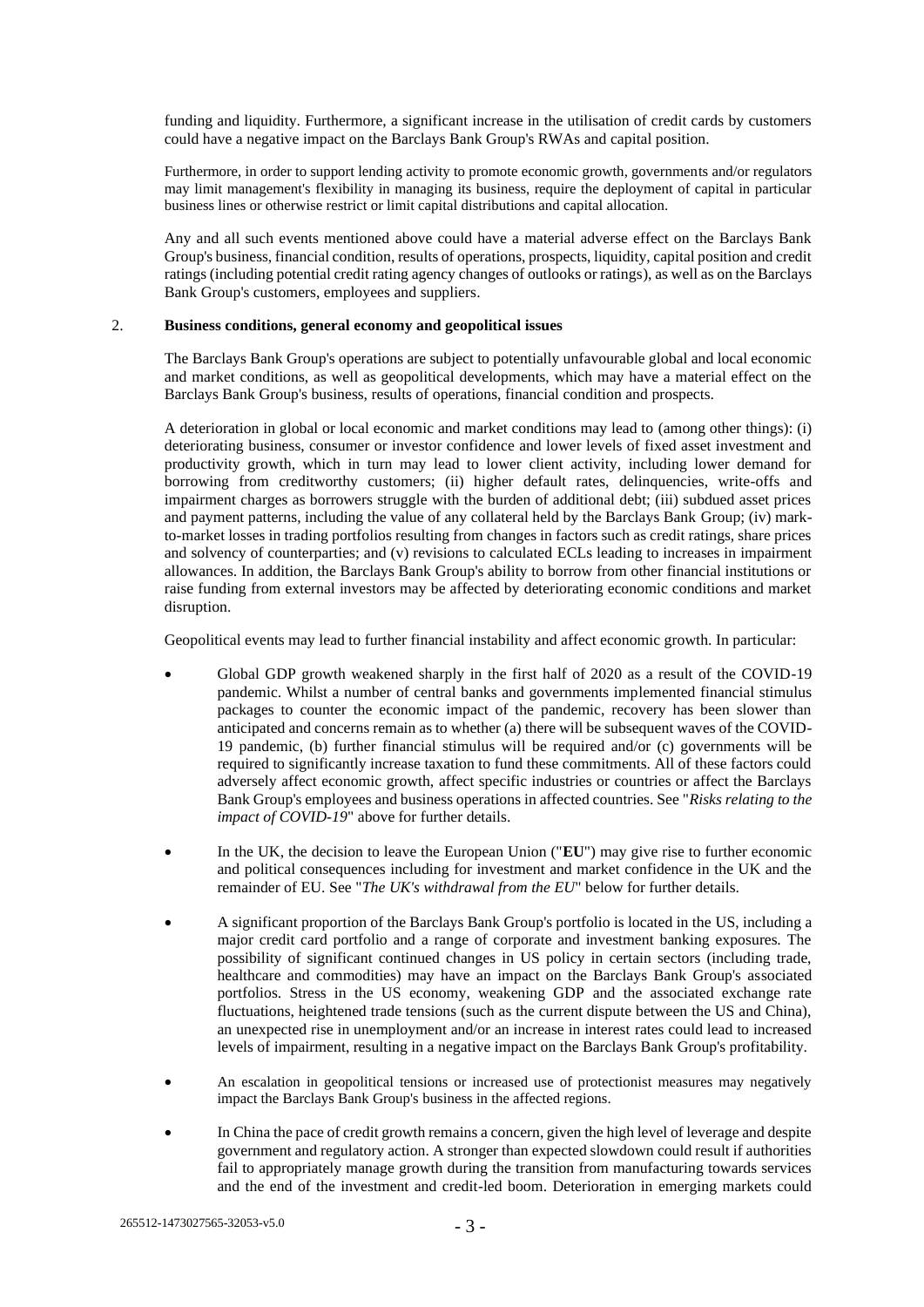affect the Barclays Bank Group if it results in higher impairment charges via sovereign or counterparty defaults.

### 3. **The UK's withdrawal from the EU**

There are a number of factors associated with the UK's withdrawal from the EU, which could have a material adverse effect on the Barclays Bank Group's business, results of operations, financial condition and prospects.

## *Trade and economic activity between the EU and UK*

The EU-UK Trade and Cooperation Agreement ("**TCA**"), which provides a new economic and social partnership between the EU and UK (including zero tariffs and zero quotas on all goods that comply with the appropriate rules of origin) came into force provisionally on 1 January 2021.

The TCA is a new, unprecedented arrangement between the EU and the UK, and there is some uncertainty as to its operation and the manner in which trading arrangements will be enforced by both the EU and the UK. Furthermore, the EU and/or the UK can invoke trade remedies (such as tariffs and non-tariff barriers) against each other in certain circumstances under the TCA. Resultant trading disruption may have a significant impact on economic activity in the EU and the UK which (in turn) could have a material adverse effect on the Barclays Bank Group's business, results of operations, financial condition and prospects. Unstable economic conditions could result in (among other things):

- a recession in the UK and/or one or more member states of the EEA in which it operates, with lower growth, higher unemployment and falling property prices, which could lead to increased impairments in relation to a number of the Barclays Bank Group's portfolios (including, but not limited to, its UK mortgage portfolio, unsecured lending portfolio (including credit cards) and commercial real estate exposures);
- increased market volatility (in particular in currencies and interest rates), which could impact the Barclays Bank Group's trading book positions and affect the underlying value of assets in the banking book and securities held by the Barclays Bank Group for liquidity purposes;
- a credit rating downgrade for one or more members of the Barclays Bank Group (either directly or indirectly as a result of a downgrade in the UK sovereign credit ratings), which could significantly increase the Barclays Bank Group's cost of and/or reduce its access to funding, widen credit spreads and materially adversely affect the Barclays Bank Group's interest margins and liquidity position; and/or
- a widening of credit spreads more generally or reduced investor appetite for the Barclays Bank Group's debt securities, which could negatively impact the Barclays Bank Group's cost of and/or access to funding.

#### *Current provision of financial services*

The TCA does not cover financial services regulation. Accordingly, UK-based entities within the Group (such as the Issuer and Barclays Bank UK PLC) are no longer able to rely on the European passporting framework for financial services. The Issuer and Barclays Capital Securities Limited ("**BCSL**") have put in place new arrangements in the provision of cross-border banking and investment services to customers and counterparties in the EEA (including by servicing EEA clients through the Group's EEA hub (Barclays Bank Ireland PLC)), whilst Barclays Bank UK PLC remains focused on UK customers.

The TCA was accompanied by a Joint Declaration on Financial Services, requiring the parties to agree a Memorandum of Understanding ("**MoU**"), by March 2021, establishing the framework for cooperation in financial services. The MoU will also cover how to move forward on equivalence determinations between the EU and the UK.

There can be no assurance that the EU and the UK will reach further agreement on equivalence decisions. As a result, equivalence decisions which would enable UK firms to access EEA clients on a cross border basis for certain markets products, cannot be relied upon to allow UK-based entities within the Barclays Bank Group to meet all of the needs of customers and clients based in the EEA. However, there are certain other types of equivalence decisions which are material to the operations of the Barclays Bank Group. To date, the EU and the UK have only agreed a temporary position on mutual equivalence in relation to clearing and settlement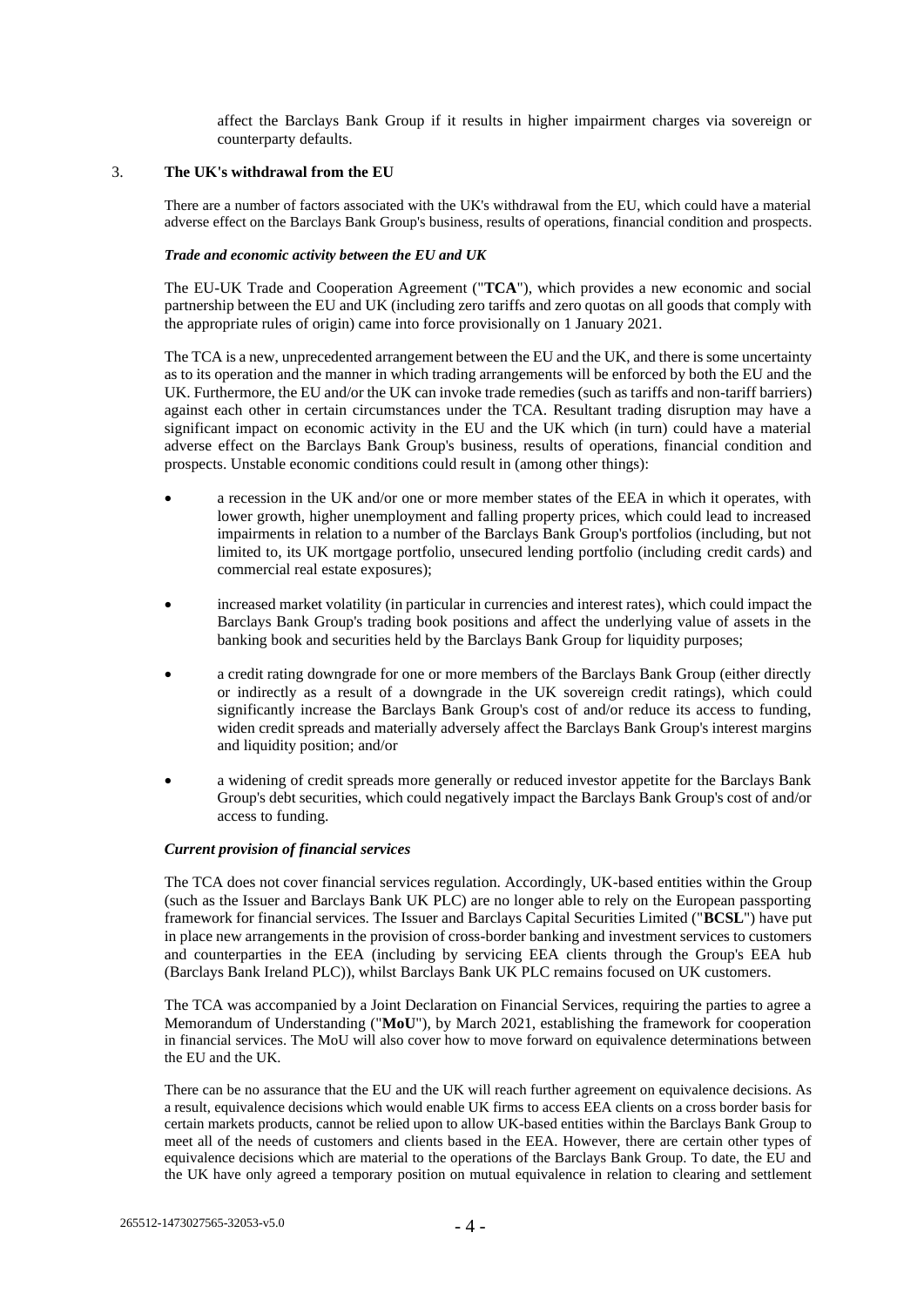("**CCP equivalence**"). If the current mutual, temporary equivalence decision in relation to CCP equivalence expires and is not replaced, this could have a material adverse effect on the Barclays Bank Group's business as well as its clients. In addition, HM Treasury has made certain unilateral equivalence decisions, including under the Capital Requirements Regulation and the removal of such decisions could have a material impact on the operations of the Barclays Bank Group.

The Barclays Bank Group provides the majority of its cross-border banking and investment services to EEA clients via Barclays Bank Ireland PLC. Additionally, in certain EEA Member States, the Issuer and BCSL have applied for and received cross border licences to enable them to continue to conduct a limited range of activities, including accessing EEA trading venues and interdealer trading. As a result of the onshoring of EU legislation in the UK and the exercise of the UK regulators' Temporary Transitional Powers, UK-based entities within the Barclays Bank Group are currently subject to substantially the same rules and regulations as prior to the UK's withdrawal from the EU. It is the UK's intention eventually to recast onshored EU legislation as part of UK legislation and the United Kingdom Prudential Regulation Authority (the "**PRA**") and UK Financial Conduct Authority ("**FCA**") rules, which could result in changes to regulatory requirements in the UK.

If the regulatory regimes for EU and UK financial services change further, or if temporary permissions and equivalence decisions expire, and are not replaced, the provision of cross-border banking and investment services across the Barclays Bank Group may become more complex and costly which could have a material adverse effect on the Barclays Bank Group's business and results of operations and could result in the Barclays Bank Group modifying its legal entity, capital and funding structures and business mix, exiting certain business activities altogether or not expanding in areas despite otherwise attractive potential returns. This may also be exacerbated if, Barclays Bank Ireland PLC expands further and, as a result of its growth and importance to the Barclays Bank Group and the EEA banking system as a whole, Barclays Bank Ireland PLC is made subject to higher capital requirements or restrictions are imposed by regulators on capital allocation and capital distributions by Barclays Bank Ireland PLC.

#### 4. **The impact of interest rate changes on the Barclays Bank Group's profitability**

Changes to interest rates are significant for the Barclays Bank Group, especially given the uncertainty as to the direction of interest rates and the pace at which they may change particularly in the Barclays Bank Group's main markets of the UK and the US.

A continued period of low interest rates and flat yield curves, including any further rate cuts and/or negative interest rates, may affect and continue to put pressure on the Barclays Bank Group's net interest margins (the difference between its lending income and borrowing costs) and could adversely affect the profitability and prospects of the Barclays Bank Group.

Interest rate rises could positively impact the Barclays Bank Group's profitability as retail and corporate business income increases due to margin de-compression. However, further increases in interest rates, if larger or more frequent than expected, could lead to generally weaker than expected growth, reduced business confidence and higher unemployment. This, in turn, could cause stress in the lending portfolio and underwriting activity of the Barclays Bank Group with resultant higher credit losses driving an increased impairment charge which would most notably impact retail unsecured portfolios and wholesale non-investment grade lending and could have a material effect on the Barclays Bank Group's business, results of operations, financial condition and prospects.

In addition, changes in interest rates could have an adverse impact on the value of the securities held in the Barclays Bank Group's liquid asset portfolio. Consequently, this could create more volatility than expected through the Barclays Bank Group's Fair Value through Other Comprehensive Income reserves.

## 5. **Competition in the banking and financial services industry**

The Barclays Bank Group operates in a highly competitive environment (in particular, in the UK and US) in which it must evolve and adapt to the significant changes as a result of financial regulatory reform, technological advances, increased public scrutiny and current economic conditions. The Barclays Bank Group expects that competition in the financial services industry will continue to be intense and may have a material adverse effect on the Barclays Bank Group's future business, results of operations and prospects.

New competitors in the financial services industry continue to emerge. For example, technological advances and the growth of e-commerce have made it possible for non-banks to offer products and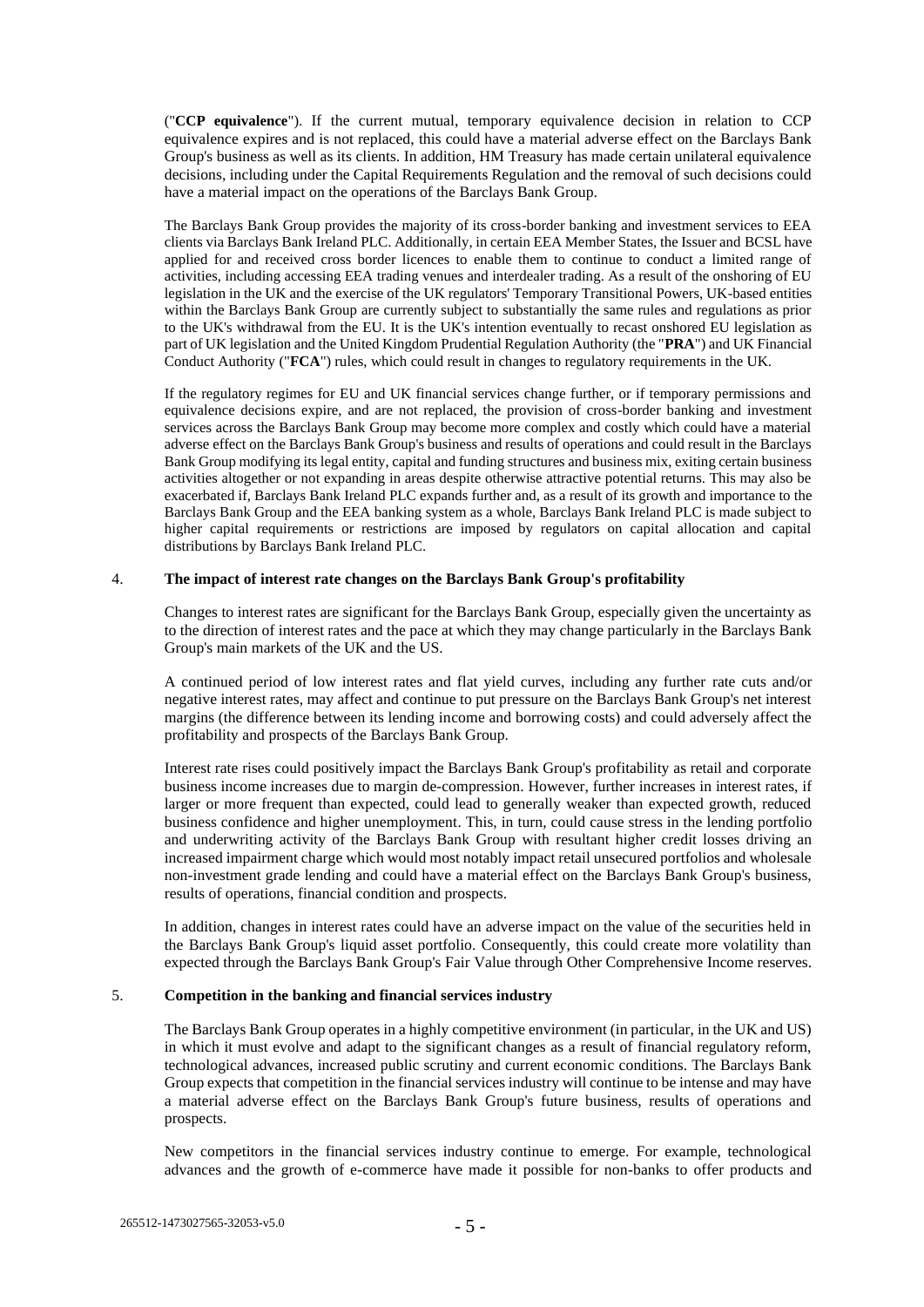services that traditionally were banking products. This has allowed financial institutions and other companies to provide electronic and internet-based financial solutions, including electronic securities trading, payments processing and online automated algorithmic-based investment advice. Furthermore, both financial institutions and their non-banking competitors face the risk that payments processing and other services could be significantly disrupted by technologies, such as cryptocurrencies, that require no intermediation. New technologies have required and could require the Barclays Bank Group to spend more to modify or adapt its products or make additional capital investments in its businesses to attract and retain clients and customers or to match products and services offered by its competitors, including technology companies.

Ongoing or increased competition may put pressure on the pricing for the Barclays Bank Group's products and services, which could reduce the Barclays Bank Group's revenues and profitability, or may cause the Barclays Bank Group to lose market share, particularly with respect to traditional banking products such as deposits, bank accounts and mortgage lending. This competition may be on the basis of quality and variety of products and services offered, transaction execution, innovation, reputation and price. The failure of any of the Barclays Bank Group's businesses to meet the expectations of clients and customers, whether due to general market conditions, under-performance, a decision not to offer a particular product or service, changes in client and customer expectations or other factors, could affect the Barclays Bank Group's ability to attract or retain clients and customers. Any such impact could, in turn, reduce the Barclays Bank Group's revenues.

#### 6. **Regulatory change agenda and impact on business model**

The Barclays Bank Group remains subject to ongoing significant levels of regulatory change and scrutiny in many of the countries in which it operates (including, in particular, the UK and the US). As a result, regulatory risk will remain a focus for senior management. Furthermore, a more intensive regulatory approach and enhanced requirements together with the potential lack of international regulatory coordination as enhanced supervisory standards are developed and implemented may adversely affect the Barclays Bank Group's business, capital and risk management strategies and/or may result in the Barclays Bank Group deciding to modify its legal entity, capital and funding structures and business mix, or to exit certain business activities altogether or not to expand in areas despite otherwise attractive potential.

There are several significant pieces of legislation and areas of focus which will require significant management attention, cost and resource, including:

- Changes in prudential requirements may impact minimum requirements for own funds and eligible liabilities ("**MREL**") (including requirements for internal MREL), leverage, liquidity or funding requirements, applicable buffers and/or add-ons to such minimum requirements and risk weighted assets calculation methodologies all as may be set by international, EU or national authorities. Such or similar changes to prudential requirements or additional supervisory and prudential expectations, either individually or in aggregate, may result in, among other things, a need for further management actions to meet the changed requirements, such as:
	- increasing capital, MREL or liquidity resources, reducing leverage and risk weighted assets;
	- restricting distributions on capital instruments;
	- modifying the terms of outstanding capital instruments;
	- modifying legal entity structure (including with regard to issuance and deployment of capital, MREL and funding);
	- changing the Barclays Bank Group's business mix or exiting other businesses; and/or
	- undertaking other actions to strengthen the Barclays Bank Group's position.
- The derivatives market has been the subject of particular focus for regulators in recent years across the G20 countries and beyond, with regulations introduced which require the reporting and clearing of standardised over the counter ("**OTC**") derivatives and the mandatory margining of non-cleared OTC derivatives. These regulations may increase costs for market participants, as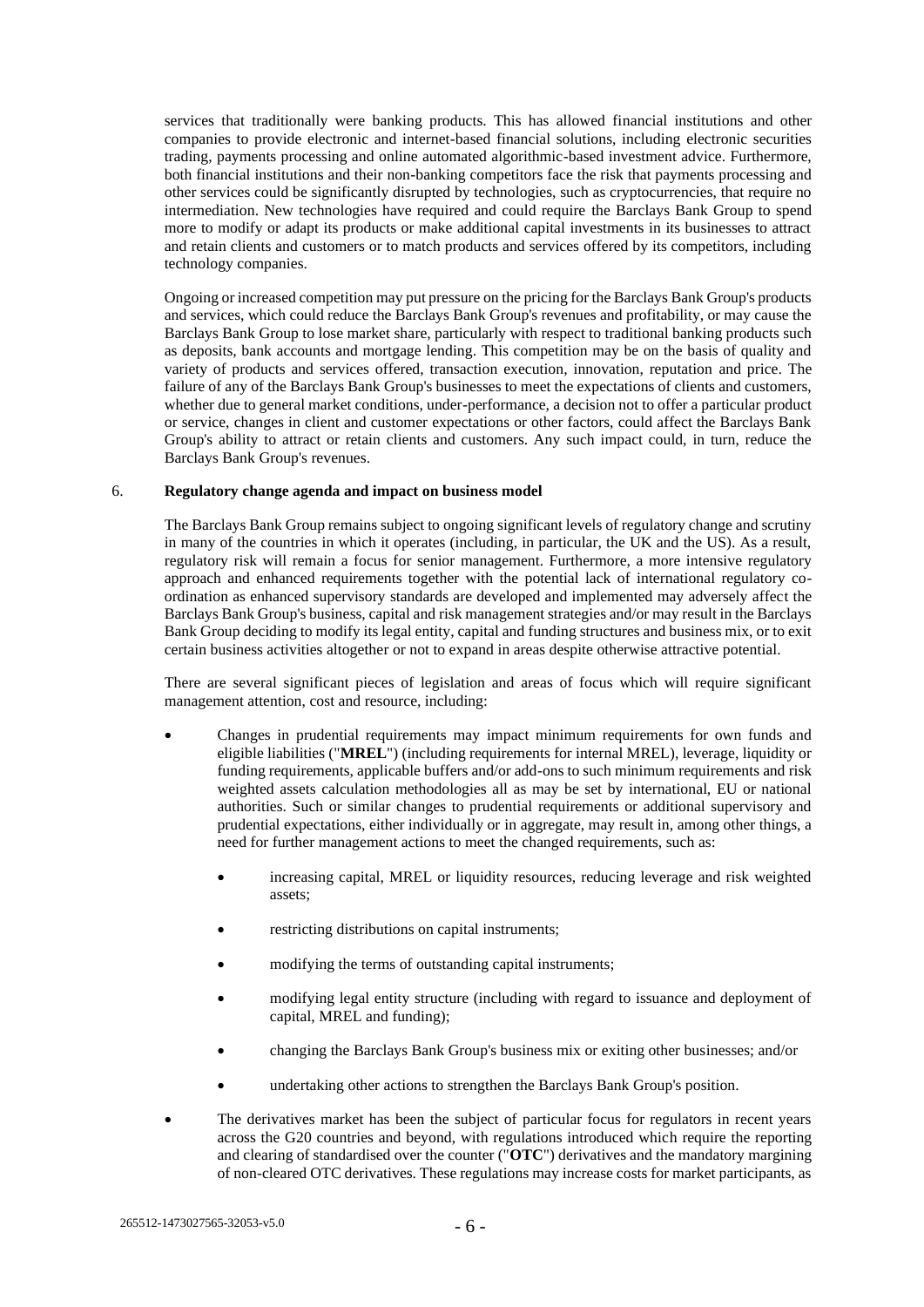well as reduce liquidity in the derivatives markets, in particular if there are areas of overlapping or conflicting regulation. More broadly, changes to the regulatory framework (in particular, the review of the second Markets in Financial Instruments Directive and the implementation of the Benchmarks Regulation) could entail significant costs for market participants and may have a significant impact on certain markets in which the Barclays Bank Group operates.

• The Group and certain of its members (including the Issuer) are subject to supervisory stress testing exercises in a number of jurisdictions. These exercises currently include the programmes of the Bank of England ("**BoE**"), the European Banking Authority ("**EBA**"), the Federal Deposit Insurance Corporation and the Federal Reserve Board. Failure to meet the requirements of regulatory stress tests, or the failure by regulators to approve the stress test results and capital plans of the Group, could result in the Group or certain of its members (including the Issuer) being required to enhance their capital position, limit capital distributions or position additional capital in specific subsidiaries.

## 7. **The impact of climate change on the Barclays Bank Group's business**

The risks associated with climate change are subject to rapidly increasing societal, regulatory and political focus, both in the UK and internationally. Embedding climate risk into the Barclays Bank Group's risk framework in line with regulatory expectations, and adapting the Barclays Bank Group's operations and business strategy to address the financial risks resulting from both: (i) the physical risk of climate change; and (ii) the risk from the transition to a low carbon economy, could have a significant impact on the Barclays Bank Group's business.

Physical risks from climate change arise from a number of factors and relate to specific weather events and longer-term shifts in the climate. The nature and timing of extreme weather events are uncertain but they are increasing in frequency and their impact on the economy is predicted to be more acute in the future. The potential impact on the economy includes, but is not limited to, lower GDP growth, higher unemployment and significant changes in asset prices and profitability of industries. Damage to the properties and operations of borrowers could impair asset values and the creditworthiness of customers leading to increased default rates, delinquencies, write-offs and impairment charges in the Barclays Bank Group's portfolios. In addition, the Barclays Bank Group's premises and resilience may also suffer physical damage due to weather events leading to increased costs for the Barclays Bank Group.

As the economy transitions to a low-carbon economy, financial institutions such as the Barclays Bank Group may face significant and rapid developments in stakeholder expectations, policy, law and regulation which could impact the lending activities the Barclays Bank Group undertakes, as well as the risks associated with its lending portfolios, and the value of the Barclays Bank Group's financial assets. As sentiment towards climate change shifts and societal preferences change, the Barclays Bank Group may face greater scrutiny of the type of business it conducts, adverse media coverage and reputational damage, which may in turn impact customer demand for the Barclays Bank Group's products, returns on certain business activities and the value of certain assets and trading positions resulting in impairment charges.

In addition, the impacts of physical and transition climate risks can lead to second order connected risks, which have the potential to affect the Barclays Bank Group's retail and wholesale portfolios. The impacts of climate change may increase losses for those sectors sensitive to the effects of physical and transition risks. Any subsequent increase in defaults and rising unemployment could create recessionary pressures, which may lead to wider deterioration in the creditworthiness of the Barclays Bank Group's clients, higher ECLs, and increased charge-offs and defaults among retail customers.

If the Barclays Bank Group does not adequately embed risks associated with climate change into its risk framework to appropriately measure, manage and disclose the various financial and operational risks it faces as a result of climate change, or fails to adapt its strategy and business model to the changing regulatory requirements and market expectations on a timely basis, it may have a material and adverse impact on the Barclays Bank Group's level of business growth, competitiveness, profitability, capital requirements, cost of funding, and financial condition.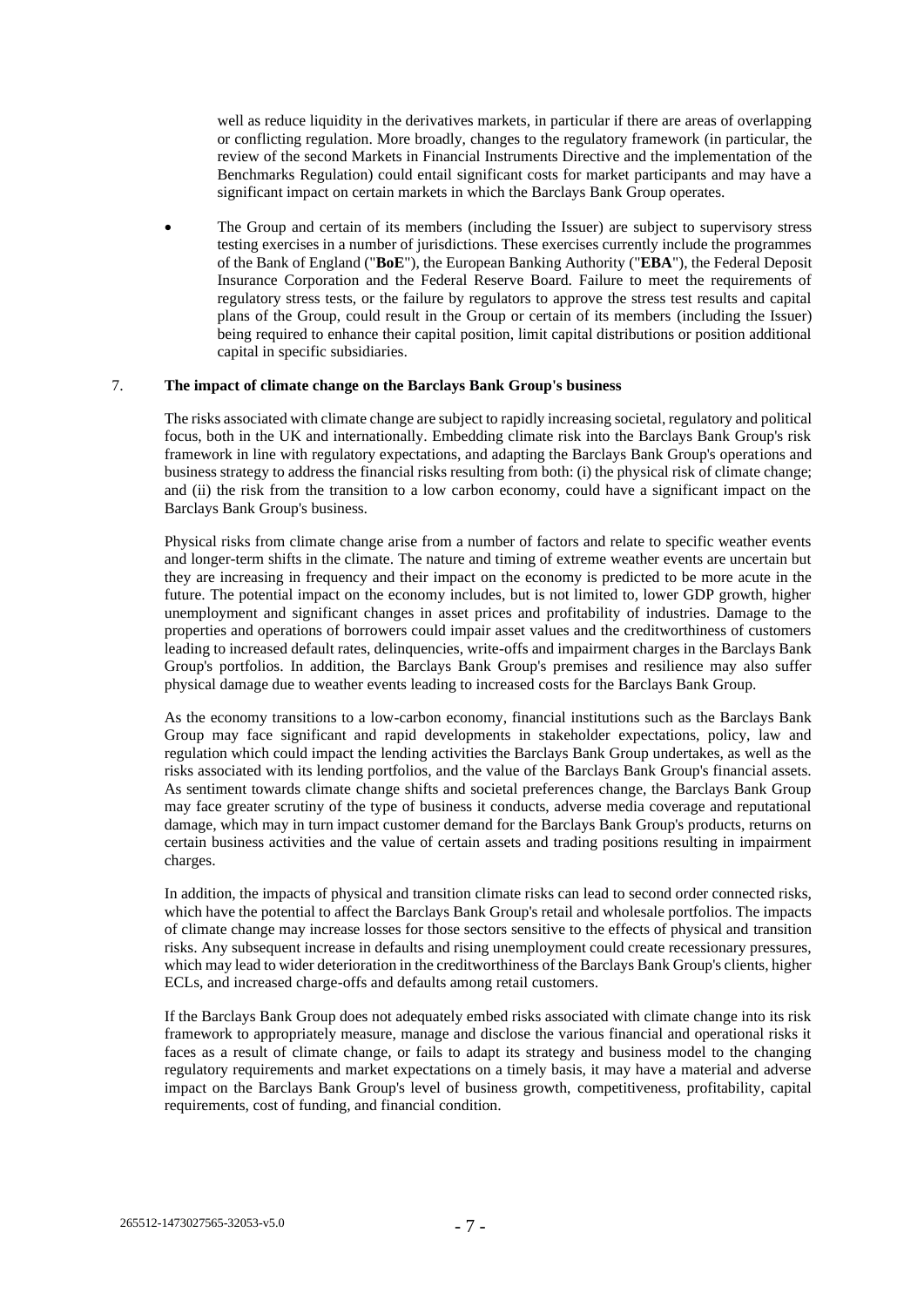### 8. **Impact of benchmark interest rate reforms on the Barclays Bank Group**

For several years, global regulators and central banks have been driving international efforts to reform key benchmark interest rates and indices, such as the London Interbank Offered Rate ("**LIBOR**") which are used to determine the amounts payable under a wide range of transactions and make them more reliable and robust. This has resulted in significant changes to the methodology and operation of certain benchmarks and indices, the adoption of alternative "risk-free" reference rates and the proposed discontinuation of certain reference rates (including LIBOR), with further changes anticipated, including UK, EU and US legislative proposals to deal with 'tough legacy' contracts that cannot convert into or cannot add fall-back risk-free reference rates. The consequences of reform are unpredictable and may have an adverse impact on any financial instruments linked to, or referencing, any of these benchmark interest rates.

Uncertainty as to the nature of such potential changes, the availability and/or suitability of alternative "risk-free" reference rates and other reforms may adversely affect a broad range of transactions (including any securities, loans and derivatives which use LIBOR to determine the amount of interest payable that are included in the Barclays Bank Group's financial assets and liabilities) that use these reference rates and indices and introduce a number of risks for the Barclays Bank Group, including, but not limited to:

### • **Conduct risk:**

In undertaking actions to transition away from using certain reference rates (such as LIBOR) to new alternative, risk-free rates, the Barclays Bank Group faces conduct risks. These may lead to customer complaints, regulatory sanctions or reputational impact if the Barclays Bank Group is considered to be (among other things) (i) undertaking market activities that are manipulative or create a false or misleading impression, (ii) misusing sensitive information or not identifying or appropriately managing or mitigating conflicts of interest, (iii) providing customers with inadequate advice, misleading information, unsuitable products or unacceptable service, (iv) not taking a consistent approach to remediation for customers in similar circumstances, (v) unduly delaying the communication and migration activities in relation to client exposure, leaving them insufficient time to prepare or (vi) colluding or inappropriately sharing information with competitors;

#### • **Financial risks:**

The valuation of certain of the Barclays Bank Group's financial assets and liabilities may change. Moreover, transitioning to alternative "risk-free" reference rates may impact the ability of members of the Barclays Bank Group to calculate and model amounts receivable by them on certain financial assets and determine the amounts payable on certain financial liabilities (such as debt securities issued by them) because currently alternative "risk-free" reference rates (such as the Sterling Overnight Index Average and the Secured Overnight Financing Rate) are look-back rates whereas term rates (such as LIBOR) allow borrowers to calculate at the start of any interest period exactly how much is payable at the end of such interest period. This may have a material adverse effect on the Barclays Bank Group's cashflows;

#### • **Pricing risk:**

Changes to existing reference rates and indices, discontinuation of any reference rate or indices and transition to alternative "risk-free" reference rates may impact the pricing mechanisms used by the Barclays Bank Group on certain transactions;

## • **Operational risk:**

Changes to existing reference rates and indices, discontinuation of any reference rate or index and transition to alternative "risk-free" reference rates may require changes to the Barclays Bank Group's IT systems, trade reporting infrastructure, operational processes, and controls. In addition, if any reference rate or index (such as LIBOR) is no longer available to calculate amounts payable, the Barclays Bank Group may incur additional expenses in amending documentation for new and existing transactions and/or effecting the transition from the original reference rate or index to a new reference rate or index; and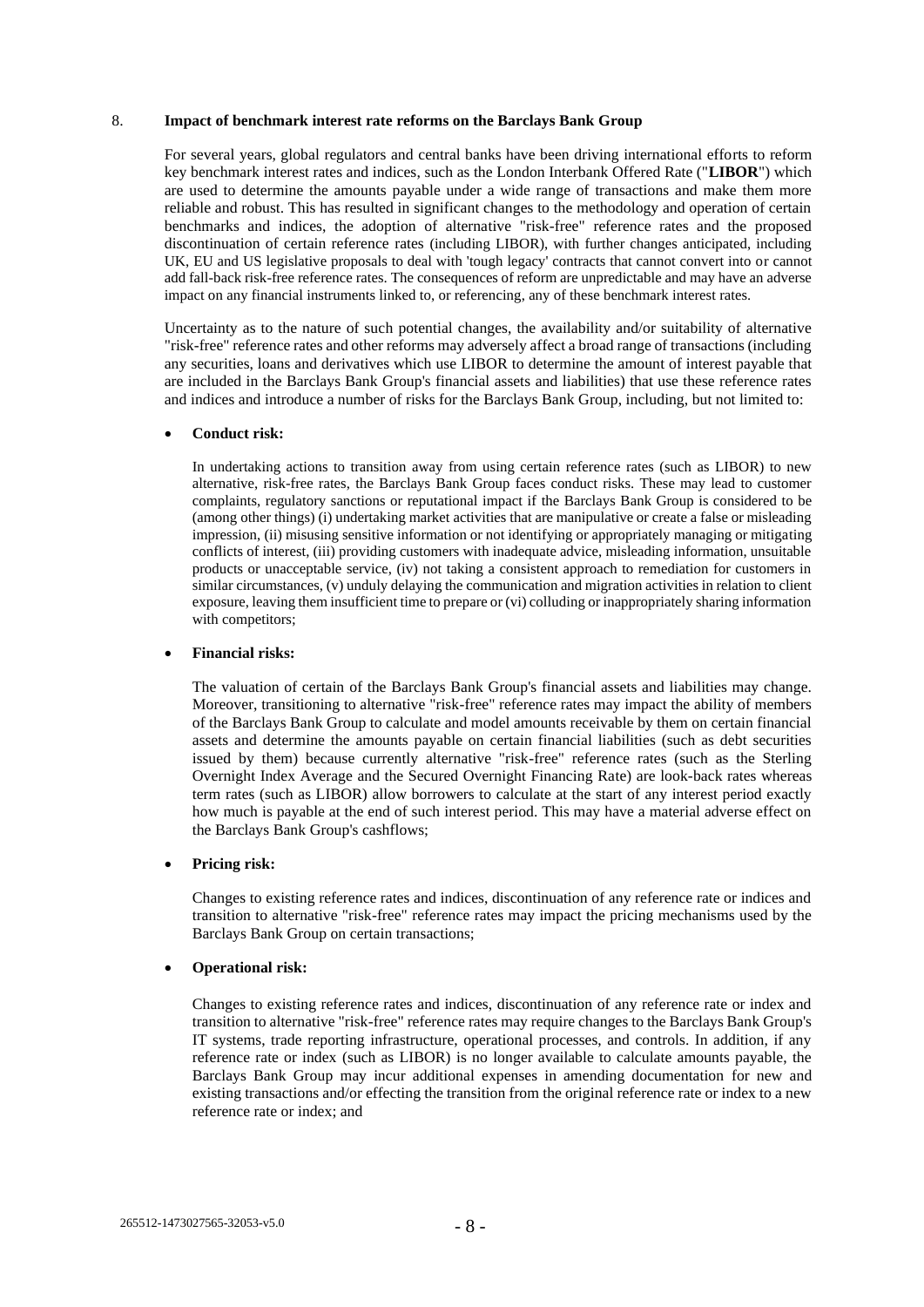## • **Accounting risk:**

An inability to apply hedge accounting in accordance with International Financial Reporting Standards ("**IFRS**") could lead to increased volatility in the Barclays Bank Group's financial results and performance.

Any of these factors may have a material adverse effect on the Barclays Bank Group's business, results of operations, financial condition and prospects.

For further details on the impacts of benchmark interest rate reforms on the Barclays Bank Group, see Note 40 (*Interest rate benchmark reform*) to the consolidated financial statements of the Issuer on pages 193 to 196 of the 20-F.

# **Material existing and emerging risks impacting individual principal risks**

## **Credit risk**

Credit risk is the risk of loss to the Barclays Bank Group from the failure of clients, customers or counterparties, including sovereigns, to fully honour their obligations to members of the Barclays Bank Group, including the whole and timely payment of principal, interest, collateral and other receivables.

## 1. **Impairment**

The introduction of the impairment requirements of IFRS 9 Financial Instruments, resulted in impairment loss allowances that are recognised earlier, on a more forward-looking basis and on a broader scope of financial instruments, and may continue to have, a material impact on the Barclays Bank Group's business, results of operations, financial condition and prospects.

Measurement involves complex judgement and impairment charges could be volatile, particularly under stressed conditions. Unsecured products with longer expected lives, such as credit cards, are the most impacted. Taking into account the transitional regime, the capital treatment on the increased reserves has the potential to adversely impact the Barclays Bank Group's regulatory capital ratios.

In addition, the move from incurred losses to ECLs has the potential to impact the Barclays Bank Group's performance under stressed economic conditions or regulatory stress tests.

For more information, refer to Note 7 (*Credit impairment charges*) to the consolidated financial statements of the Issuer on pages 121 to 124 of the 20-F.

# 2. **Specific sectors and concentrations**

The Barclays Bank Group is subject to risks arising from changes in credit quality and recovery rates of loans and advances due from borrowers and counterparties in any specific portfolio. Any deterioration in credit quality could lead to lower recoverability and higher impairment in a specific sector. The following are areas of uncertainties to the Barclays Bank Group's portfolio which could have a material impact on performance:

## • **UK retail, hospitality and leisure**

Softening demand, rising costs and a structural shift to online shopping is fuelling pressure on the UK High Street and other sectors heavily reliant on consumer discretionary spending. As these sectors continue to reposition themselves, the trend represents a potential risk in the Barclays Bank Group's UK corporate portfolio from the perspective of its interactions with both retailers and their landlords.

## • **Consumer affordability**

has remained a key area of focus, particularly in unsecured lending. Macroeconomic factors, such as rising unemployment, that impact a customer's ability to service unsecured debt payments could lead to increased arrears in both unsecured and secured products. The Barclays Bank Group is exposed to the adverse credit performance of unsecured products, particularly in the US through its US Cards business.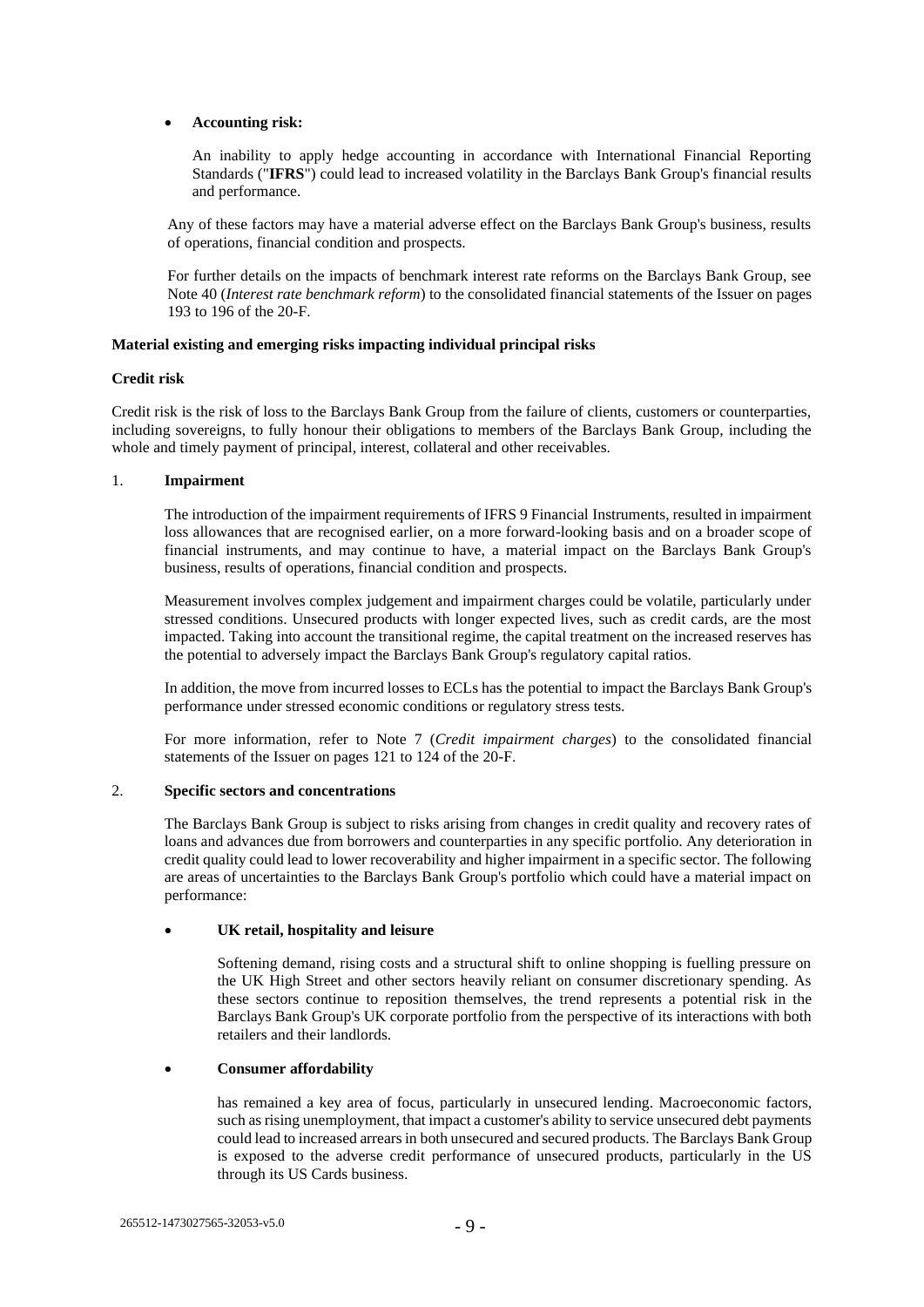## • **UK real estate market**

Barclays Bank Group's corporate credit exposure is vulnerable to the impacts of the ongoing COVID-19 stress, with particular weakness in retail property as a result of reduced rent collections and residential development, and faces the risk of increased impairment from a material fall in property prices.

#### • **Leverage finance underwriting**

The Barclays Bank Group takes on sub-investment grade underwriting exposure, including single name risk, particularly in the US and Europe. The Barclays Bank Group is exposed to credit events and market volatility during the underwriting period. Any adverse events during this period may potentially result in loss for the Barclays Bank Group, or an increased capital requirement should there be a need to hold the exposure for an extended period.

#### • **Italian mortgage and wholesale exposure**

The Barclays Bank Group is exposed to a decline in the Italian economic environment through a mortgage portfolio in run-off and positions to wholesale customers. The Italian economy was severely impacted by the COVID-19 pandemic in 2020 and recovery has been slower than anticipated. Should the Italian economy deteriorate further or any recovery take longer to materialise, there could be a material adverse effect on the Barclays Bank Group's results of operations including, but not limited to, increased credit losses and higher impairment charges.

## • **Oil and gas sector**

The Barclays Bank Group's corporate credit exposure includes companies whose performance is dependent on the oil and gas sector. Weaker demand for energy products, in particular as a result of the COVID-19 pandemic, combined with a sustained period of lower energy prices has led to the erosion of balance sheet strength, particularly for higher cost producers and those businesses who supply goods and services to the oil and gas sector. Any recovery from the drop in demand is likely to remain volatile and energy prices could remain subdued at low levels for the foreseeable future, below the break-even point for some companies. Furthermore, in the longer term, costs associated with the transition towards renewable sources of energy may place great demands on companies that the Barclays Bank Group has exposure to globally. These factors could have a material adverse effect on the Barclays Bank Group's business, results of operations and financial condition through increased impairment charges.

The Barclays Bank Group also has large individual exposures to single name counterparties, both in its lending activities and in its financial services and trading activities, including transactions in derivatives and transactions with brokers, central clearing houses, dealers, other banks, mutual and hedge funds and other institutional clients. The default of such counterparties could have a significant impact on the carrying value of these assets. In addition, where such counterparty risk has been mitigated by taking collateral, credit risk may remain high if the collateral held cannot be realised, or has to be liquidated at prices which are insufficient to recover the full amount of the loan or derivative exposure. Any such defaults could have a material adverse effect on the Barclays Bank Group's results due to, for example, increased credit losses and higher impairment charges.

#### **Market risk**

Market risk is the risk of loss arising from potential adverse change in the value of the Barclays Bank Group's assets and liabilities from fluctuation in market variables including, but not limited to, interest rates, foreign exchange, equity prices, commodity prices, credit spreads, implied volatilities and asset correlations.

Economic and financial market uncertainties remain elevated, as the path of the COVID-19 pandemic is inherently difficult to predict. Further waves of the COVID-19 pandemic, deployment of COVID-19 vaccines not being as successful as desired, intensifying social unrest that weighs on market sentiment, and deteriorating trade and geopolitical tensions are some of the factors that could heighten market risks for the Barclays Bank Group's portfolios.

In addition, the Barclays Bank Group's trading business is generally exposed to a prolonged period of elevated asset price volatility, particularly if it negatively affects the depth of marketplace liquidity. Such a scenario could impact the Barclays Bank Group's ability to execute client trades and may also result in lower client flow-driven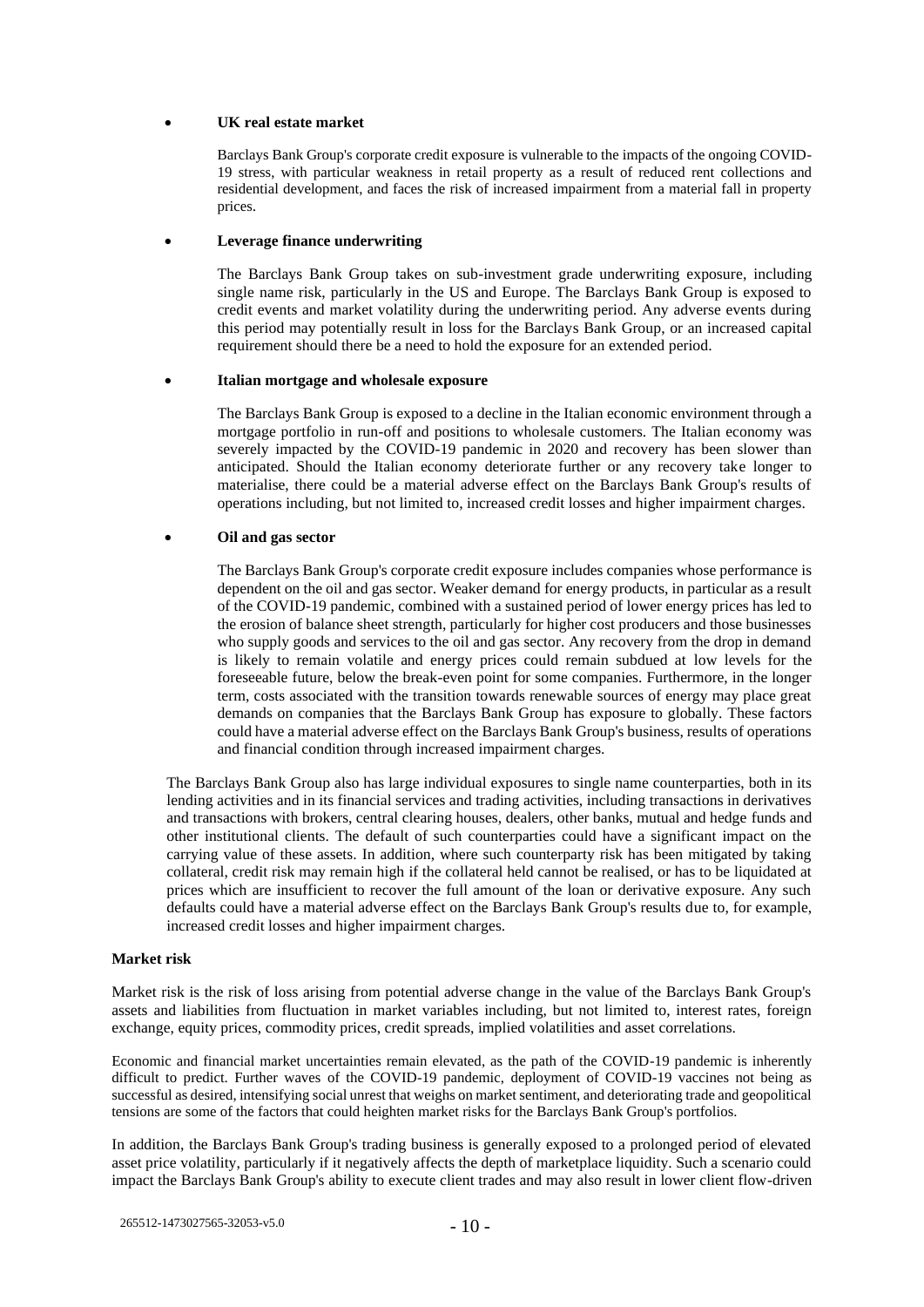income and/or market-based losses on its existing portfolio of market risks. These can include having to absorb higher hedging costs from rebalancing risks that need to be managed dynamically as market levels and their associated volatilities change.

It is difficult to predict changes in market conditions, and such changes could have a material adverse effect on the Barclays Bank Group's business, results of operations, financial condition and prospects.

### **Treasury and capital risk**

There are three primary types of treasury and capital risk faced by the Barclays Bank Group:

#### 1. **Liquidity risk**

Liquidity risk is the risk that the Barclays Bank Group is unable to meet its contractual or contingent obligations or that it does not have the appropriate amount, tenor and composition of funding and liquidity to support its assets. This could cause the Barclays Bank Group to fail to meet regulatory liquidity standards or be unable to support day-to-day banking activities. Key liquidity risks that the Barclays Bank Group faces include:

#### • **The stability of the Barclays Bank Group's current funding profile:**

In particular, that part which is based on accounts and deposits payable on demand or at short notice, could be affected by the Barclays Bank Group failing to preserve the current level of customer and investor confidence. The Barclays Bank Group also regularly accesses the money and capital markets to provide short-term and long-term funding to support its operations. Several factors, including adverse macroeconomic conditions, adverse outcomes in conduct and legal, competition and regulatory matters and loss of confidence by investors, counterparties and/or customers in the Barclays Bank Group, can affect the ability of the Barclays Bank Group to access the capital markets and/or the cost and other terms upon which the Barclays Bank Group is able to obtain market funding.

#### • **Credit rating changes and the impact on funding costs:**

Rating agencies regularly review credit ratings given to the Issuer and certain members of the Barclays Bank Group. Credit ratings are based on a number of factors, including some which are not within the Barclays Bank Group's control (such as political and regulatory developments, changes in rating methodologies, macroeconomic conditions and the sovereign credit ratings of the countries in which the Barclays Bank Group operates).

Whilst the impact of a credit rating change will depend on a number of factors (including the type of issuance and prevailing market conditions), any reductions in a credit rating (in particular, any downgrade below investment grade) may affect the Barclays Bank Group's access to the money or capital markets and/or terms on which the Barclays Bank Group is able to obtain market funding, increase costs of funding and credit spreads, reduce the size of the Barclays Bank Group's deposit base, trigger additional collateral or other requirements in derivative contracts and other secured funding arrangements or limit the range of counterparties who are willing to enter into transactions with the Barclays Bank Group. Any of these factors could have a material adverse effect on the Barclays Bank Group's business, results of operations, financial condition and prospects.

## 2. **Capital risk**

Capital risk is the risk that the Barclays Bank Group has an insufficient level or composition of capital to support its normal business activities and to meet its regulatory capital requirements under normal operating environments or stressed conditions (both actual and as defined for internal planning or regulatory stress testing purposes). This includes the risk from the Barclays Bank Group's pension plans. Key capital risks that the Barclays Bank Group faces include:

## • **Failure to meet prudential capital requirements:**

This could lead to the Barclays Bank Group being unable to support some or all of its business activities, a failure to pass regulatory stress tests, increased cost of funding due to deterioration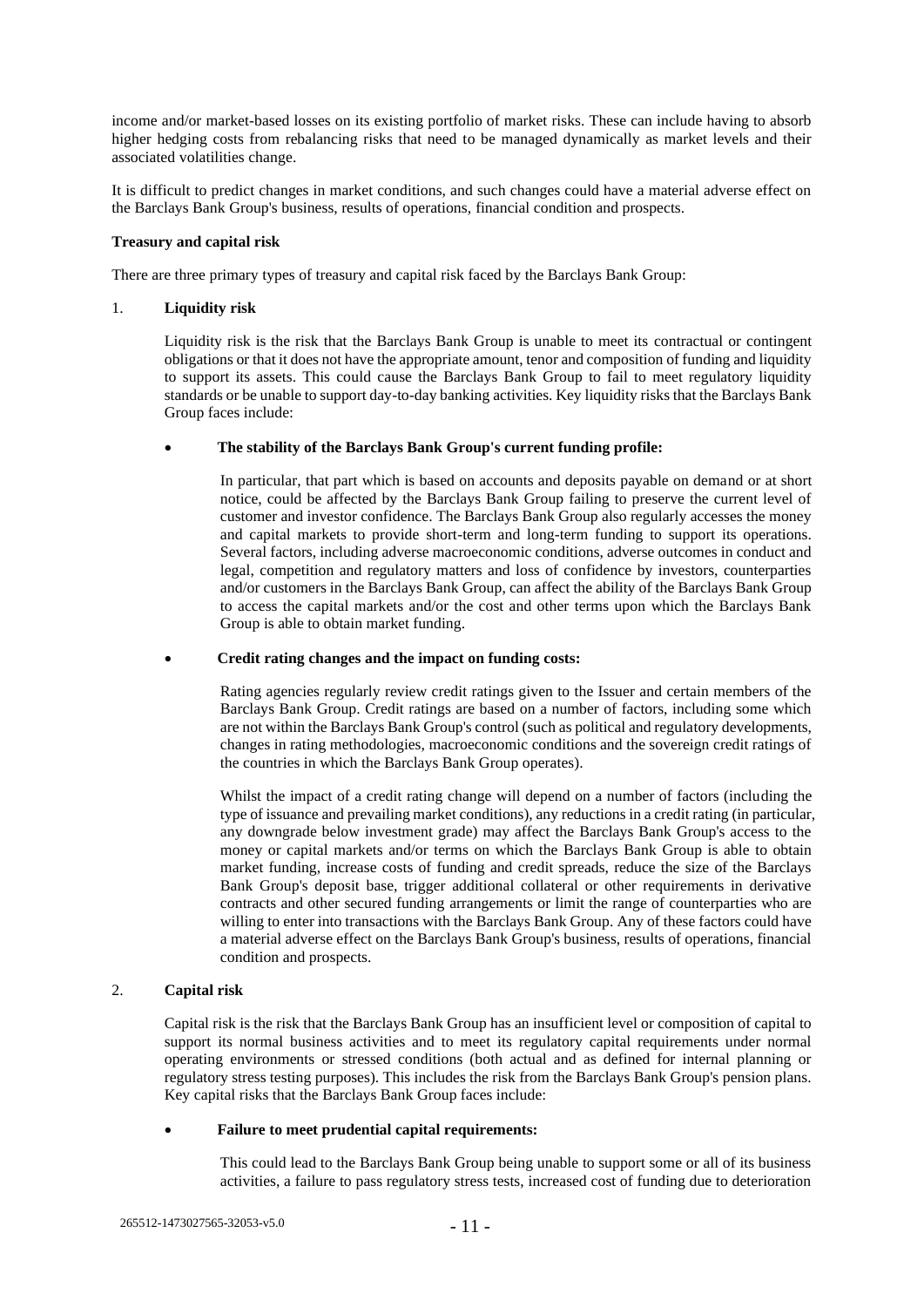in investor appetite or credit ratings, restrictions on distributions including the ability to meet dividend targets, and/or the need to take additional measures to strengthen the Barclays Bank Group's capital or leverage position.

#### • **Adverse changes in foreign exchange rates impacting capital ratios:**

The Barclays Bank Group has capital resources, risk weighted assets and leverage exposures denominated in foreign currencies. Changes in foreign currency exchange rates may adversely impact the Sterling equivalent value of these items. As a result, the Barclays Bank Group's regulatory capital ratios are sensitive to foreign currency movements. Failure to appropriately manage the Barclays Bank Group's balance sheet to take account of foreign currency movements could result in an adverse impact on the Barclays Bank Group's regulatory capital and leverage ratios.

#### • **Adverse movements in the pension fund:**

Adverse movements in pension assets and liabilities for defined benefit pension schemes could result in deficits on a funding and/or accounting basis. This could lead to the Barclays Bank Group making substantial additional contributions to its pension plans and/or a deterioration in its capital position. Under International Accounting Standards 19, the liabilities discount rate is derived from the yields of high quality corporate bonds. Therefore, the valuation of the Barclays Bank Group's defined benefits schemes would be adversely affected by a prolonged fall in the discount rate due to a persistent low interest rate and/or credit spread environment. Inflation is another significant risk driver to the pension fund as the liabilities are adversely impacted by an increase in long-term inflation expectations.

## 3. **Interest rate risk in the banking book**

Interest rate risk in the banking book is the risk that the Barclays Bank Group is exposed to capital or income volatility because of a mismatch between the interest rate exposures of its (non-traded) assets and liabilities. The Barclays Bank Group's hedge programmes for interest rate risk in the banking book rely on behavioural assumptions and, as a result, the success of the hedging strategy cannot be guaranteed. A potential mismatch in the balance or duration of the hedge assumptions could lead to earnings deterioration. A decline in interest rates in G3 currencies may also compress net interest margin on retail portfolios. In addition, the Barclays Bank Group's liquid asset portfolio is exposed to potential capital and/or income volatility due to movements in market rates and prices.

## **Operational risk**

Operational risk is the risk of loss to the Barclays Bank Group from inadequate or failed processes or systems, human factors or due to external events where the root cause is not due to credit or market risks. Examples include:

## • **Operational resilience**

The Barclays Bank Group functions in a highly competitive market, with market participants that expect consistent and smooth business processes. The loss of or disruption to business processing is a material inherent risk within the Barclays Bank Group and across the financial services industry, whether arising through impacts on the Barclays Bank Group's technology systems or availability of personnel or services supplied by third parties. Failure to build resilience and recovery capabilities into business processes or into the services of technology, real estate or suppliers on which the Barclays Bank Group's business processes depend, may result in significant customer detriment, costs to reimburse losses incurred by the Barclays Bank Group's customers, and reputational damage.

## • **Cyber-attacks**

Cyber-attacks continue to be a global threat that is inherent across all industries, with a spike in both number and severity of attacks observed recently. The financial sector remains a primary target for cyber criminals, hostile nation states, opportunists and hacktivists. The Barclays Bank Group, like other financial institutions, experiences numerous attempts to compromise its cyber security.

The Barclays Bank Group dedicates significant resources to reducing cyber security risks, but it cannot provide absolute security against cyber-attacks. Malicious actors are increasingly sophisticated in their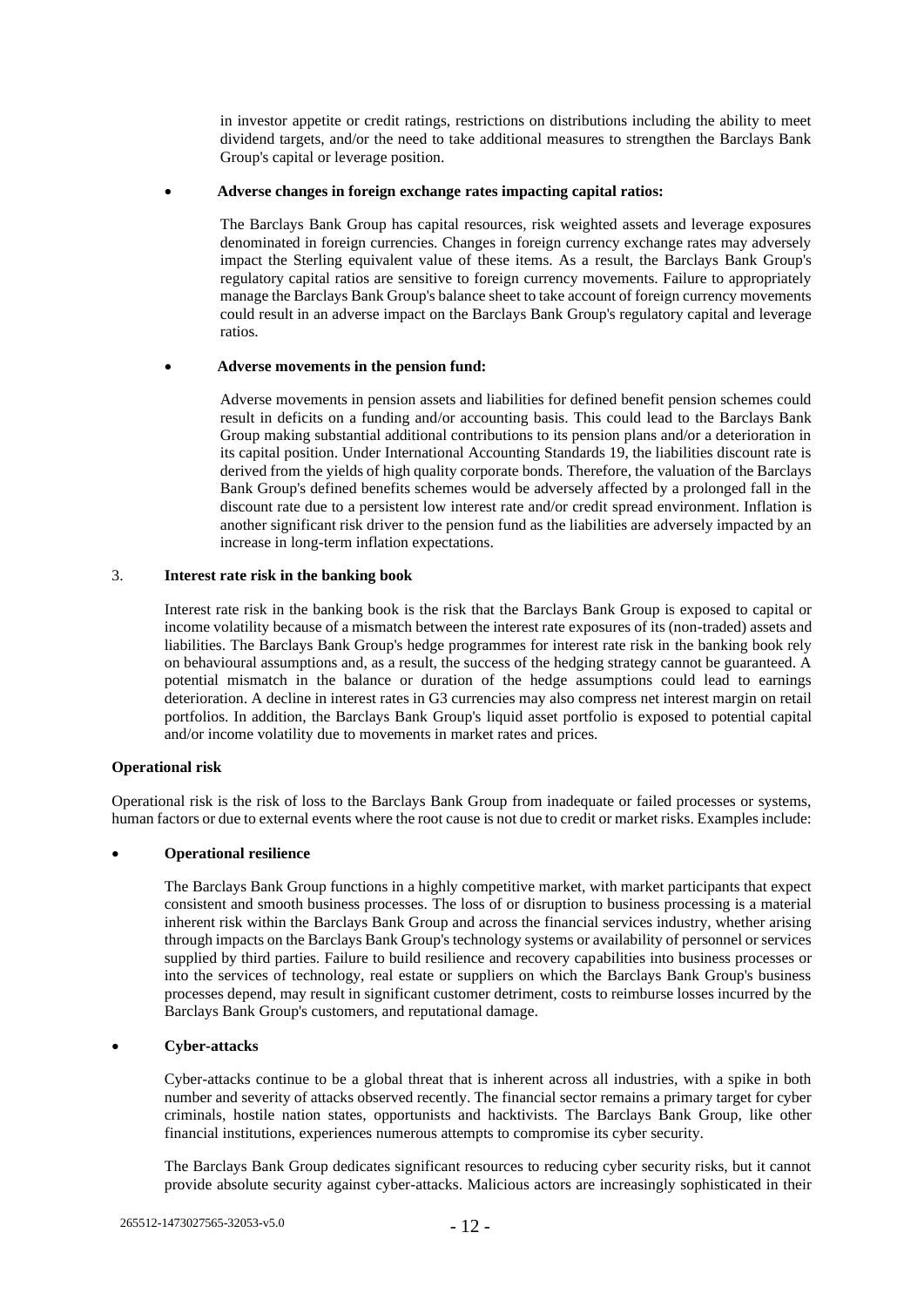methods, seeking to steal money, gain unauthorised access to, destroy or manipulate data, and disrupt operations, and some of their attacks may not be recognised until launched, such as zero-day attacks that are launched before patches and defences can be readied. Cyber-attacks can originate from a wide variety of sources and target the Barclays Bank Group in numerous ways, including attacks on networks, systems, or devices used by the Barclays Bank Group or parties such as service providers and other suppliers, counterparties, employees, contractors, customers or clients, presenting the Barclays Bank Group with a vast and complex defence perimeter. Moreover, the Barclays Bank Group does not have direct control over the cyber security of the systems of its clients, customers, counterparties and third-party service providers and suppliers, limiting the Barclays Bank Group's ability to effectively defend against certain threats.

A failure in the Barclays Bank Group's adherence to its cyber security policies, procedures or controls, employee malfeasance, and human, governance or technological error could also compromise the Barclays Bank Group's ability to successfully defend against cyber-attacks. Furthermore, certain legacy technologies that are at or approaching end-of-life may not be able to be maintained to acceptable levels of security. The Barclays Bank Group has experienced cyber security incidents and near-misses in the past, and it is inevitable that additional incidents will occur in the future. Cyber security risks will continue to increase, due to factors such as the increasing demand across the industry and customer expectations for continued expansion of services delivered over the Internet; increasing reliance on Internet-based products, applications and data storage; and changes in ways of working by the Barclays Bank Group's employees, contractors, and third party service providers and suppliers and their sub-contractors in response to the COVID-19 pandemic. Bad actors have taken advantage of remote working practices and modified customer behaviours during the COVID-19 pandemic, exploiting the situation in novel ways that may elude defences.

Common types of cyber-attacks include deployment of malware, including destructive ransomware; denial of service and distributed denial of service attacks; infiltration via business email compromise, including phishing, or via social engineering, including vishing and smishing; automated attacks using botnets; and credential validation or stuffing attacks using login and password pairs from unrelated breaches. A successful cyber-attack of any type has the potential to cause serious harm to the Barclays Bank Group or its clients and customers, including exposure to potential contractual liability, litigation, regulatory or other government action, loss of existing or potential customers, damage to the Barclays Bank Group's brand and reputation, and other financial loss. The impact of a successful cyber-attack also is likely to include operational consequences (such as unavailability of services, networks, systems, devices or data) remediation of which could come at significant cost.

Regulators worldwide continue to recognise cyber security as an increasing systemic risk to the financial sector and have highlighted the need for financial institutions to improve their monitoring and control of, and resilience to cyber-attacks. A successful cyber-attack may, therefore, result in significant regulatory fines on the Barclays Bank Group.

#### • **New and emergent technology**

Technology is fundamental to the Barclays Bank Group's business and the financial services industry. Technological advancements present opportunities to develop new and innovative ways of doing business across the Barclays Bank Group, with new solutions being developed both in-house and in association with third-party companies. For example, payment services and securities, futures and options trading are increasingly occurring electronically, both on the Barclays Bank Group's own systems and through other alternative systems, and becoming automated. Whilst increased use of electronic payment and trading systems and direct electronic access to trading markets could significantly reduce the Barclays Bank Group's cost base, it may, conversely, reduce the commissions, fees and margins made by the Barclays Bank Group on these transactions which could have a material adverse effect on the Barclays Bank Group's business, results of operations, financial condition and prospects.

Introducing new forms of technology, however, has also the potential to increase inherent risk. Failure to evaluate, actively manage and closely monitor risk exposure during all phases of business development could introduce new vulnerabilities and security flaws and have a material adverse effect on the Barclays Bank Group's business, results of operations, financial condition and prospects.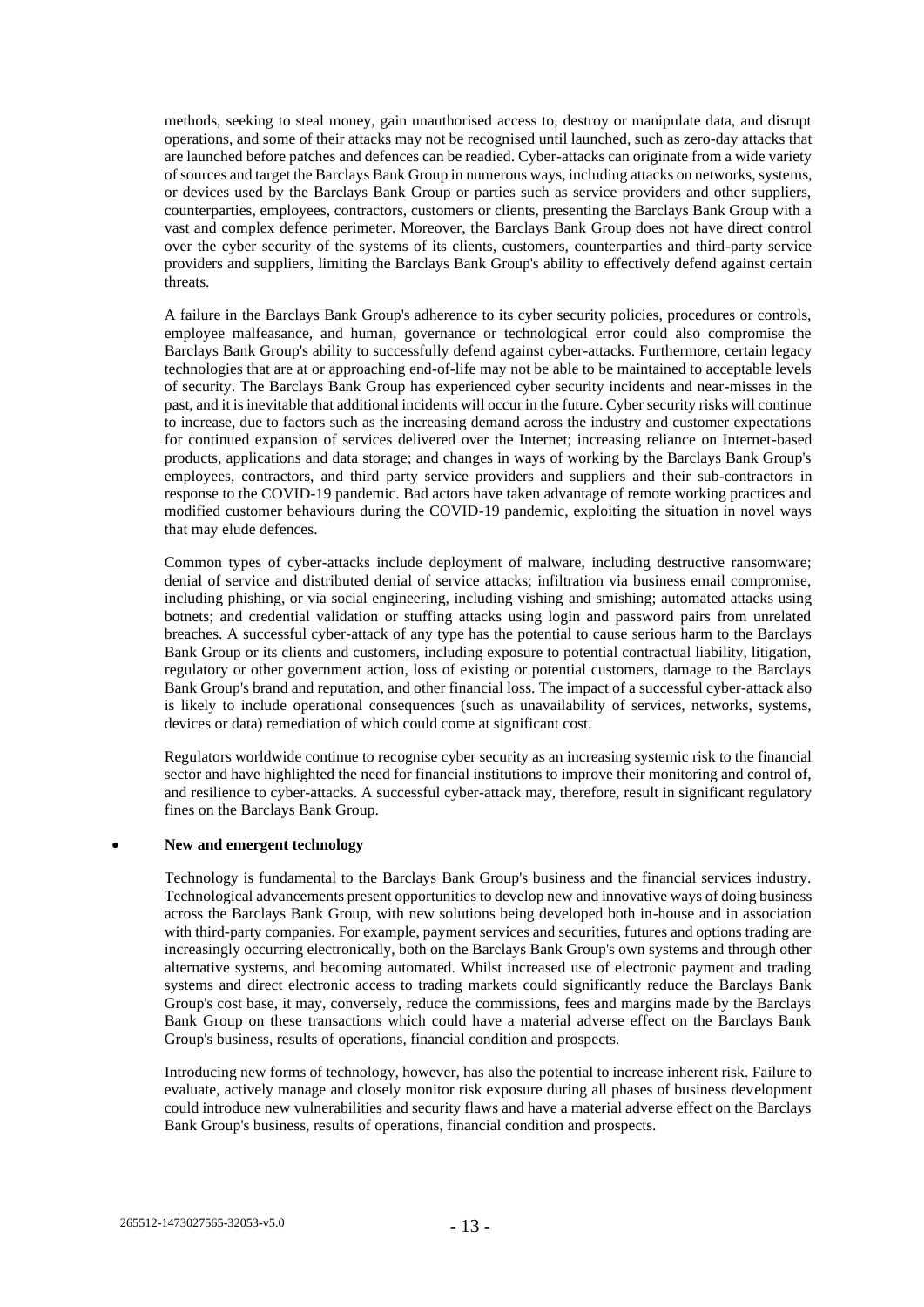### • **External fraud**

The nature of fraud is wide-ranging and continues to evolve, as criminals continually seek opportunities to target the Barclays Bank Group's business activities and exploit changes to customer behaviour and product and channel use (such as the increased use of digital products and enhanced online services). Fraud attacks can be very sophisticated and are often orchestrated by highly organised crime groups who use ever more sophisticated techniques to target customers and clients directly to obtain confidential or personal information that can be used to commit fraud. The impact from fraud can lead to customer detriment, financial losses (including the reimbursement of losses incurred by customers), loss of business, missed business opportunities and reputational damage, all of which could have a material adverse impact on the Barclays Bank Group's business, results of operations, financial condition and prospects.

#### • **Data management and information protection**

The Barclays Bank Group holds and processes large volumes of data, including personally identifiable information, intellectual property, and financial data and the Barclays Bank Group's businesses are subject to complex and evolving laws and regulations governing the privacy and protection of personal information of individuals, including Regulation (EU) 2016/679 (General Data Protection Regulation). The protected parties can include: (i) the Barclays Bank Group's clients and customers, and prospective clients and customers; (ii) clients and customers of the Barclays Bank Group's clients and customers; (iii) employees and prospective employees; and (iv) employees of the Barclays Bank Group's suppliers, counterparties and other external parties.

The international nature of both the Barclays Bank Group's business and its IT infrastructure also means that personal information may be available in countries other than those from where it originated. Accordingly, the Barclays Bank Group needs to ensure that its collection, use, transfer and storage of personal information complies with all applicable laws and regulations in all relevant jurisdictions, which could: (i) increase the Barclays Bank Group's compliance and operating costs; (ii) impact the development of new products or services, impact the offering of existing products or services, or affect how products and services are offered to clients and customers; (iii) demand significant oversight by the Barclays Bank Group's management; and (iv) require the Barclays Bank Group to review some elements of the structure of its businesses, operations and systems in less efficient ways.

Concerns regarding the effectiveness of the Barclays Bank Group's measures to safeguard personal information, or even the perception that those measures are inadequate, could expose the Barclays Bank Group to the risk of loss or unavailability of data or data integrity issues and/or cause the Barclays Bank Group to lose existing or potential clients and customers, and thereby reduce the Barclays Bank Group's revenues. Furthermore, any failure or perceived failure by the Barclays Bank Group to comply with applicable privacy or data protection laws and regulations may subject it to potential contractual liability, litigation, regulatory or other government action (including significant regulatory fines) and require changes to certain operations or practices which could also inhibit the Barclays Bank Group's development or marketing of certain products or services, or increase the costs of offering them to customers. Any of these events could damage the Barclays Bank Group's reputation and otherwise materially adversely affect its business, results of operations, financial condition and prospects.

### • **Algorithmic trading**

In some areas of the investment banking business, trading algorithms are used to price and risk manage client and principal transactions. An algorithmic error could result in erroneous or duplicated transactions, a system outage, or impact the Barclays Bank Group's pricing abilities, which could have a material adverse effect on the Barclays Bank Group's business, results of operations, financial condition and prospects and reputation.

### • **Processing error**

The Barclays Bank Group's businesses are highly dependent on its ability to process and monitor, on a daily basis, a very large number of transactions, many of which are highly complex and occur at high volumes and frequencies, across numerous and diverse markets in many currencies. As the Barclays Bank Group's customer base and geographical reach expand and the volume, speed, frequency and complexity of transactions, especially electronic transactions (as well as the requirements to report such transactions on a real-time basis to clients, regulators and exchanges) increase, developing, maintaining and upgrading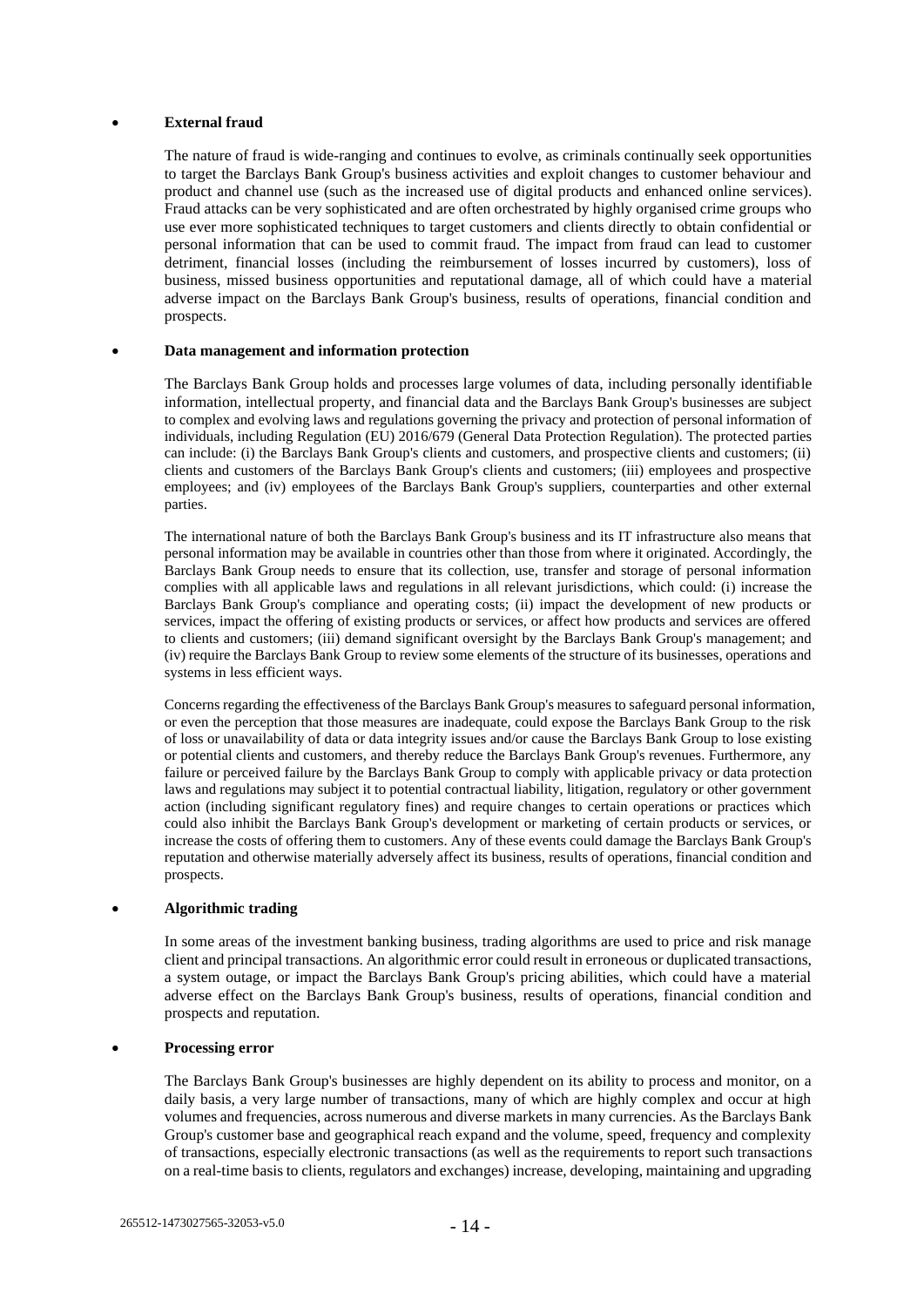operational systems and infrastructure becomes more challenging, and the risk of systems or human error in connection with such transactions increases, as well as the potential consequences of such errors due to the speed and volume of transactions involved and the potential difficulty associated with discovering errors quickly enough to limit the resulting consequences. Furthermore, events that are wholly or partially beyond the Barclays Bank Group's control, such as a spike in transaction volume, could adversely affect the Barclays Bank Group's ability to process transactions or provide banking and payment services.

Processing errors could result in the Barclays Bank Group, among other things, (i) failing to provide information, services and liquidity to clients and counterparties in a timely manner; (ii) failing to settle and/or confirm transactions; (iii) causing funds transfers, capital markets trades and/or other transactions to be executed erroneously, illegally or with unintended consequences; and (iv) adversely affecting financial, trading or currency markets. Any of these events could materially disadvantage the Barclays Bank Group's customers, clients and counterparties (including them suffering financial loss) and/or result in a loss of confidence in the Barclays Bank Group which, in turn, could have a material adverse effect on the Barclays Bank Group's business, results of operations, financial condition and prospects.

#### • **Supplier exposure**

The Barclays Bank Group depends on suppliers for the provision of many of its services and the development of technology. Whilst the Barclays Bank Group depends on suppliers, it remains fully accountable for any risk arising from the actions of suppliers. The dependency on suppliers and subcontracting of outsourced services introduces concentration risk where the failure of specific suppliers could have an impact on the Barclays Bank Group's ability to continue to provide material services to its customers. Failure to adequately manage supplier risk could have a material adverse effect on the Barclays Bank Group's business, results of operations, financial condition and prospects.

#### • **Estimates and judgements relating to critical accounting policies and capital disclosures**

The preparation of financial statements requires the application of accounting policies and judgements to be made in accordance with IFRS. Regulatory returns and capital disclosures are prepared in accordance with the relevant capital reporting requirements and also require assumptions and estimates to be made. The key areas involving a higher degree of judgement or complexity, or areas where assumptions are significant to the consolidated and individual financial statements, include credit impairment charges, taxes, fair value of financial instruments, pensions and post-retirement benefits, and provisions including conduct and legal, competition and regulatory matters. There is a risk that if the judgement exercised, or the estimates or assumptions used, subsequently turn out to be incorrect, this could result in material losses to the Barclays Bank Group, beyond what was anticipated or provided for. Further development of accounting standards and capital interpretations could also materially impact the Barclays Bank Group's results of operations, financial condition and prospects.

## • **Tax risk**

The Barclays Bank Group is required to comply with the domestic and international tax laws and practice of all countries in which it has business operations. There is a risk that the Barclays Bank Group could suffer losses due to additional tax charges, other financial costs or reputational damage as a result of failing to comply with such laws and practice, or by failing to manage its tax affairs in an appropriate manner, with much of this risk attributable to the international structure of the Barclays Bank Group. In addition, increasing reporting and disclosure requirements around the world and the digitisation of the administration of tax has potential to increase the Barclays Bank Group's tax compliance obligations further.

#### • **Ability to hire and retain appropriately qualified employees**

As a regulated financial institution, the Barclays Bank Group requires diversified and specialist skilled colleagues. The Barclays Bank Group's ability to attract, develop and retain a diverse mix of talent is key to the delivery of its core business activity and strategy. This is impacted by a range of external and internal factors, such as the UK's decision to leave the EU and the enhanced individual accountability applicable to the banking industry. Failure to attract or prevent the departure of appropriately qualified and skilled employees could have a material adverse effect on the Barclays Bank Group's business, results of operations, financial condition and prospects. Additionally, this may result in disruption to service which could in turn lead to disenfranchising certain customer groups, customer detriment and reputational damage.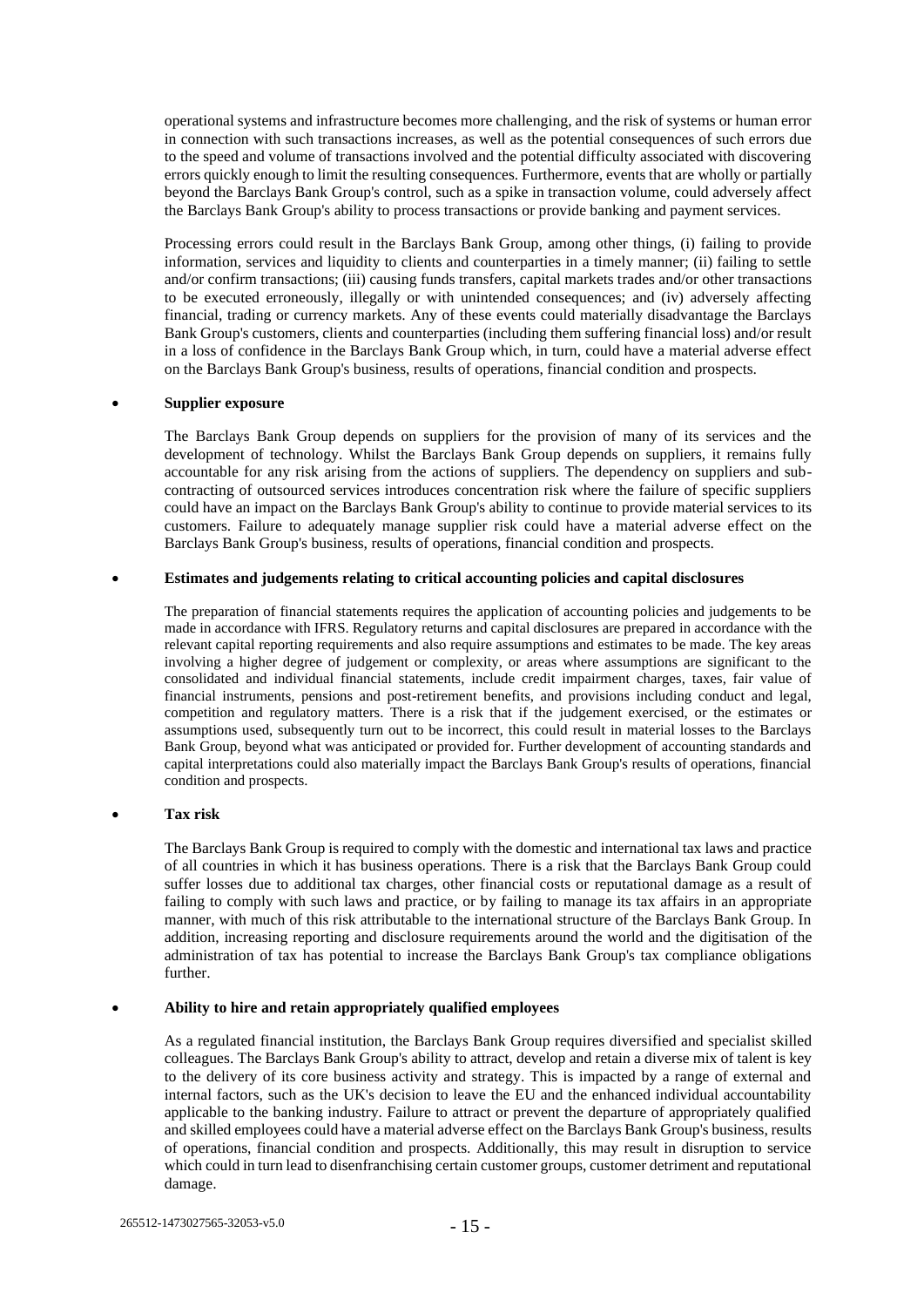## **Model risk**

Model risk is the risk of potential adverse consequences from financial assessments or decisions based on incorrect or misused model outputs and reports. The Barclays Bank Group relies on models to support a broad range of business and risk management activities, including informing business decisions and strategies, measuring and limiting risk, valuing exposures (including the calculation of impairment), conducting stress testing, assessing capital adequacy, supporting new business acceptance and risk and reward evaluation, managing client assets, and meeting reporting requirements.

Models are, by their nature, imperfect and incomplete representations of reality because they rely on assumptions and inputs, and so they may be subject to errors affecting the accuracy of their outputs. This may be exacerbated when dealing with unprecedented scenarios, such as the COVID-19 pandemic, due to the lack of reliable historical reference points and data. For instance, the quality of the data used in models across the Barclays Bank Group has a material impact on the accuracy and completeness of its risk and financial metrics. Model errors or misuse may result in (among other things) the Barclays Bank Group making inappropriate business decisions and/or inaccuracies or errors being identified in the Barclays Bank Group's risk management and regulatory reporting processes. This could result in significant financial loss, imposition of additional capital requirements, enhanced regulatory supervision and reputational damage, all of which could have a material adverse effect on the Barclays Bank Group's business, results of operations, financial condition and prospects.

## **Conduct risk**

Conduct risk is the risk of detriment to customers, clients, market integrity, effective competition or the Barclays Bank Group from the inappropriate supply of financial services, including instances of wilful or negligent misconduct. This risk could manifest itself in a variety of ways:

### • **Employee misconduct**

The Barclays Bank Group's businesses are exposed to risk from potential non-compliance with its policies and standards and instances of wilful and negligent misconduct by employees, all of which could result in potential customer and client detriment, enforcement action (including regulatory fines and/or sanctions), increased operation and compliance costs, redress or remediation or reputational damage which in turn could have a material adverse effect on the Barclays Bank Group's business, results of operations, financial condition and prospects.

Examples of employee misconduct which could have a material adverse effect on the Barclays Bank Group's business include (i) employees improperly selling or marketing the Barclays Bank Group's products and services; (ii) employees engaging in insider trading, market manipulation or unauthorised trading; or (iii) employees misappropriating confidential or proprietary information belonging to the Barclays Bank Group, its customers or third parties. These risks may be exacerbated in circumstances where the Barclays Bank Group is unable to rely on physical oversight and supervision of employees (such as during the COVID-19 pandemic where employees have worked remotely).

## • **Customer engagement**

The Barclays Bank Group must ensure that its customers, particularly those that are vulnerable, are able to make well-informed decisions on how best to use the Barclays Bank Group's financial services and understand that they are appropriately protected if something goes wrong. Poor customer outcomes can result from the failure to: (i) communicate fairly and clearly with customers; (ii) provide services in a timely and fair manner; and (iii) undertake appropriate activity to address customer detriment, including the adherence to regulatory and legal requirements on complaint handling. The Barclays Bank Group is at risk of financial loss and reputational damage as a result.

## • **Product design and review risk**

Products and services must meet the needs of clients, customers, markets and the Barclays Bank Group throughout their lifecycle. However, there is a risk that the design and review of the Barclays Bank Group products and services fail to reasonably consider and address potential or actual negative outcomes, which may result in customer detriment, enforcement action (including regulatory fines and/or sanctions), redress and remediation and reputational damage. Both the design and review of products and services are a key area of focus for regulators and the Barclays Bank Group, and this focus is set to continue in 2021.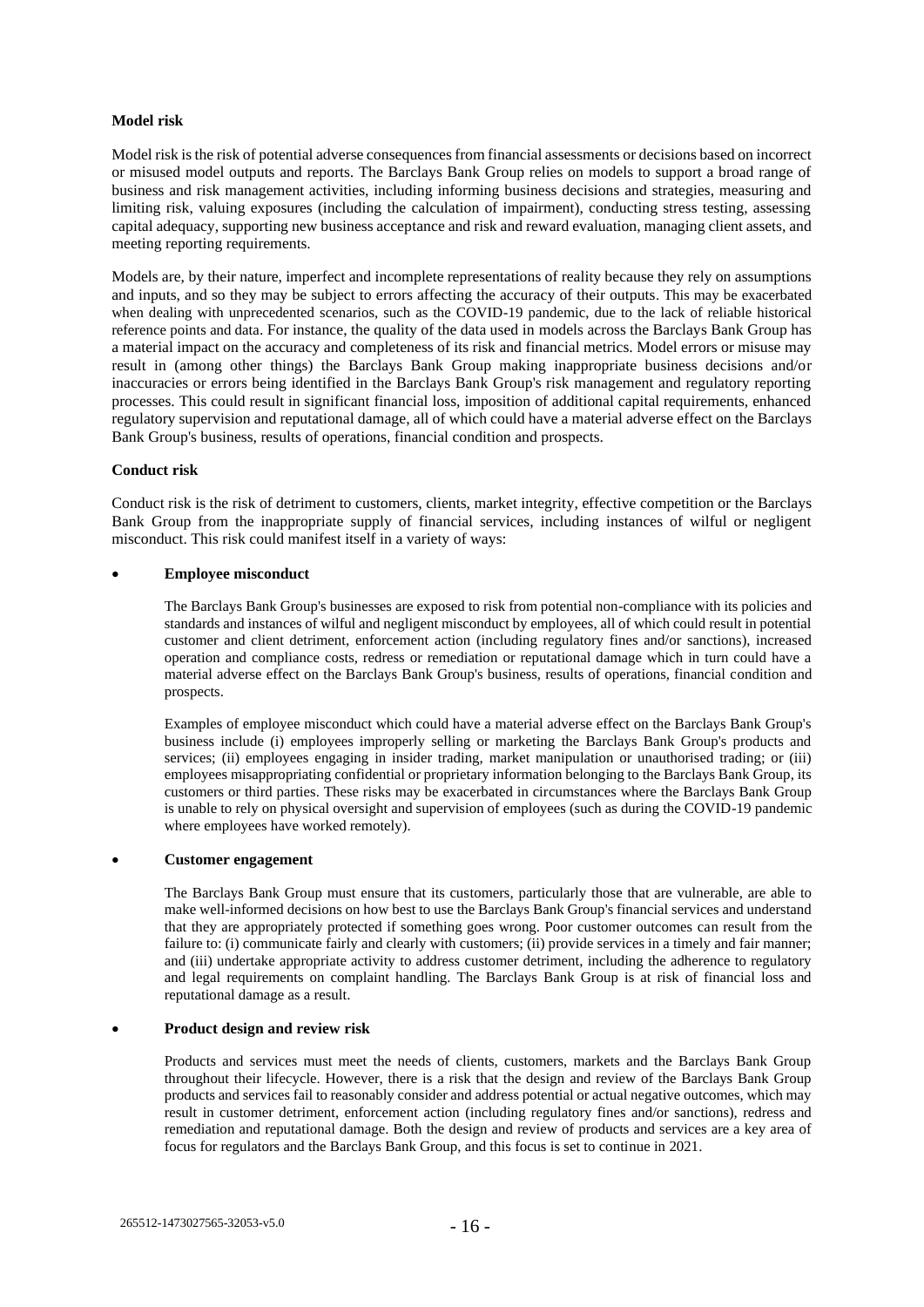### • **Financial crime**

The Barclays Bank Group may be adversely affected if it fails to effectively mitigate the risk that third parties or its employees facilitate, or that its products and services are used to facilitate, financial crime (money laundering, terrorist financing, breaches of economic and financial sanctions, bribery and corruption, and the facilitation of tax evasion). UK and US regulations covering financial institutions continue to focus on combating financial crime. Failure to comply may lead to enforcement action by the Barclays Bank Group's regulators, including severe penalties, which may have a material adverse effect on the Barclays Bank Group's business, financial condition and prospects.

#### • **Regulatory focus on culture and accountability**

Regulators around the world continue to emphasise the importance of culture and personal accountability and enforce the adoption of adequate internal reporting and whistleblowing procedures to help to promote appropriate conduct and drive positive outcomes for customers, colleagues, clients and markets. The requirements and expectations of the UK Senior Managers Regime, Certification Regime and Conduct Rules have reinforced additional accountabilities for individuals across the Barclays Bank Group with an increased focus on governance and rigour. Failure to meet these requirements and expectations may lead to regulatory sanctions, both for the individuals and the Barclays Bank Group.

#### **Reputation risk**

Reputation risk is the risk that an action, transaction, investment, event, decision or business relationship will reduce trust in the Barclays Bank Group's integrity and competence.

Any material lapse in standards of integrity, compliance, customer service or operating efficiency may represent a potential reputation risk. Stakeholder expectations constantly evolve, and so reputation risk is dynamic and varies between geographical regions, groups and individuals. A risk arising in one business area can have an adverse effect upon the Barclays Bank Group's overall reputation and any one transaction, investment or event (in the perception of key stakeholders) can reduce trust in the Barclays Bank Group's integrity and competence. The Barclays Bank Group's association with sensitive topics and sectors has been, and in some instances continues to be, an area of concern for stakeholders, including (i) the financing of, and investments in, businesses which operate in sectors that are sensitive because of their relative carbon intensity or local environmental impact; (ii) potential association with human rights violations (including combating modern slavery) in the Barclays Bank Group's operations or supply chain and by clients and customers; and (iii) the financing of businesses which manufacture and export military and riot control goods and services.

Reputation risk could also arise from negative public opinion about the actual, or perceived, manner in which the Barclays Bank Group conducts its business activities, or the Barclays Bank Group's financial performance, as well as actual or perceived practices in banking and the financial services industry generally. Modern technologies, in particular online social media channels and other broadcast tools that facilitate communication with large audiences in short time frames and with minimal costs, may significantly enhance and accelerate the distribution and effect of damaging information and allegations. Negative public opinion may adversely affect the Barclays Bank Group's ability to retain and attract customers, in particular, corporate and retail depositors, and to retain and motivate staff, and could have a material adverse effect on the Barclays Bank Group's business, results of operations, financial condition and prospects.

In addition to the above, reputation risk has the potential to arise from operational issues or conduct matters which cause detriment to customers, clients, market integrity, effective competition or the Barclays Bank Group (see "Operational risk" above).

#### **Legal risk and legal, competition and regulatory matters**

The Barclays Bank Group conducts activities in a highly regulated market which exposes it and its employees to legal risk arising from (i) the multitude of laws and regulations that apply to the businesses it operates, which are highly dynamic, may vary between jurisdictions, and are often unclear in their application to particular circumstances especially in new and emerging areas; and (ii) the diversified and evolving nature of the Barclays Bank Group's businesses and business practices. In each case, this exposes the Barclays Bank Group and its employees to the risk of loss or the imposition of penalties, damages or fines from the failure of members of the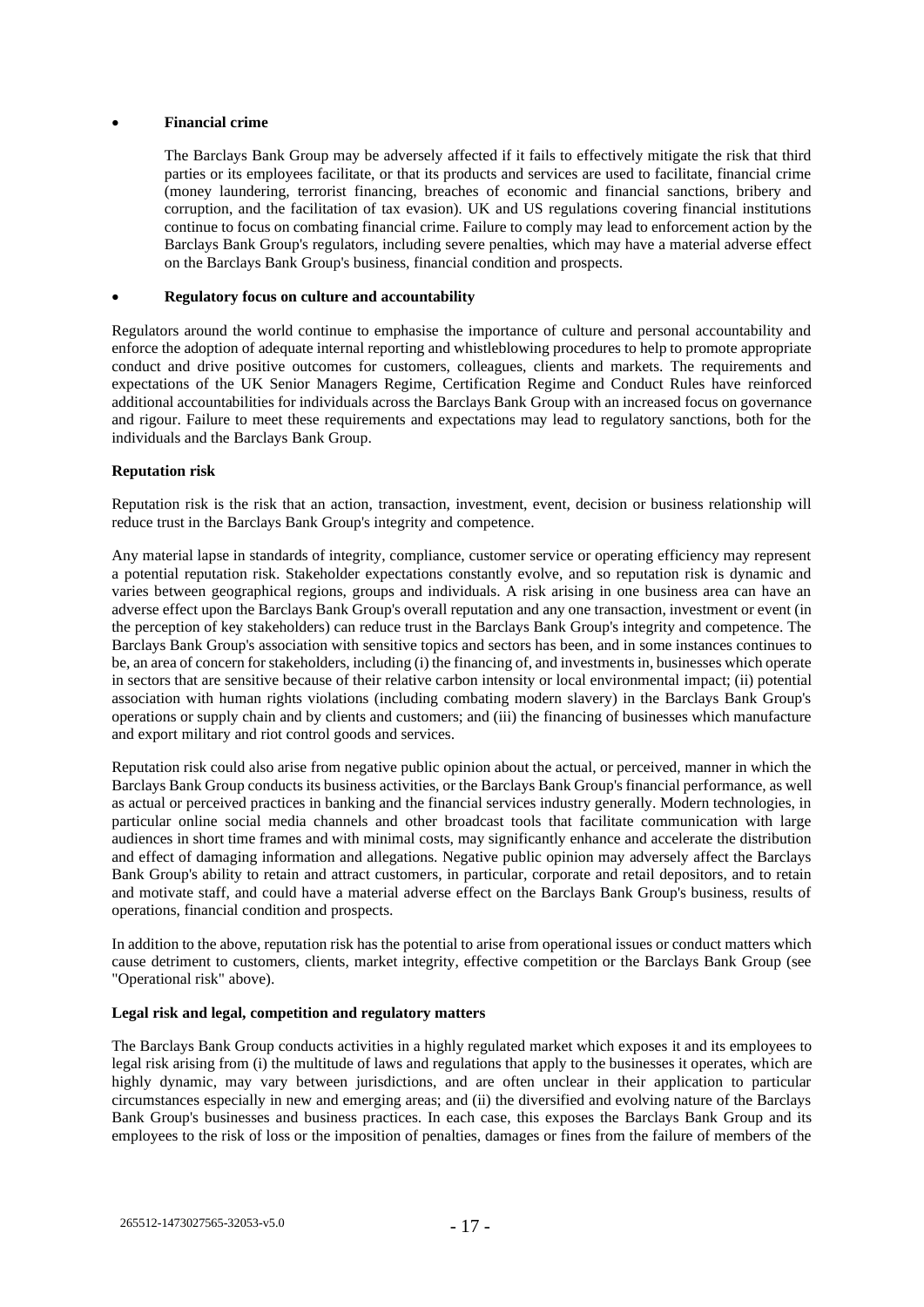Barclays Bank Group to meet their respective legal obligations, including legal or contractual requirements. Legal risk may arise in relation to any number of the material existing and emerging risks identified above.

A breach of applicable legislation and/or regulations by the Barclays Bank Group or its employees could result in criminal prosecution, regulatory censure, potentially significant fines and other sanctions. Where clients, customers or other third parties are harmed by the Barclays Bank Group's conduct, this may also give rise to civil legal proceedings, including class actions. Other legal disputes may also arise between the Barclays Bank Group and third parties relating to matters such as breaches or enforcement of legal rights or obligations arising under contracts, statutes or common law. Adverse findings in any such matters may result in the Barclays Bank Group being liable to third parties or may result in the Barclays Bank Group's rights not being enforced as intended.

Details of legal, competition and regulatory matters to which the Barclays Bank Group is currently exposed are set out in Note 25 (*Legal, competition and regulatory matters*) to the consolidated financial statements of the Issuer on pages 161 to 165 of the 20-F. In addition to matters specifically described in Note 25 (*Legal, competition and regulatory matters*) to the consolidated financial statements of the Issuer on pages 161 to 165 of the 20-F, the Barclays Bank Group is engaged in various other legal proceedings which arise in the ordinary course of business. The Barclays Bank Group is also subject to requests for information, investigations and other reviews by regulators, governmental and other public bodies in connection with business activities in which the Barclays Bank Group is, or has been, engaged.

The outcome of legal, competition and regulatory matters, both those to which the Barclays Bank Group is currently exposed and any others which may arise in the future, is difficult to predict. In connection with such matters, the Barclays Bank Group may incur significant expense, regardless of the ultimate outcome, and any such matters could expose the Barclays Bank Group to any of the following outcomes: substantial monetary damages, settlements and/or fines; remediation of affected customers and clients; other penalties and injunctive relief; additional litigation; criminal prosecution; the loss of any existing agreed protection from prosecution; regulatory restrictions on the Barclays Bank Group's business operations including the withdrawal of authorisations; increased regulatory compliance requirements or changes to laws or regulations; suspension of operations; public reprimands; loss of significant assets or business; a negative effect on the Barclays Bank Group's reputation; loss of confidence by investors, counterparties, clients and/or customers; risk of credit rating agency downgrades; potential negative impact on the availability and/or cost of funding and liquidity; and/or dismissal or resignation of key individuals. In light of the uncertainties involved in legal, competition and regulatory matters, there can be no assurance that the outcome of a particular matter or matters (including formerly active matters or those arising after the date of the 20-F) will not have a material adverse effect on the Barclays Bank Group's business, results of operations, financial condition and prospects.

## **Regulatory action in the event a bank or investment firm in the Group is failing or likely to fail, including the exercise by the Resolution Authority of a variety of statutory resolution powers, could materially adversely affect the value of the Securities**

### *The Issuer and the Barclays Bank Group are subject to substantial resolution powers*

Under the Banking Act 2009, as amended (the "**Banking Act**"), substantial powers are granted to the BoE (or, in certain circumstances, HM Treasury), in consultation with the United Kingdom Prudential Regulation Authority, the FCA and HM Treasury, as appropriate as part of a special resolution regime (the "**SRR**"). These powers enable the Bank of England (or any successor or replacement thereto and/or such other authority in the United Kingdom with the ability to exercise the UK Bail-in Power) (the "**Resolution Authority**") to implement various resolution measures and stabilisation options (including, but not limited to, the bail-in tool) with respect to a UK bank or investment firm and certain of its affiliates (as at the date of this Registration Document, including the Issuer) (each a "**relevant entity**") in circumstances in which the Resolution Authority is satisfied that the relevant resolution conditions are met.

The SRR consists of five stabilisation options: (a) private sector transfer of all or part of the business or shares of the relevant entity, (b) transfer of all or part of the business of the relevant entity to a "bridge bank" established by the Bank of England, (c) transfer to an asset management vehicle wholly or partly owned by HM Treasury or the Bank of England, (d) the bail-in tool (as described below) and (e) temporary public ownership (nationalisation).

The Banking Act also provides for additional insolvency and administration procedures for relevant entities and for certain ancillary powers, such as the power to modify contractual arrangements in certain circumstances (which could include a variation of the terms of the Securities), powers to impose temporary suspension of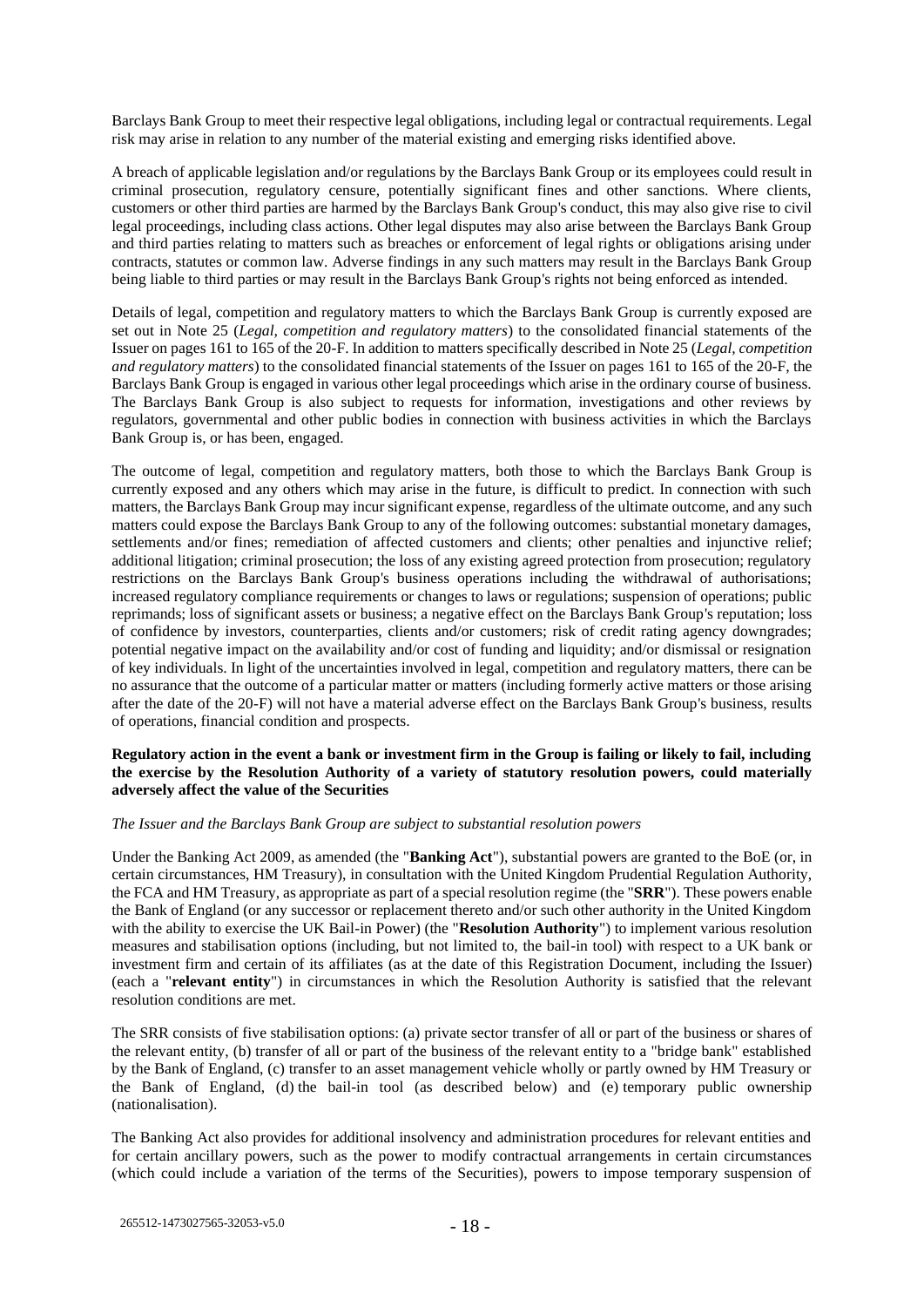payments, powers to suspend enforcement or termination rights that might be invoked as a result of the exercise of the resolution powers and powers for the Resolution Authority to disapply or modify laws in the UK (with possible retrospective effect) to enable the powers under the Banking Act to be used effectively.

Holders of the Securities should assume that, in a resolution situation, financial public support will only be available to a relevant entity as a last resort after the relevant resolution authorities have assessed and used, to the maximum extent practicable, the resolution tools, including the bail-in tool. Any such exercise of the bail-in tool in respect of the Issuer and/or the Securities may result in the cancellation of all, or a portion, of the principal amount of, interest on, or any other amounts payable on, the Securities and/or the conversion of the Securities into shares or other Securities or other obligations of the Issuer or another person, or any other modification or variation to the terms of the Securities.

The exercise of any resolution powers or any suggestion of any such exercise could materially adversely affect the value of any Securities and could lead to holders of the Securities losing some or all of the value of their investment in the Securities.

#### *Resolution powers triggered prior to insolvency may not be anticipated and Holders may have only limited rights to challenge them*

The resolution powers conferred by the SRR are intended to be used prior to the point at which any insolvency proceedings with respect to the relevant entity could have been initiated. The purpose of the resolution powers is to address the situation where all or part of a business of a relevant entity has encountered, or is likely to encounter, financial difficulties, giving rise to wider public interest concerns.

Although the Banking Act provides specific conditions to the exercise of any resolution powers, it is uncertain how the Resolution Authority would assess such conditions in any particular pre-insolvency scenario affecting the Issuer and/or other members of the Group and in deciding whether to exercise a resolution power.

The Resolution Authority is also not required to provide any advance notice to holders of the Securities of its decision to exercise any resolution power. Therefore, holders of the Securities may not be able to anticipate a potential exercise of any such powers nor the potential effect of any exercise of such powers on the Issuer, the Group and the Securities.

Furthermore, holders of the Securities may have only limited rights to challenge and/or seek a suspension of any decision of the Resolution Authority to exercise its resolution powers (including the bail-in tool) or to have that decision reviewed by a judicial or administrative process or otherwise.

## *As insured deposits are excluded from the scope of the bail-in tool and other preferred deposits (and insured deposits) rank ahead of any Securities issued by the Issuer, such Securities would be more likely to be bailed-in than certain other unsubordinated liabilities of the Issuer (such as other preferred deposits).*

The relevant legislation in the UK (including the UK Insolvency Act 1986) establishes a statutory preference in the insolvency hierarchy for certain deposits. Firstly, deposits that are insured under the UK Financial Services Compensation Scheme ("**insured deposits**") rank with existing preferred claims as 'ordinary' preferred claims and secondly, all other deposits of individuals and micro, small and medium sized enterprises held in a UK bank ("**other preferred deposits**"), rank as 'secondary' preferred claims only after the 'ordinary' preferred claims.

In addition, the UK implementation of the EU Deposit Guarantee Scheme Directive increased, from July 2015, the nature and quantum of insured deposits to cover a wide range of deposits, including corporate deposits (unless the depositor is a public sector body or financial institution) and some temporary high value deposits.

The effect of these changes is to increase the size of the class of preferred creditors. All such preferred deposits will rank in the insolvency hierarchy ahead of all other unsecured senior creditors of the Issuer, including the holders of the Securities. Furthermore, insured deposits are excluded from the scope of the bail-in tool. As a result, if the bail-in tool were exercised by the Resolution Authority, the Securities would be more likely to be bailed-in than certain other unsubordinated liabilities of the Issuer such as other preferred deposits.

### *Under the terms of certain securities, you have agreed to be bound by the exercise of any UK Bail-in Power by the Resolution Authority.*

The Issuer may issue securities which are governed by the laws of a jurisdiction other than England, for the purposes of this risk factor, the "**Securities**". The terms and conditions of such Securities, as set out in the relevant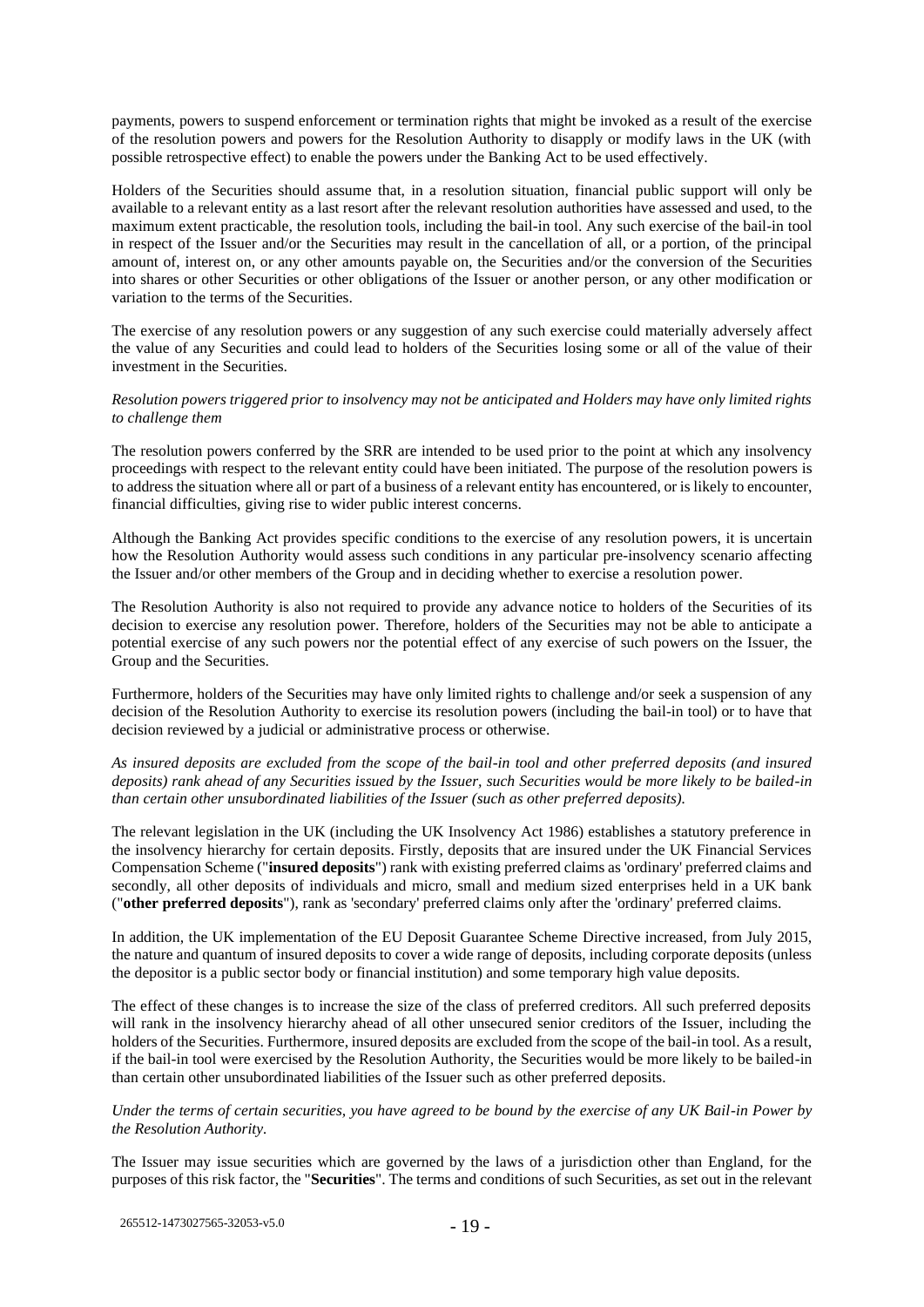prospectus or other offering document, will include provisions related to the agreement and acknowledgement with respect to the exercise of the UK Bail-in Power.

Accordingly, any UK Bail-in Power may be exercised in such a manner as to result in you and other holders of the Securities losing all or a part of the value of your investment in the Securities or receiving a different security from the Securities, which may be worth significantly less than the Securities and which may have significantly fewer protections than those typically afforded to debt securities. Moreover, the Resolution Authority may exercise the UK Bail-in Power without providing any advance notice to, or requiring the consent of, the holders of the Securities.

In addition, under the terms and conditions of the Securities, the exercise of the UK Bail-in Power by the Resolution Authority with respect to the Securities is not an Event of Default (as defined in the terms and conditions of the Securities). Prospective investors should refer to the terms and conditions of the relevant Securities for further information.

### **A downgrade of the credit rating assigned by any credit rating agency to the Issuer or, if applicable, to the Securities could adversely affect the liquidity or market value of the Securities. Credit ratings downgrades could occur as a result of, among other causes, changes in the ratings methodologies used by credit rating agencies.**

The Securities may be rated by credit rating agencies and may in the future be rated by additional credit rating agencies, although the Issuer is under no obligation to ensure that the Securities issued are rated by any credit rating agency. Credit ratings may not reflect the potential impact of all risks related to structure, market, additional factors discussed in these Risk Factors and other factors that may affect the liquidity or market value of the Securities. A credit rating is not a recommendation to buy, sell or hold securities and may be revised, suspended or withdrawn by the credit rating agency at any time.

Any rating assigned to the Issuer and/or, if applicable, the Securities may be withdrawn entirely by a credit rating agency, may be suspended or may be lowered, if, in that credit rating agency's judgment, circumstances relating to the basis of the rating so warrant. Ratings may be impacted by a number of factors which can change over time, including the credit rating agency's assessment of: the Issuer's strategy and management's capability; the Issuer's financial condition including in respect of capital, funding and liquidity; competitive and economic conditions in the Issuer's key markets; the level of political support for the industries in which the Issuer operates; and legal and regulatory frameworks affecting the Issuer's legal structure, business activities and the rights of its creditors. The credit rating agencies may also revise the ratings methodologies applicable to issuers within a particular industry, or political or economic region. If credit rating agencies perceive there to be adverse changes in the factors affecting an issuer's credit rating, including by virtue of change to applicable ratings methodologies, the credit rating agencies may downgrade, suspend or withdraw the ratings assigned to an issuer and/or its securities. Revisions to ratings methodologies and actions on the Issuer's ratings by the credit rating agencies may occur in the future.

If the Issuer determines to no longer maintain one or more ratings, or if any credit rating agency withdraws, suspends or downgrades the credit ratings of the Issuer or the Securities, or if such a withdrawal, suspension or downgrade is anticipated (or any credit rating agency places the credit ratings of the Issuer or, if applicable, the Securities on "credit watch" status in contemplation of a downgrade, suspension or withdrawal), whether as a result of the factors described above or otherwise, such event could adversely affect the liquidity or market value of the Securities (whether or not the Securities had an assigned rating prior to such event).

Furthermore, as a result of the EU CRA Regulation, if the status of a rating agency providing a rating in relation to this Registration Document changes or the rating is not endorsed by a credit rating agency registered under the EU CRA Regulation, European regulated investors may no longer be able to use the rating for regulatory purposes. Similarly and as a result of the UK CRA Regulation, if the status of a rating agency providing a rating in relation to this Registration Document changes or the rating is not endorsed by a credit rating agency registered under the UK CRA Regulation, UK regulated investors may no longer be able to use a rating for regulatory purposes. In both cases, any such change could cause this Registration Document to be subject to different regulatory treatment.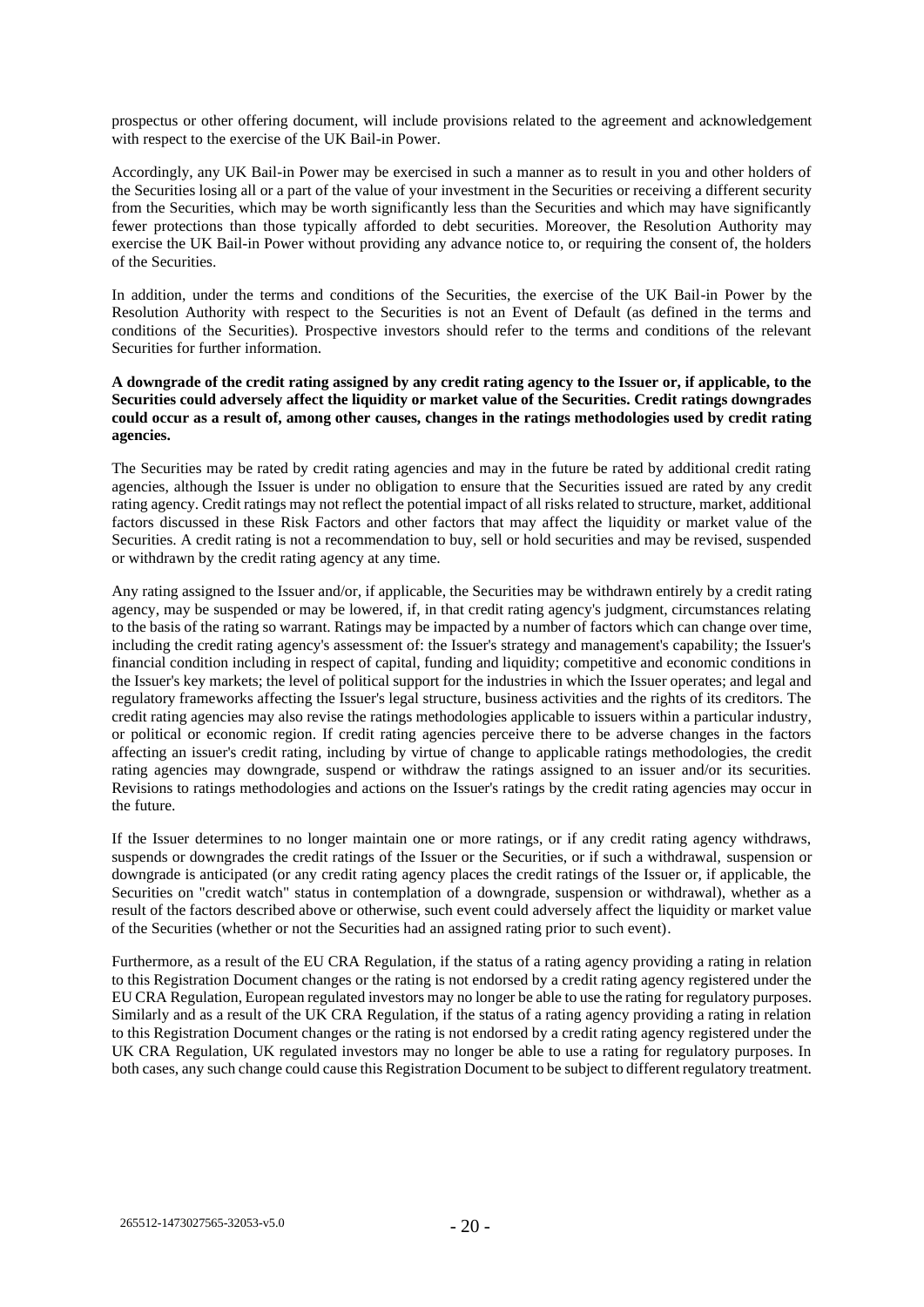## **INFORMATION INCORPORATED BY REFERENCE**

The following information has been filed with the CBI and shall be deemed to be incorporated in, and to form part of, this Registration Document:

• the Annual Report of the Issuer, as filed with the US Securities and Exchange Commission (the "**SEC**") on Form 20-F on 18 February 2021 in respect of the years ended 31 December 2020 and 31 December 2019 (the "**20-F**"), except for the section entitled "*Exhibit Index*" on page 254 of the 20-F, which is not incorporated in and does not form part of this Registration Document.

[https://home.barclays/content/dam/home-barclays/documents/investor-relations/reports-and](https://home.barclays/content/dam/home-barclays/documents/investor-relations/reports-and-events/annual-reports/2020/Barclays-Bank-PLC-Form-20-F-2020.pdf)[events/annual-reports/2020/Barclays-Bank-PLC-Form-20-F-2020.pdf](https://home.barclays/content/dam/home-barclays/documents/investor-relations/reports-and-events/annual-reports/2020/Barclays-Bank-PLC-Form-20-F-2020.pdf)

• the sections set out below from the Annual Report of the Issuer, as filed with the SEC on Form 20- F on 14 February 2020 containing the audited consolidated financial statements of the Issuer and the independent auditor's report thereon, in respect of the financial years ended 31 December 2019 and 31 December 2018 (the "**2019 20-F**"):

| Report of Independent Registered Public Accounting Firm | Page 96       |
|---------------------------------------------------------|---------------|
| <b>Consolidated Financial Statements</b>                | Pages 97-104  |
| Notes to the Financial Statements                       | Pages 105-196 |
|                                                         |               |

[https://home.barclays/content/dam/home-barclays/documents/investor-relations/reports-and](https://home.barclays/content/dam/home-barclays/documents/investor-relations/reports-and-events/annual-reports/2019/Barclays%20Bank%20PLC%20Form%2020-F%202019%20(PDF).pdf)[events/annual-reports/2019/Barclays%20Bank%20PLC%20Form%2020-](https://home.barclays/content/dam/home-barclays/documents/investor-relations/reports-and-events/annual-reports/2019/Barclays%20Bank%20PLC%20Form%2020-F%202019%20(PDF).pdf) [F%202019%20\(PDF\).pdf](https://home.barclays/content/dam/home-barclays/documents/investor-relations/reports-and-events/annual-reports/2019/Barclays%20Bank%20PLC%20Form%2020-F%202019%20(PDF).pdf)

The above documents may be inspected as described in paragraph [5](#page-29-0) of "*General Information – Documents Available*" herein. The documents listed above that have been filed with the SEC are available on the SEC's website at [https://www.sec.gov/cgi-bin/browse-edgar?company=Barclays+Bank+](https://www.sec.gov/cgibin/browseedgar?company=Barclays+Bank+PLC&owner=exclude&action=getcompany) [PLC&owner=exclude&action=getcompany](https://www.sec.gov/cgibin/browseedgar?company=Barclays+Bank+PLC&owner=exclude&action=getcompany) and at [https://home.barclays/investor-relations.](https://home.barclays/investor-relations) Any information contained in any of the documents specified above which is not incorporated by reference in this Registration Document is either not relevant for prospective investors for the purposes of Article 6(1) of the Prospectus Regulation or is covered elsewhere in this Registration Document. For the avoidance of doubt, unless specifically incorporated by reference into this Registration Document, information contained on the above websites does not form part of this Registration Document.

To the extent that any document or information incorporated by reference into this Registration Document itself incorporates any information by reference, either expressly or impliedly, such information will not form part of this Registration Document for the purposes of the Prospectus Regulation, except where such information or documents are stated within this Registration Document as specifically being incorporated by reference.

The Issuer has applied IFRS as issued by the International Accounting Standards Board and as adopted by the EU and endorsed by the UK in the financial statements incorporated by reference above. A summary of the significant accounting policies for the Issuer is included in the 20-F and the 2019 20-F.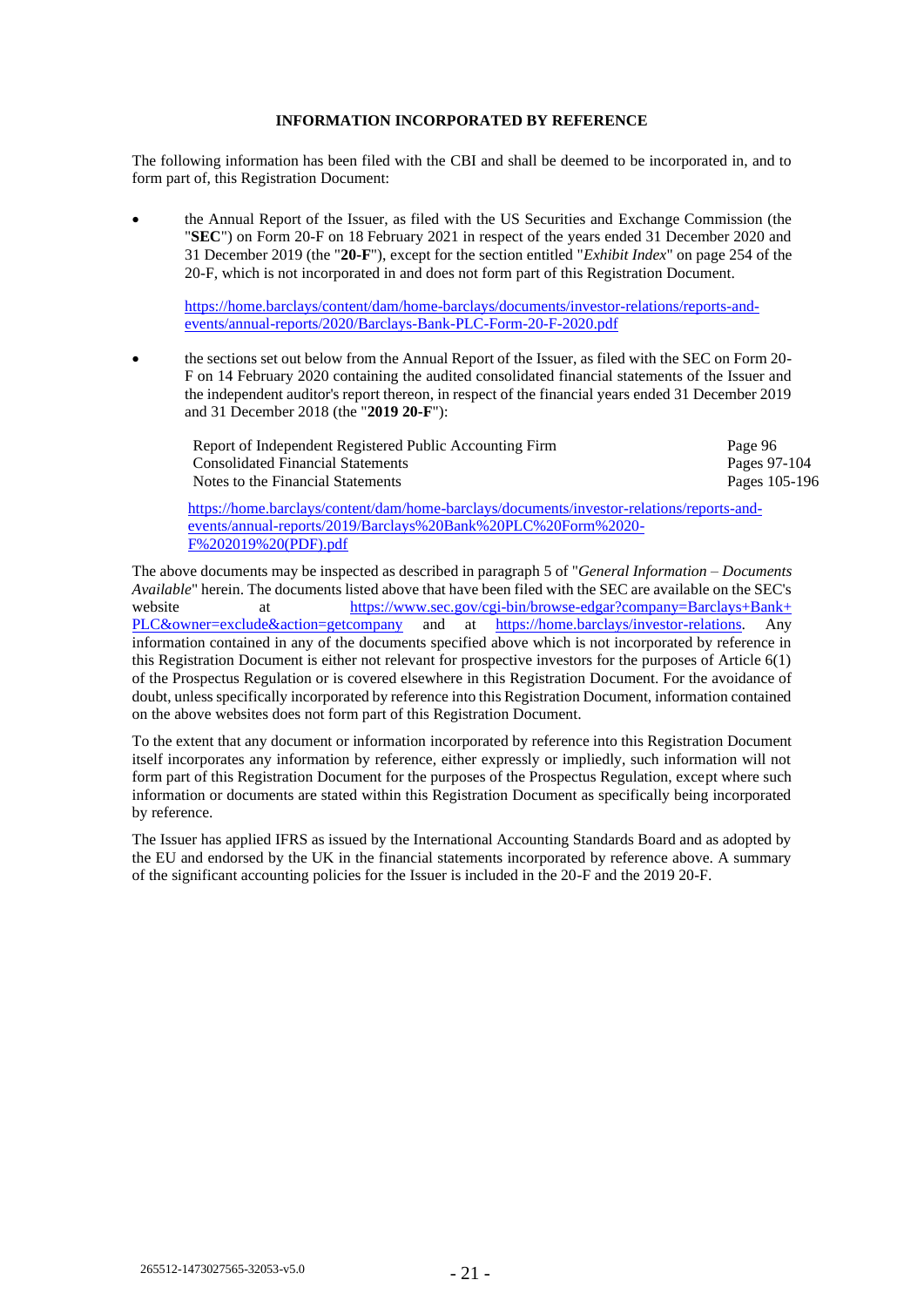#### **FORWARD-LOOKING STATEMENTS**

This Registration Document and certain documents incorporated by reference herein contain certain forward-looking statements within the meaning of Section 21E of the US Securities Exchange Act of 1934, as amended, and Section 27A of the US Securities Act of 1933, as amended, with respect to the Barclays Bank Group. The Issuer cautions readers that no forward-looking statement is a guarantee of future performance and that actual results or other financial condition or performance measures could differ materially from those contained in the forward-looking statements. These forward-looking statements can be identified by the fact that they do not relate only to historical or current facts.

Forward-looking statements sometimes use words such as "may", "will", "seek", "continue", "aim", "anticipate", "target", "projected", "expect", "estimate", "intend", "plan", "goal", "believe", "achieve" or other words of similar meaning. Examples of forward-looking statements include, among others, statements or guidance regarding or relating to the Barclays Bank Group's future financial position, income growth, assets, impairment charges, provisions, business strategy, capital, leverage and other regulatory ratios, capital distributions (including dividend payout ratios and expected payment strategies), projected levels of growth in the banking and financial markets, projected costs or savings, any commitments and targets, estimates of capital expenditures, plans and objectives for future operations, projected employee numbers, IFRS impacts and other statements that are not historical fact.

By their nature, forward-looking statements involve risk and uncertainty because they relate to future events and circumstances. The forward-looking statements speak only as at the date on which they are made. Forward-looking statements may be affected by changes in legislation, the development of standards and interpretations under IFRS, including evolving practices with regard to the interpretation and application of accounting and regulatory standards, the outcome of current and future legal proceedings and regulatory investigations, future levels of conduct provisions, the policies and actions of governmental and regulatory authorities, the Group's ability along with government and other stakeholders to manage and mitigate the impacts of climate change effectively, geopolitical risks and the impact of competition. In addition, factors including (but not limited to) the following may have an effect: capital, leverage and other regulatory rules applicable to past, current and future periods; UK, US, Eurozone and global macroeconomic and business conditions; the effects of any volatility in credit markets; market related risks such as changes in interest rates and foreign exchange rates; effects of changes in valuation of credit market exposures; changes in valuation of issued securities; volatility in capital markets; changes in credit ratings of any entity within the Barclays Bank Group or any securities issued by such entities; direct and indirect impacts of the coronavirus (COVID-19) pandemic; instability as a result of the exit by the UK from the EU, the effects of the EU-UK Trade and Cooperation Agreement and the disruption that may subsequently result in the UK and globally; the risk of cyber-attacks, information or security breaches or technology failures on the Group's business or operations; and the success of future acquisitions, disposals and other strategic transactions. A number of these influences and factors are beyond the Barclays Bank Group's control. As a result, the Barclays Bank Group's actual financial position, future results, capital distributions, capital, leverage or other regulatory ratios or other financial and non-financial metrics or performance measures may differ materially from the statements or guidance set forth in the Barclays Bank Group's forward-looking statements.

Additional risks and factors which may impact the Barclays Bank Group's future financial condition and performance are identified in the Barclays Bank Group's filings with the SEC (including, without limitation, in the 20-F), which are available on the SEC's website at [http://www.sec.gov.](http://www.sec.gov/)

Any forward-looking statements made herein speak only as of the date they are made and it should not be assumed that they have been revised or updated in the light of new information or future events. Except as required by the PRA, the CBI and Euronext Dublin or applicable law, the Barclays Bank Group expressly disclaims any obligation or undertaking to release publicly any updates or revisions to any forward-looking statements contained herein to reflect any change in the Barclays Bank Group's expectations with regard thereto or any change in events, conditions or circumstances on which any such statement is based. The reader should, however, consult any additional disclosures that the Barclays Bank Group has made or may make in documents it has published or may publish via the Regulatory News Service of the London Stock Exchange plc and/or has filed or may file with the SEC.

Subject to the Barclays Bank Group's obligations under the applicable laws and regulations of any relevant jurisdiction, (including, without limitation, the UK and the US), in relation to disclosure and ongoing information, the Issuer undertakes no obligation to update publicly or revise any forward looking statements, whether as a result of new information, future events or otherwise.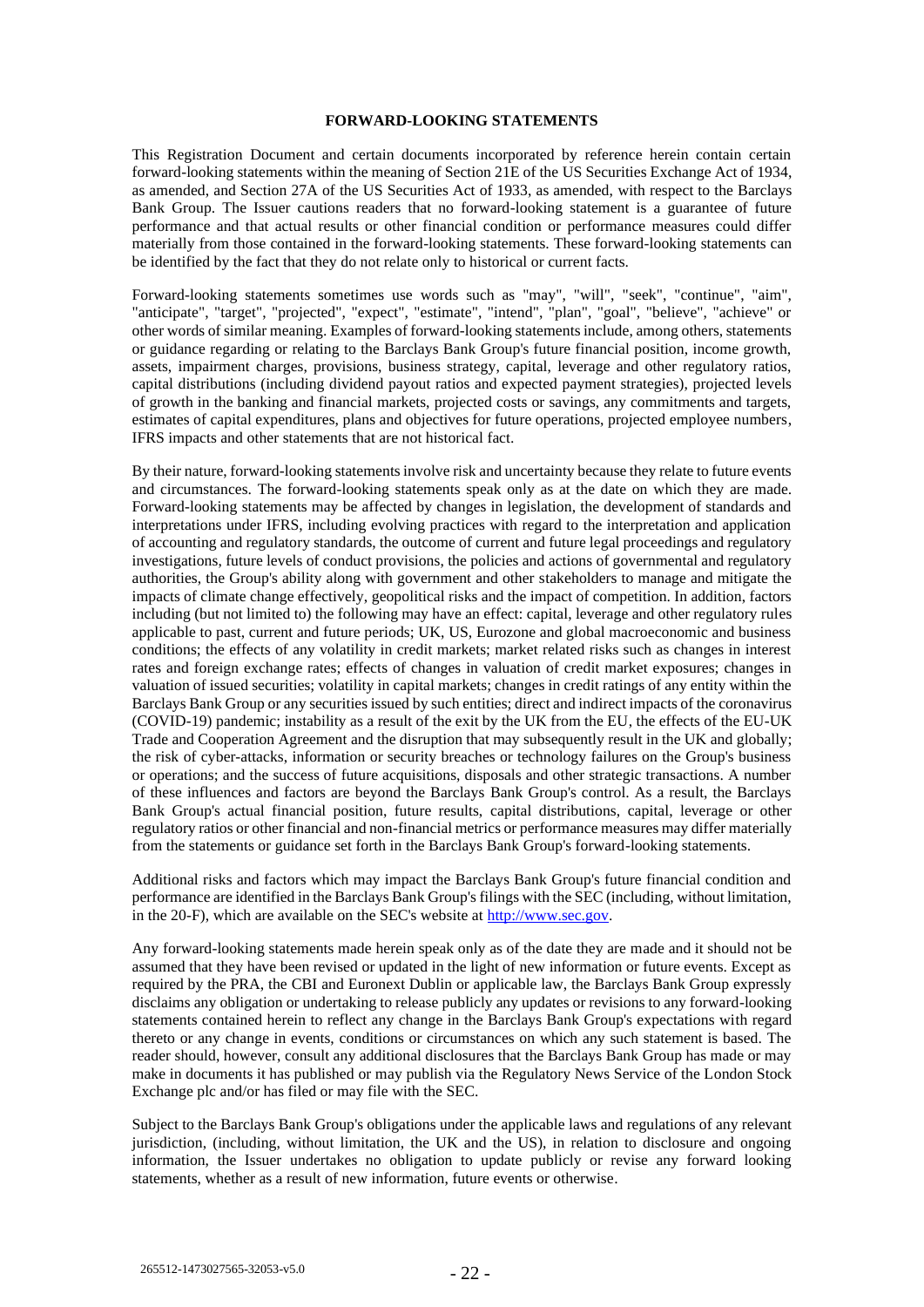### **THE ISSUER, THE BARCLAYS BANK GROUP AND THE GROUP**

The Issuer is a public limited company registered in England and Wales under number 1026167. The liability of the members of the Issuer is limited. It has its registered head office at 1 Churchill Place, London, E14 5HP, United Kingdom (telephone number +44 (0)20 7116 1000). The Issuer was incorporated on 7 August 1925 under the Colonial Bank Act 1925 and on 4 October 1971 was registered as a company limited by shares under the Companies Acts 1948 to 1967. Pursuant to The Barclays Bank Act 1984, on 1 January 1985, the Issuer was re-registered as a public limited company and its name was changed from 'Barclays Bank International Limited' to 'Barclays Bank PLC'. The whole of the issued ordinary share capital of the Issuer is beneficially owned by Barclays PLC. Barclays PLC is the ultimate holding company of the Group. The Issuer's principal activity is to offer products and services designed for larger corporate, wholesale and international banking clients.

Barclays is a British universal bank with a diversified and connected portfolio of businesses, serving retail and wholesale customers and clients globally. The Group's businesses include consumer banking and payments operations around the world, as well as a top-tier, full service, global corporate and investment bank. The Group operates as two operating divisions – the Barclays UK division ("**Barclays UK**") and the Barclays International division ("**Barclays International**") which are supported by Barclays Execution Services Limited. Barclays UK consists of UK Personal Banking, UK Business Banking and Barclaycard Consumer UK businesses. These businesses are carried on by Barclays Bank UK PLC and certain other entities within the Group. Barclays International consists of Corporate and Investment Bank and Consumer, Cards and Payments businesses. These businesses are carried on by the Issuer and its subsidiaries, as well as by certain other entities within the Group. Barclays Execution Services Limited is the Group-wide service company providing technology, operations and functional services to businesses across the Group.

The short term unsecured obligations of the Issuer are rated A-1 by S&P Global Ratings UK Limited, P-1 by Moody's Investors Service Ltd. and F1 by Fitch Ratings Limited and the long-term unsecured unsubordinated obligations of the Issuer are rated A by S&P Global Ratings UK Limited, A1 by Moody's Investors Service Ltd. and A+ by Fitch Ratings Limited.

Based on the Barclays Bank Group's audited financial information for the year ended 31 December 2020, the Barclays Bank Group had total assets of £1,059,731m (2019: £876,672m), loans and advances at amortised cost of £134,267m (2019: £141,636m), total deposits at amortised cost of £244,696m (2019: £213,881m), and total equity of £53,710m (2019: £50,615m). The profit before tax of the Barclays Bank Group for the year ended 31 December 2020 was £3,075m (2019: £3,112m) after credit impairment charges of £3,377m (2019: £1,202m). The financial information in this paragraph is extracted from the audited consolidated financial statements of the Issuer for the year ended 31 December 2020.

## **Legal Proceedings**

For a description of the governmental, legal or arbitration proceedings that the Issuer and the Barclays Bank Group face, see Note 25 (*Legal, competition and regulatory matters*) to the consolidated financial statements of the Issuer on pages 161 to 165 of the 20-F.

#### **Directors**

The Directors of the Issuer, each of whose business address is 1 Churchill Place, London E14 5HP, United Kingdom, their functions in relation to the Issuer and their principal outside activities (if any) of significance to the Issuer are as follows:

| <b>Name</b>   | $Function(s)$ within the Issuer                          | Principal outside activities                                                                                                                                              |  |
|---------------|----------------------------------------------------------|---------------------------------------------------------------------------------------------------------------------------------------------------------------------------|--|
| Nigel Higgins | Chairman and Non-Executive<br>Director                   | Group Chairman and Non-Executive Director,<br>Barclays PLC; Chairman, Sadler's Wells;<br>Non-Executive Director, Tetra Laval Group                                        |  |
| James Staley  | Chief Executive Officer and<br><b>Executive Director</b> | Group Chief Executive Officer and Executive<br>Director, Barclays PLC; Board Member, Bank<br>Policy Institute; Board Member, Institute of<br><b>International Finance</b> |  |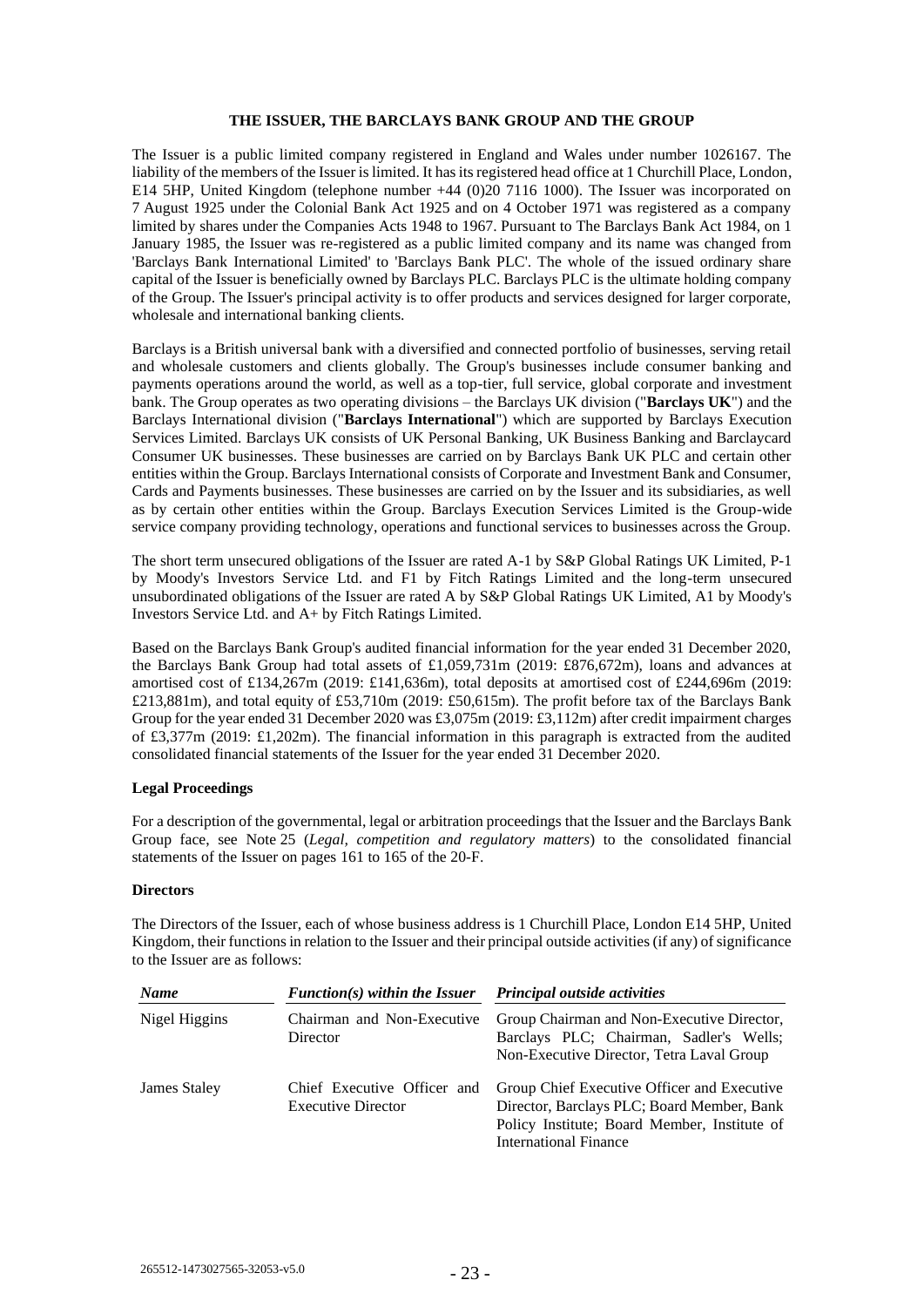| Name             | $Function(s)$ within the Issuer | Principal outside activities                                                                                                                                                                                                                                                                                                                                                           |
|------------------|---------------------------------|----------------------------------------------------------------------------------------------------------------------------------------------------------------------------------------------------------------------------------------------------------------------------------------------------------------------------------------------------------------------------------------|
| Tushar Morzaria  | <b>Executive Director</b>       | Group Finance Director<br>and Executive<br>Director, Barclays PLC; Non-Executive<br>Director, BP p.l.c.; Member, 100 Group Main<br>Sterling<br>Committee; Chair,<br>Risk Free<br><b>Reference Rates Working Group</b>                                                                                                                                                                  |
| Michael Ashley   | Non-Executive Director          | Non-Executive Director, Barclays PLC; Non-<br>Director,<br>Executive<br><b>Barclays</b><br>Capital<br>Securities Limited; Member, Cabinet Office<br>International<br>Member,<br>Ethics<br>Board:<br>Standards Board for Accountants; Member,<br><b>ICAEW</b><br>Ethics<br>Standards<br>Committee;<br>Treasurer, The Scout Association                                                  |
| Tim Breedon      | Non-Executive Director          | Non-Executive Director, Barclays PLC; Non-<br><b>Barclays</b><br>Executive<br>Director,<br>Capital<br>Securities Limited; Chairman, Apax Global<br>Alpha Limited; Non-Executive Director,<br>Quilter PLC                                                                                                                                                                               |
| Mohamed<br>Erian | A. El- Non-Executive Director   | Non-Executive Director, Barclays PLC; Lead<br>Independent Director, Under Armour Inc.;<br>Chief Economic Advisor, Allianz<br>SE:<br>Chairman, Gramercy Funds Management;<br>Senior Advisor, Investcorp Bank BSC;<br>Queens' College, Cambridge<br>President,<br>University                                                                                                             |
| Dawn Fitzpatrick | Non-Executive Director          | Non-Executive Director, Barclays PLC; Chief<br>Investment Officer, Soros Fund Management<br>LLC; Member, The New York Federal<br>Reserve's Investor Advisory Committee on<br>Financial Markets; Member, Advisory Board<br>and Investment Committee of the Open<br>Foundations' Economic<br>Justice<br>Society<br>Programme; Member of Advisory Council,<br>The Bretton Woods Committee |
| Mary Francis     | Non-Executive Director          | Non-Executive Director, Barclays PLC; Non-<br>Executive Director, Valaris PLC; Senior<br>Independent Director,<br>PensionBee<br>Ltd:<br>Member of Advisory Panel, The Institute of<br>Business Ethics; Member, UK Takeover<br>Appeal Board                                                                                                                                             |
| Diane Schueneman | Non-Executive Director          | Non-Executive Director, Barclays PLC; Non-<br>Executive Director, Barclays US LLC; Chair,<br><b>Barclays Execution Services Limited</b>                                                                                                                                                                                                                                                |

No potential conflicts of interest exist between any duties to the Issuer, of the Directors listed above, and their private interests and/or other duties.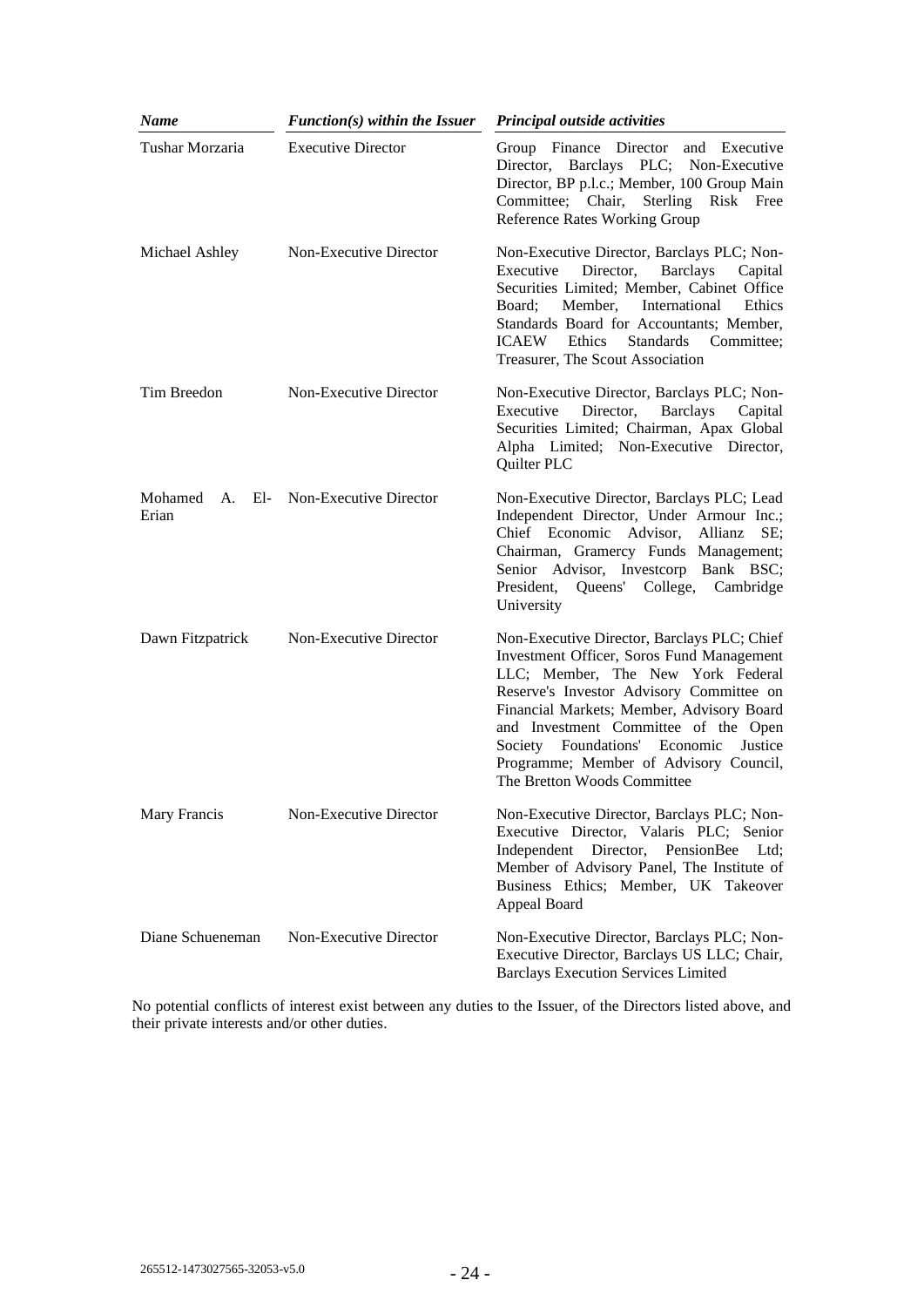## **GENERAL INFORMATION**

## 1. **Significant Change Statement**

There has been no significant change in the financial position or financial performance of the Issuer or the Barclays Bank Group since 31 December 2020.

## 2. **Material Adverse Change Statement**

There has been no material adverse change in the prospects of the Issuer or the Barclays Bank Group since 31 December 2020.

## 3. **Legal Proceedings**

Save as disclosed under Note 25 (*Legal, competition and regulatory matters*) to the consolidated financial statements of the Issuer as set out on pages 161 to 165 of the 20-F, there are no governmental, legal or arbitration proceedings (including any such proceedings which are pending or threatened of which the Issuer is aware) during the 12 months preceding the date of this Registration Document which may have, or have had in the recent past, significant effects on the financial position or profitability of the Issuer and/or the Barclays Bank Group.

## 4. **Auditors**

The annual consolidated financial statements of the Issuer for the years ended 31 December 2019 and 31 December 2020 have each been audited with an unmodified opinion provided by KPMG LLP, chartered accountants and registered auditors (a member of the Institute of Chartered Accountants in England and Wales), of 15 Canada Square, London E14 5GL, United Kingdom.

## <span id="page-29-0"></span>5. **Documents Available**

For as long as this Registration Document remains in effect or any Securities issued in conjunction with this Registration Document remain outstanding, copies of the following documents will, when available, be made available during usual business hours on a weekday (Saturdays, Sundays and public holidays excepted) for inspection and in the case of [\(a\),](#page-29-1) [\(b\),](#page-29-2) [\(c\)](#page-29-3) and [\(d\)](#page-29-4) below shall be available for collection, free of charge, at the registered office of the Issuer and at [https://home.barclays/investor-relations.](https://home.barclays/investor-relations)

- <span id="page-29-1"></span>(a) the constitutional documents of the Issuer;
- <span id="page-29-2"></span>(b) the documents set out in the "*Information Incorporated by Reference*" section of this Registration Document;
- <span id="page-29-3"></span>(c) all future annual reports and semi-annual financial statements of the Issuer; and
- <span id="page-29-4"></span>(d) the Registration Document.

For the avoidance of doubt, unless specifically incorporated by reference into this Registration Document, information contained on the above websites do not form part of this Registration Document.

## 6. **Ratings**

The credit ratings included or referred to in this Registration Document will be treated for the purposes of the UK CRA Regulation as having been issued by Fitch, Moody's and S&P, each of which is established in the United Kingdom and has been registered under the UK CRA Regulation\*.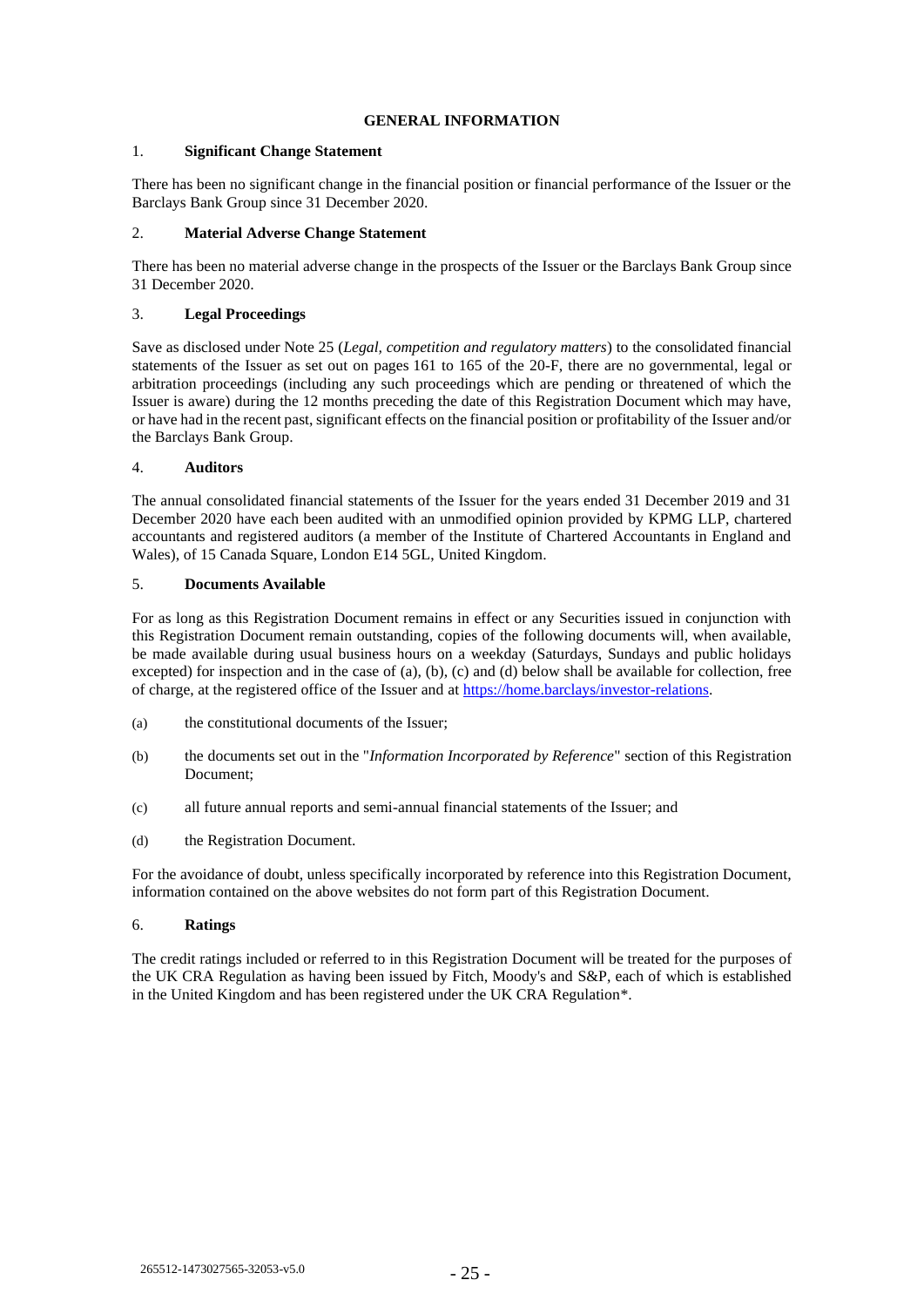As of the date of this Registration Document, the short-term unsecured obligations of the Issuer are rated A-1 by Standard & Poor's<sup>1</sup>, P-1 by Moody's<sup>2</sup>, and F1 by Fitch<sup>3</sup> and the long-term unsecured unsubordinated obligations of the Issuer are rated A by Standard & Poor's<sup>4</sup>, A1 by Moody's<sup>5</sup>, and A+ by Fitch<sup>6</sup>.

## 7. **Legal Entity Identifier**

The Legal Entity Identifier (LEI) of the Issuer is G5GSEF7VJP5I7OUK5573.

## 8. **Issuer Website**

The Issuer's website is https://home.barclays/. Unless specifically incorporated by reference into this Registration Document, information contained on the website does not form part of this Registration Document.

- $\overline{2}$ 'P-1' Issuers (or supporting institutions) rated Prime-1 have a superior ability to repay short-term debt obligations.
- <sup>3</sup> An 'F1' rating indicates the strongest intrinsic capacity for timely payment of financial commitments; may have an added "+" to denote any exceptionally strong credit feature.
- <sup>4</sup> An obligation rated 'A' is somewhat more susceptible to the adverse effects of changes in circumstances and economic conditions than obligations in higher-rated categories. However, the obligor's capacity to meet its financial commitments on the obligation is still strong. Ratings from 'AA' to 'CCC' may be modified by the addition of a plus  $(+)$  or minus  $(-)$  sign to show relative standing within the rating categories.
- <sup>5</sup> Obligations rated 'A' are judged to be upper-medium grade and are subject to low credit risk. Note: Moody's appends numerical modifiers 1, 2, and 3 to each generic rating classification from 'Aa' through 'Caa'. The modifier 1 indicates that the obligation ranks in the higher end of its generic rating category; the modifier 2 indicates a mid-range ranking; and the modifier 3 indicates a ranking in the lower end of that generic rating category.
- 6 'A' ratings denote strong prospects for ongoing viability. Fundamental characteristics are strong and stable, such that it is unlikely that the bank would have to rely on extraordinary support to avoid default. This capacity may, nevertheless, be more vulnerable to adverse business or economic conditions than is the case for higher ratings.

**<sup>\*</sup> Notes on Issuer ratings:** The information in these footnotes has been extracted from information made available by each rating agency (as at the date of this Registration Document) referred to below. The Issuer confirms that such information has been accurately reproduced and that, so far as the Issuer is aware, and is able to ascertain from information published by such rating agencies, no facts have been omitted which would render the reproduced information inaccurate or misleading.

<sup>&</sup>lt;sup>1</sup> A short-term obligation rated 'A-1' is rated in the highest category by S&P. The obligor's capacity to meet its financial commitments on the obligation is strong. Within this category, certain obligations are designated with a plus sign  $(+)$ . This indicates that the obligor's capacity to meet its financial commitments on these obligations is extremely strong.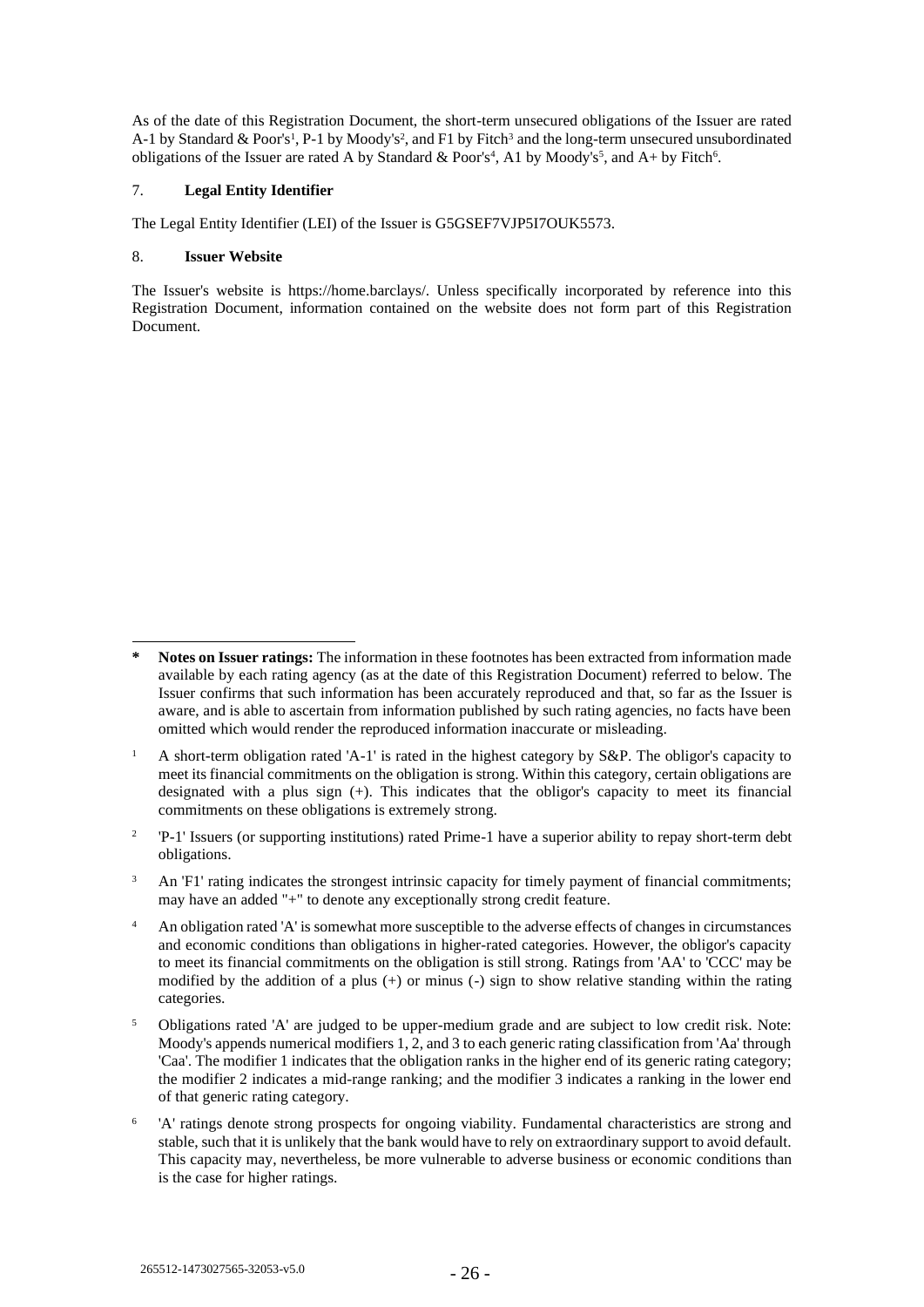## **APPENDIX**

*This appendix to the Registration Document (the "Appendix") has been prepared for the purposes of Article 26(4) of the Prospectus Regulation. This Appendix is to be read as an introduction to the Registration Document.* 

*Any decision to invest in debt or derivatives securities of the Issuer should be based on a consideration of the Registration Document as a whole and the terms and conditions of such securities, as set out in the relevant prospectus or other offering document by the investor; the investor could lose all or part of the invested capital; where a claim relating to the information contained in a Registration Document is brought before a court, the plaintiff investor might, under national law, have to bear the costs of translating the Registration Document before the legal proceedings are initiated; civil liability attaches only to those persons who have tabled the Appendix including any translation thereof, but only where the Appendix is misleading, inaccurate or inconsistent, when read together with the other parts of the Registration Document, or where it does not provide, when read together with the other parts of the Registration Document, key information in order to aid investors when considering whether to invest in such securities.*

#### **Key Information on the Issuer**

#### **Who is the Issuer of the securities?**

#### **Domicile and legal form of the Issuer**

Barclays Bank PLC (the "**Issuer**") is a public limited company registered in England and Wales under number 1026167. The liability of the members of the Issuer is limited. It has its registered and head office at 1 Churchill Place, London, E14 5HP, United Kingdom (telephone number +44 (0)20 7116 1000). The Legal Entity Identifier (LEI) of the Issuer is G5GSEF7VJP5I7OUK5573.

#### **Principal activities of the Issuer**

The Group's businesses include consumer banking and payments operations around the world, as well as a top-tier, full service, global corporate and investment bank. The Group comprises of Barclays PLC together with its subsidiaries, including the Issuer. The Issuer's principal activity is to offer products and services designed for larger corporate, wholesale and international banking clients.

The term the "**Group**" mean Barclays PLC together with its subsidiaries and the term "**Barclays Bank Group**" means Barclays Bank PLC together with its subsidiaries.

## **Major shareholders of the Issuer**

The whole of the issued ordinary share capital of the Issuer is beneficially owned by Barclays PLC. Barclays PLC is the ultimate holding company of the Group.

## **Identity of the key managing directors of the Issuer**

The key managing directors of the Issuer are James Staley (Chief Executive Officer and Executive Director) and Tushar Morzaria (Executive Director).

#### **Identity of the statutory auditors of the Issuer**

The statutory auditors of the Issuer are KPMG LLP ("**KPMG**"), chartered accountants and registered auditors (a member of the Institute of Chartered Accountants in England and Wales), of 15 Canada Square, London E14 5GL, United Kingdom.

# **What is the key financial information regarding the Issuer?**

The Issuer has derived the selected consolidated financial information included in the table below for the years ended 31 December 2020 and 31 December 2019 from the annual consolidated financial statements of the Issuer for the years ended 31 December 2020 and 2019 (the "**Financial Statements**"), which have each been audited with an unmodified opinion provided by KPMG.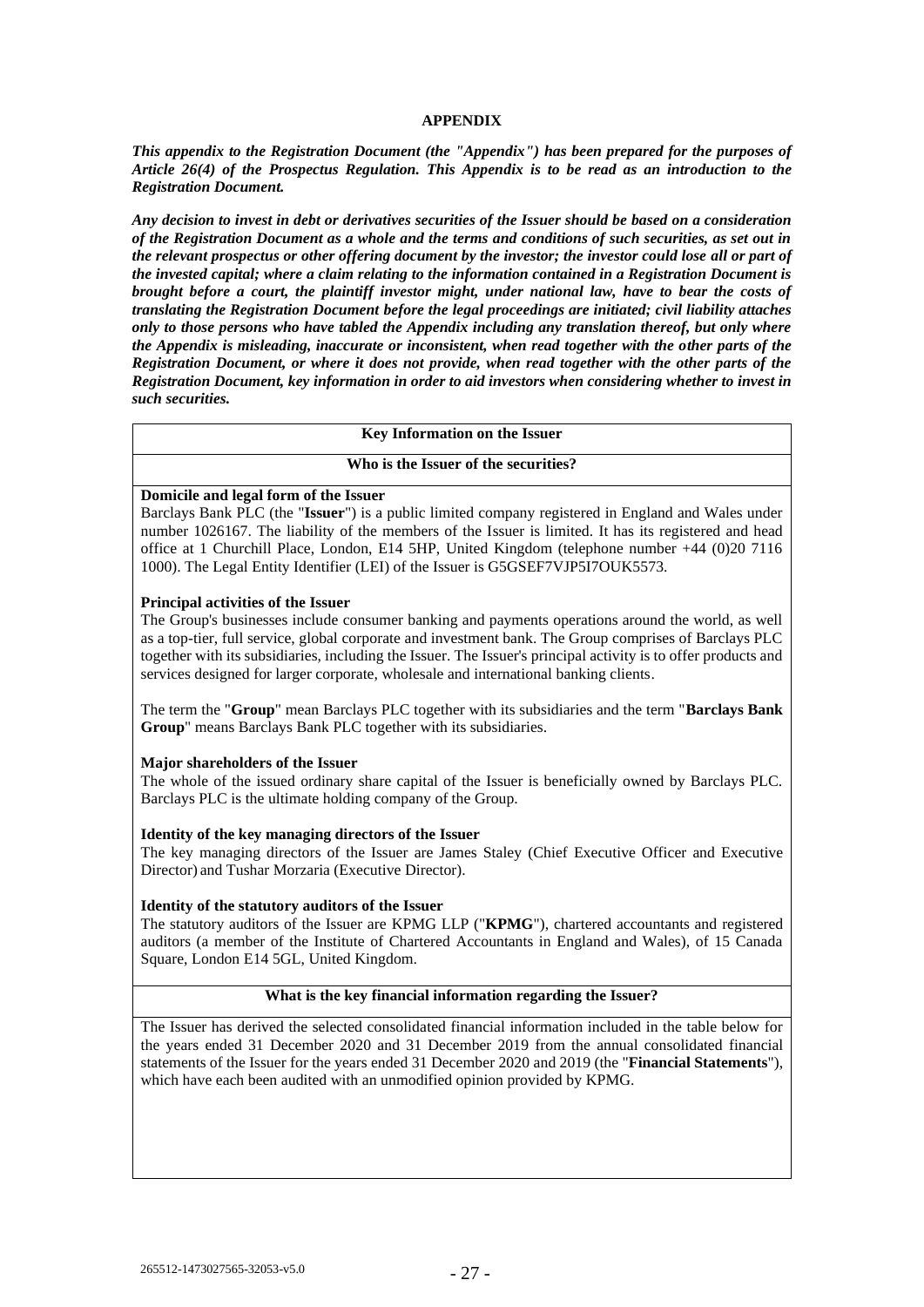| <b>Consolidated Income Statement</b>                |                   |         |
|-----------------------------------------------------|-------------------|---------|
|                                                     | As at 31 December |         |
|                                                     | 2020              | 2019    |
|                                                     | (fm)              |         |
|                                                     | 3.160             | 3.907   |
|                                                     | 5,659             | 5,672   |
|                                                     | (3,377)           | (1,202) |
|                                                     | 7,076             | 4,073   |
|                                                     | 3,075             | 3,112   |
|                                                     | 2,451             | 2.780   |
| <b>Consolidated Balance Sheet</b>                   | As at 31 December |         |
|                                                     | 2020              | 2019    |
|                                                     | (fm)              |         |
|                                                     | 1,059,731         | 876,672 |
|                                                     | 29.423            | 33,536  |
|                                                     |                   | 33.425  |
|                                                     | 32,005            |         |
|                                                     | 134,267           | 141,636 |
|                                                     | 244,696           | 213,881 |
|                                                     | 53,710            | 50,615  |
| <b>Certain Ratios from the Financial Statements</b> |                   |         |
|                                                     | As at 31 December |         |
|                                                     | 2020              | 2019    |
|                                                     | (%)               |         |
|                                                     | 14.2              | 13.9    |
|                                                     | 21.0              | 22.1    |
|                                                     | 3.9               | 3.9     |

The Barclays Bank Group has identified a broad range of risks to which its businesses are exposed. Material risks are those to which senior management pay particular attention and which could cause the delivery of the Barclays Bank Group's strategy, results of operations, financial condition and/or prospects to differ materially from expectations. Emerging risks are those which have unknown components, the impact of which could crystallise over a longer time period. In addition, certain other factors beyond the Barclays Bank Group's control, including escalation of terrorism or global conflicts, natural disasters, pandemics and similar events, although not detailed below, could have a similar impact on the Barclays Bank Group.

- **Material existing and emerging risks potentially impacting more than one principal risk**: In addition to material and emerging risks impacting the principal risks set out below, there are also material existing and emerging risks that potentially impact more than one of these principal risks. These risks are: (i) the impact of COVID-19; (ii) potentially unfavourable global and local economic and market conditions, as well as geopolitical developments; (iii) the UK's withdrawal from the EU; (iv) the impact of interest rate changes on the Barclays Bank Group's profitability; (v) the competitive environments of the banking and financial services industry; (vi) the regulatory change agenda and impact on business model; (vii) the impact of climate change on the Barclays Bank Group's business; and (viii) the impact of benchmark interest rate reforms on the Barclays Bank Group.
- **Credit and Market risks:** Credit risk is the risk of loss to the Barclays Bank Group from the failure of clients, customers or counterparties, to fully honour their obligations to members of the Barclays Bank Group. The Barclays Bank Group is subject to risks arising from changes in credit quality and recovery rates of loans and advances due from borrowers and counterparties in any specific portfolio. Market risk is the risk of loss arising from potential adverse change in the value of the Barclays Bank Group's assets and liabilities from fluctuation in market variables.
- **Treasury and capital risk and the risk that the Issuer and the Barclays Bank Group are subject to substantial resolution powers:** There are three primary types of treasury and capital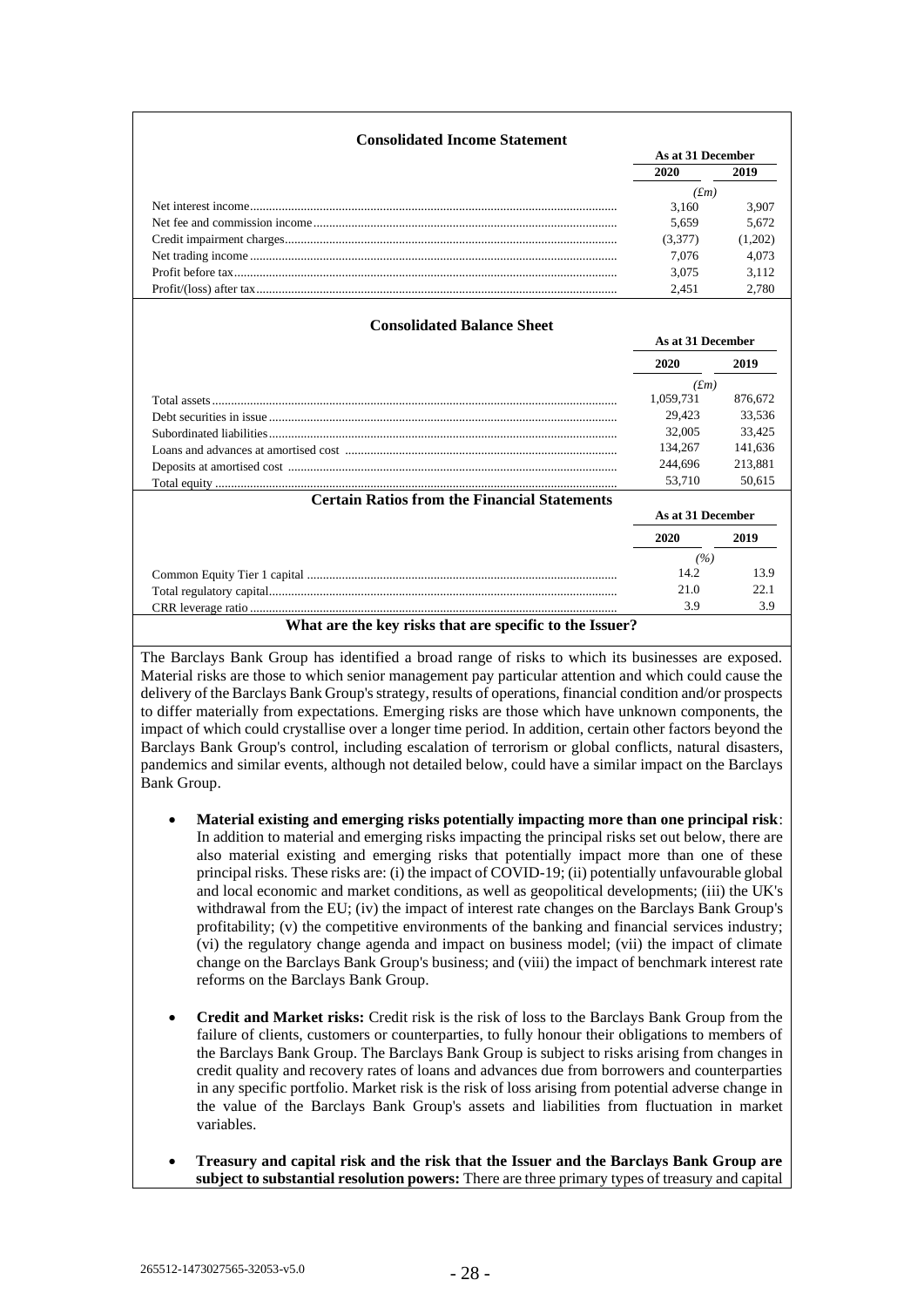risk faced by the Barclays Bank Group which are (1) liquidity risk – the risk that the Barclays Bank Group is unable to meet its contractual or contingent obligations or that it does not have the appropriate amount of stable funding and liquidity to support its assets, which may also be impacted by credit rating changes; (2) capital risk – the risk that the Barclays Bank Group has an insufficient level or composition of capital; and (3) interest rate risk in the banking book – the risk that the Barclays Bank Group is exposed to capital or income volatility because of a mismatch between the interest rate exposures of its (non-traded) assets and liabilities. Under the Banking Act 2009, substantial powers are granted to the Bank of England (or, in certain circumstances, HM Treasury), in consultation with the United Kingdom Prudential Regulation Authority, the UK Financial Conduct Authority and HM Treasury, as appropriate as part of a special resolution regime. These powers enable the Bank of England (or any successor or replacement thereto and/or such other authority in the United Kingdom with the ability to exercise the UK Bail-in Power) (the "**Resolution Authority**") to implement various resolution measures and stabilisation options (including, but not limited to, the bail-in tool) with respect to a UK bank or investment firm and certain of its affiliates (as at the date of the Registration Document, including the Issuer) in circumstances in which the Resolution Authority is satisfied that the relevant resolution conditions are met.

- **Operational and model risks:** Operational risk is the risk of loss to the Barclays Bank Group from inadequate or failed processes or systems, human factors or due to external events where the root cause is not due to credit or market risks. Model risk is the risk of potential adverse consequences from financial assessments or decisions based on incorrect or misused model outputs and reports.
- **Conduct, reputation and legal risks and legal, competition and regulatory matters:**  Conduct risk is the risk of detriment to customers, clients, market integrity, effective competition or the Barclays Bank Group from the inappropriate supply of financial services, including instances of wilful or negligent misconduct. Reputation risk is the risk that an action, transaction, investment, event, decision or business relationship will reduce trust in the Barclays Bank Group's integrity and competence. The Barclays Bank Group conducts activities in a highly regulated market which exposes it and its employees to legal risk arising from (i) the multitude of laws and regulations that apply to the businesses it operates, which are highly dynamic, may vary between jurisdictions, and are often unclear in their application to particular circumstances especially in new and emerging areas; and (ii) the diversified and evolving nature of the Barclays Bank Group's businesses and business practices. In each case, this exposes the Barclays Bank Group and its employees to the risk of loss or the imposition of penalties, damages or fines from the failure of members of the Barclays Bank Group to meet their respective legal obligations, including legal or contractual requirements. Legal risk may arise in relation to any number of the material exising and emerging risks summarised above.